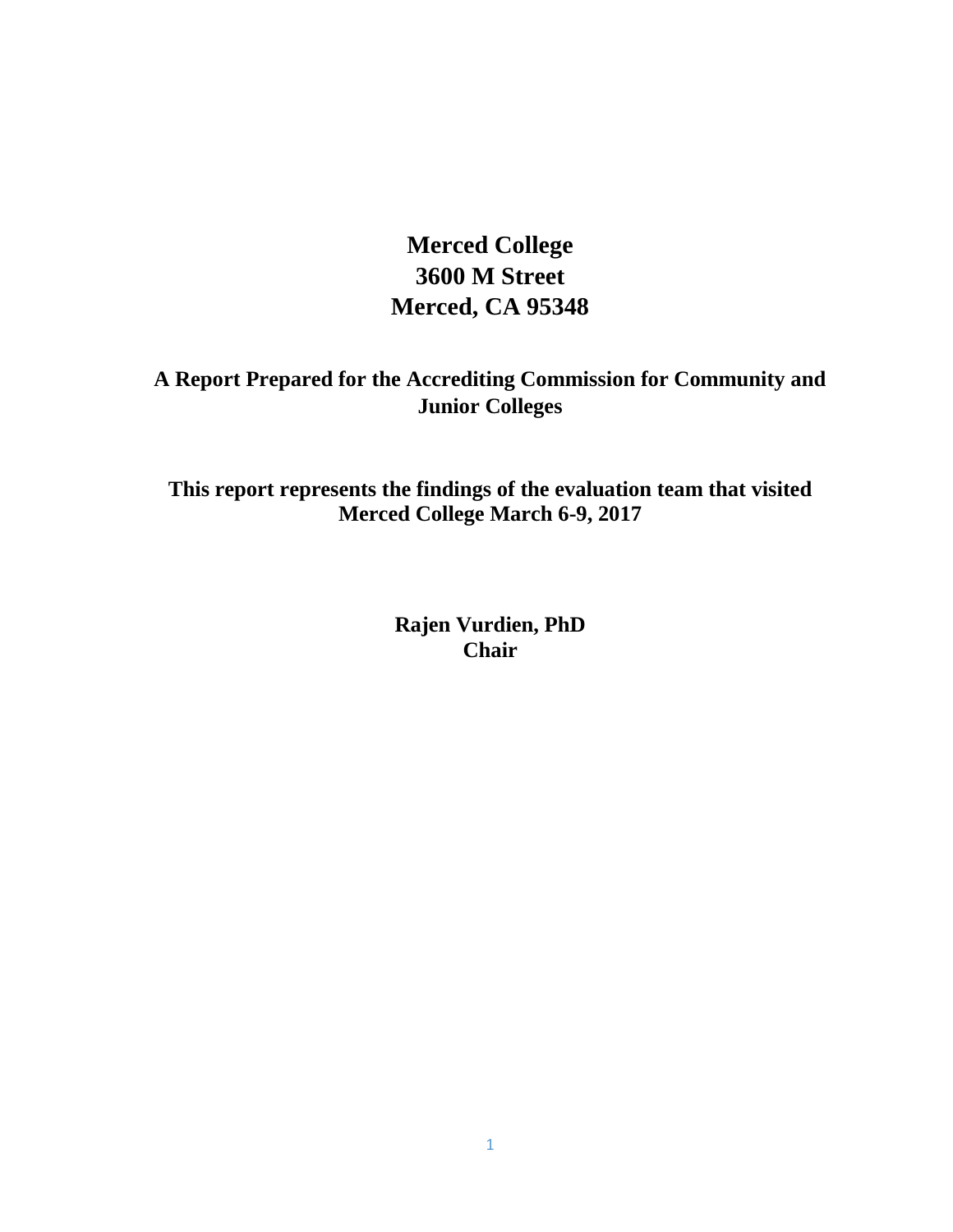**NOTE: this page shall be added to the team report noted below, immediately behind the cover page, and shall become part of the final evaluation report associated with the review.** 

DATE: June 23, 2017

INSTITUTION: Merced College 3600 M Street Merced, CA 95348

TEAM REPORT: Comprehensive Evaluation Report

This report represents the findings of the evaluation team that visited College March  $6 - 9$ , 2017.

|  | SUBJECT: | Commission Revisions to the Team Report |
|--|----------|-----------------------------------------|
|--|----------|-----------------------------------------|

The comprehensive External Evaluation Report provides details of the team's findings with regard to the Eligibility Requirements, Accreditation Standards, and Commission policies, and should be read carefully and used to understand the team's findings. Upon a review of the External Evaluation Report sent to the College, the College's Self-Evaluation Report, and supplemental information, oral testimony evidence provided by the College and the District, the following changes or corrections are noted for the Team Report:

- 1. In Recommendation 2, add a reference to federal regulations to the Commission Policy on Distance Education.
- 2. Change Recommendation 4 to a Recommendation to Improve Effectiveness.
- 3. Change Recommendation 5 to a Recommendation to Improve Effectiveness.
- 4. Change Recommendation 6 to a Recommendation to Improve Effectiveness.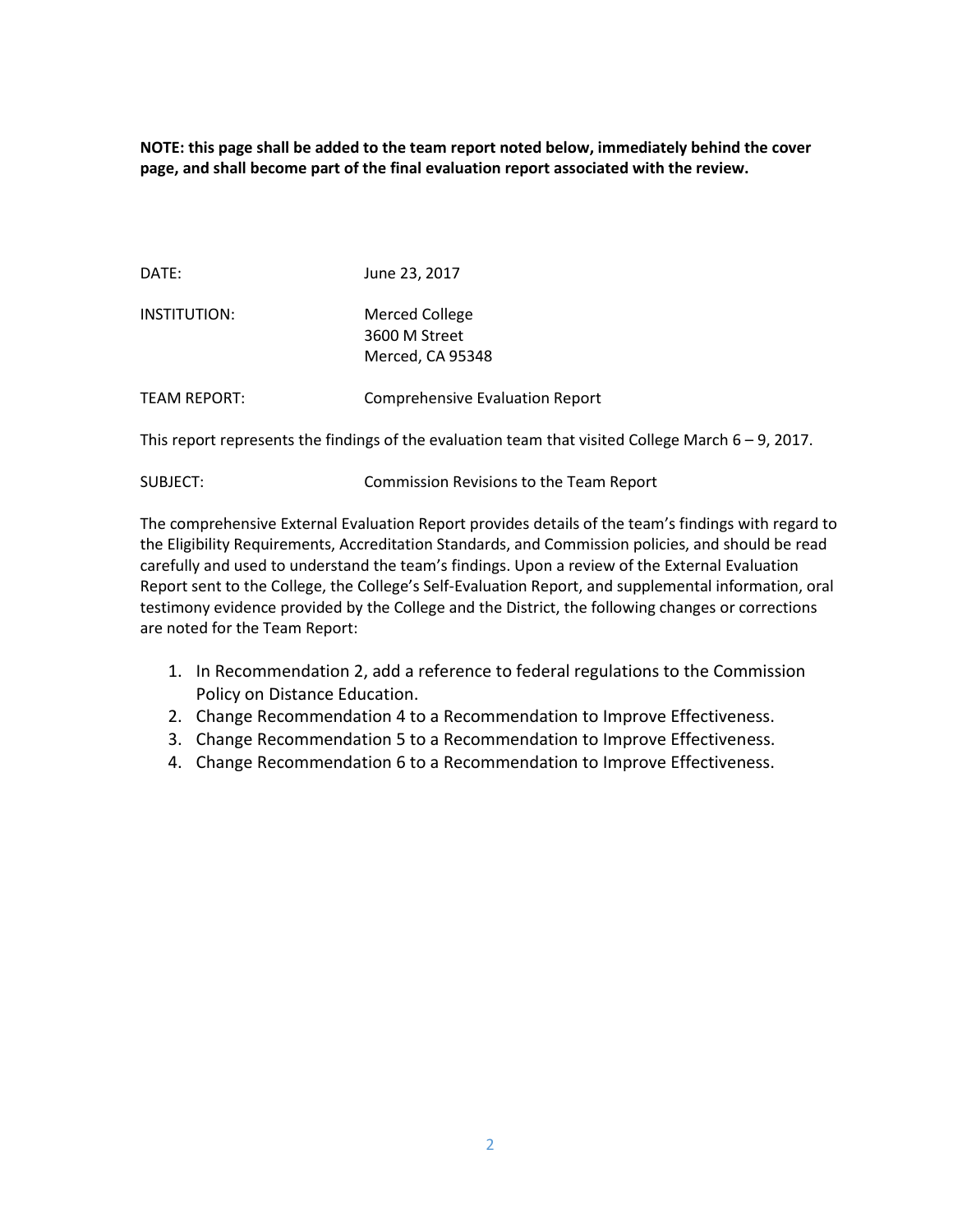## **List of Team Members**

Dr. Susan Inouye Dr. Gerald Sequeira Kapi'olani Community College Citrus College

Dr. Richard Storti Dr. Whitney Yamamura Assistant Superintendent, Vice President Interim President of Business & College Services Sacramento City College Pasadena City College

Anna Hanlon Heather Ostash Health and Exercise Science faculty Vice President of Student Services Orange Coast College Coast College Cerro Coso Community College

Joyce Johnson Dr. Sherrie Guererro Dean of Career Technical Education Trustee & Workforce Development Mt San Jacinto Community College Mt San Jacinto Community College

Dr. Katie Desmond Dr. Santanu Bandyopadhyay Feather River College Student Services

Ronald Gerhard Katiina Dull (Team Observer) Vice Chancellor, Finance & Administration President City College of San Francisco Young Americans College of the

Dr. Rajen Vurdien (Chair) Crystal Kollross (Team Assistant) Superintendent/President Executive Director Institutional Pasadena City College Effectiveness and Planning Pasadena City College

Linguistics and Writing faculty Dean of Admissions and Records

Political Science and Sociology Faculty Executive Vice President Instruction and Citrus College

Performing Arts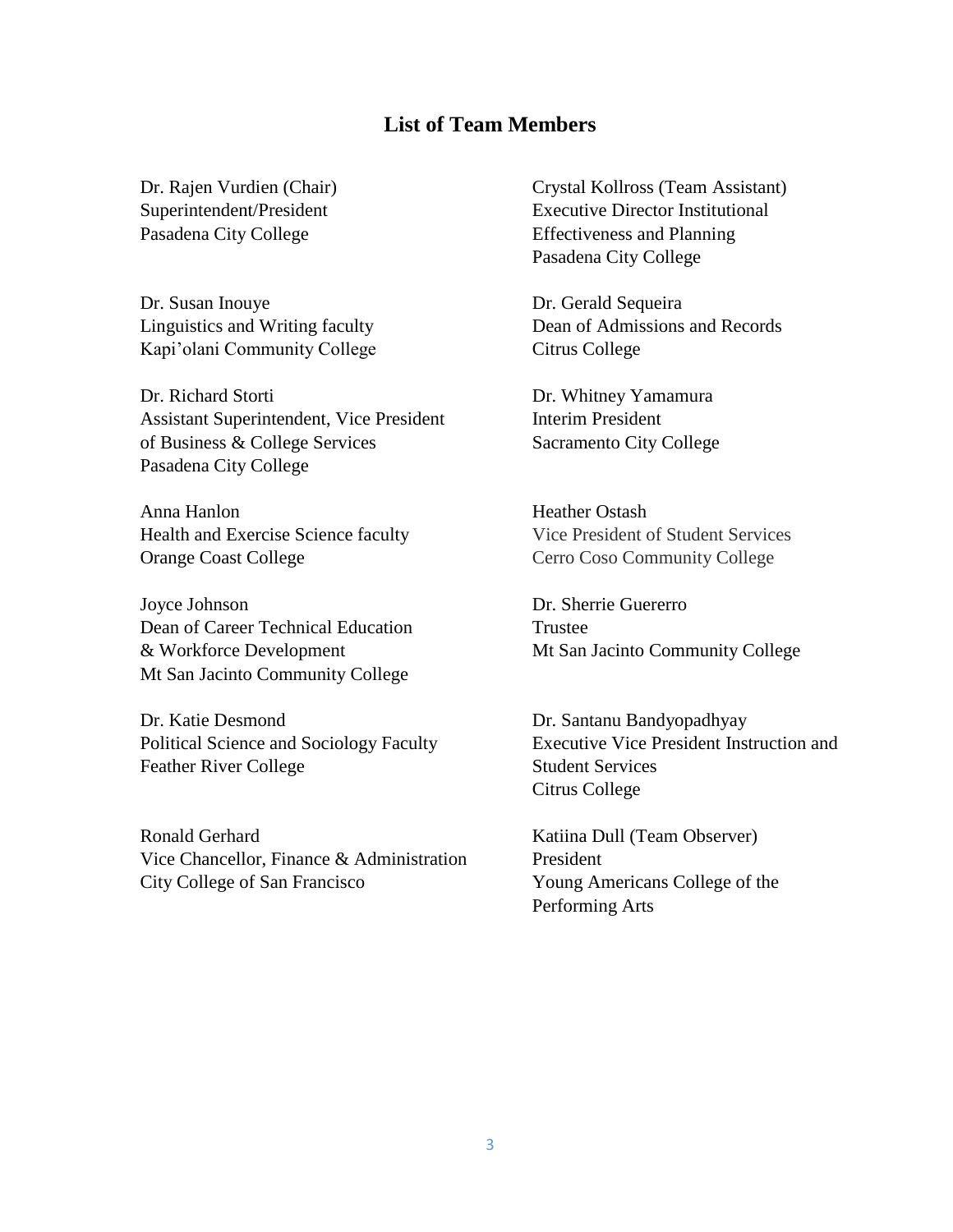## **Summary of the External Evaluation Report**

INSTITUTION: Merced College DATES OF VISIT: March 6-9, 2017 TEAM CHAIR: Dr. Rajen Vurdien

A fourteen member external evaluation team visited the Merced College campus from March 6 through March 9, 2017 for the purpose of determining if Merced College continues to meet the Accreditation Standards, Eligibility Requirements(ER), Commissions Polices and United States Department of Education (USDE) regulations. The Team included an observer who was not responsible for evaluation of the institution's compliance with commission standards, regulations and ERs, but fully participated in interviews and team discussions.

Groundwork for the full accreditation site visit began in December of 2016 when the Team Chair participated in an ACCJC Chair training session. Additionally, on January 12, 2017 the Team Chair and Team Assistant visited the Merced Campus for initial meetings with the Superintendent/President and members of the college constituencies who had been involved in the preparation of the Merced Self-Evaluation Report (ISER). The Team Chair and Team Assistant toured the campus and made arrangements for the full team site visit in March 2017. The team received the college's self-evaluation report and supporting evidence prior to the comprehensive visit. Members of the external evaluation team, along with the Chair, attended a training workshop on January 19, 2017, in Los Angeles, CA presented by staff from the ACCJC. Additionally, team members we asked to complete general and standardspecific assignments before the full team site visit in March.

The full external evaluation team met the evening of Sunday, March 5, 2017, in the hotel team room in Merced to discuss impressions of the overall Merced Self -Evaluation Report. The Team found that in many instances throughout the document not enough narrative and evidence was provided to substantiate the College's compliance with the standards.

On Monday the team worked together reviewing the additional evidence provided by the College and discussing interview questions and protocols. Members of the team also visited the Los Banos center and the Downtown Business center on Monday afternoon. Merced College hosted a meet-and-greet with the visiting team and members of the College community on Tuesday morning March 7, 2017, prior to the beginning of the team's scheduled interviews.

During the visit, the team met with over 85 members of the college faculty, staff, students, administration, and members of the Board of Trustees and conducted interview sessions from 30 minutes to an hour in length. The team conducted more than 50 of these interview sessions over two days and held three open forums. Two forums were held on the Merced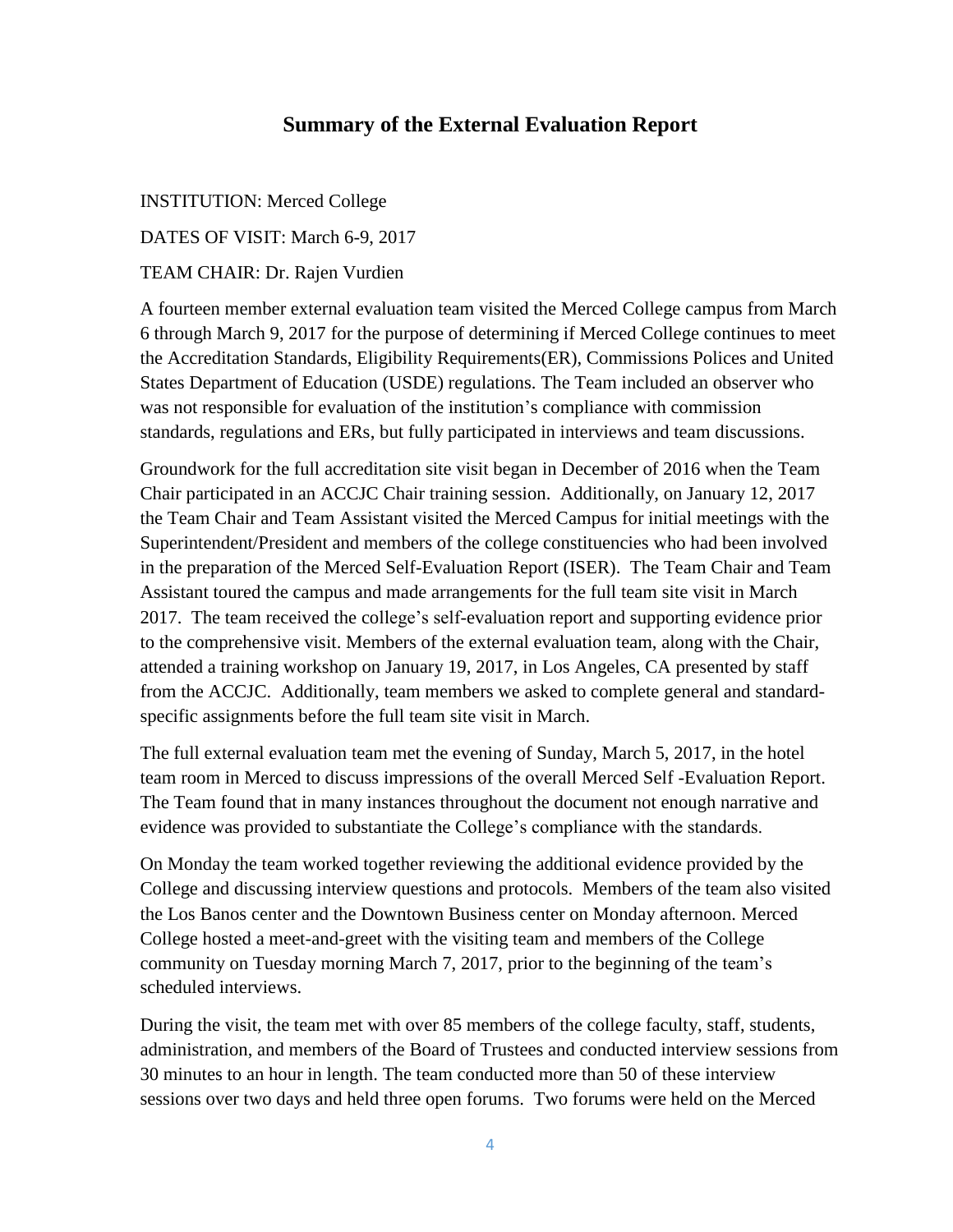Campus and one forum was held on the Los Banos campus. The first forum held on the Merced campus was attended by over 75 members of the campus community. The second forum on the Merced campus was attended by over 85 members of the campus community. The final forum held on the Los Banos campus was attended by 50 people. During all three forums, attendees were engaged and thoughtful with the visiting team.

The faculty, staff, and administration of Merced College were very accommodating and responsive to team needs and requests. The staff at Merced College provided requests for additional evidence and interviews expeditiously. The hotel and campus team rooms were well supplied, secure, and met the needs to the team members appropriately. College faculty, staff, administrators, and students were available to team members for interviews, evidence requests, and consultation. The team appreciated the engagement and support provided by the Merced faculty, staff and administration.

The team provided the college with commendations and recommendations for quality assurance and institutional improvement and submitted a final external evaluation report to the Accrediting Commission for Community and Junior Colleges (ACCJC) regarding the accredited status of the College.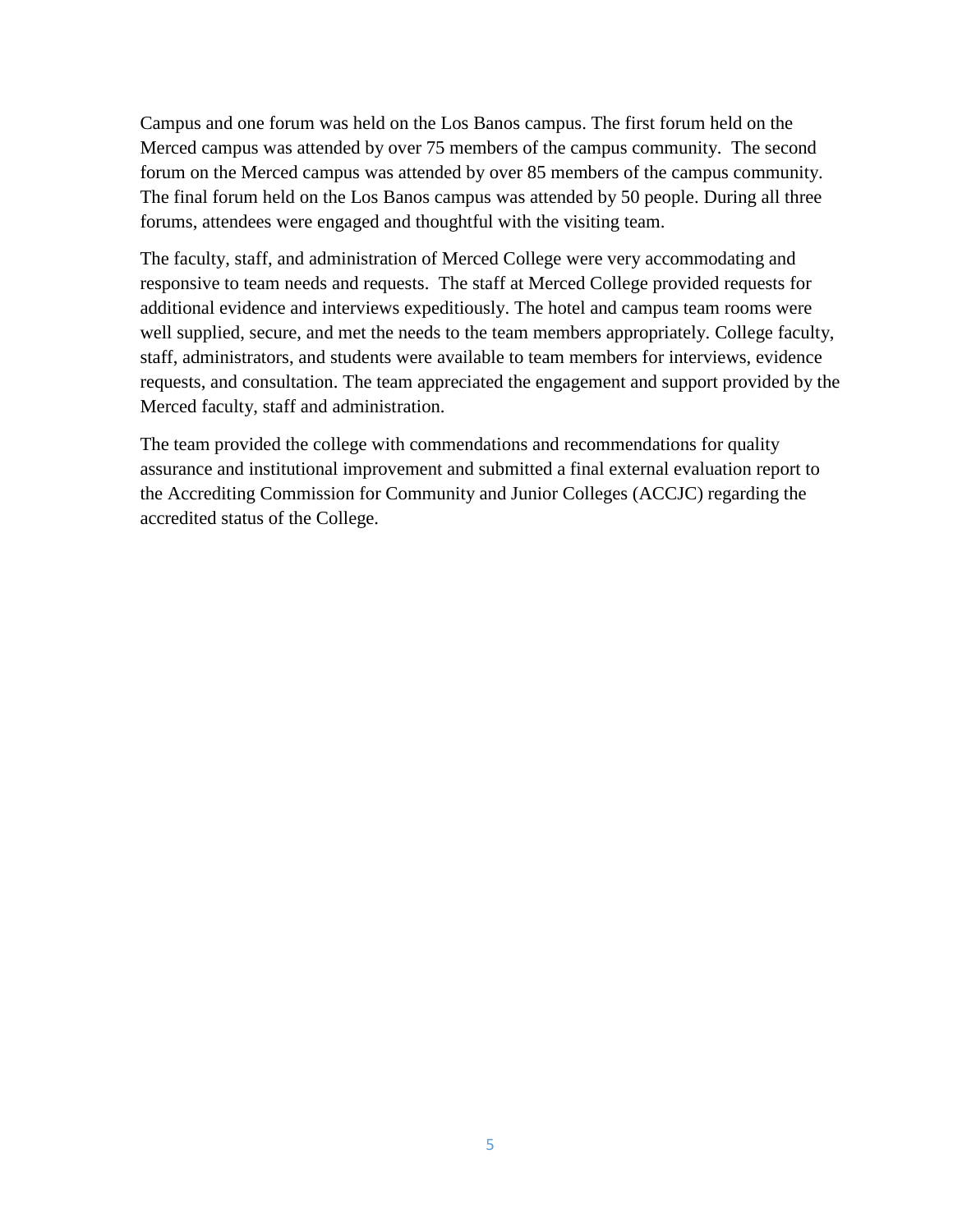# **Major Findings and Recommendations**

### **Team Commendations**

## **Commendation #1:**

The team commends the college on its comprehensive program review process that identifies the strengths and weaknesses of programs in order to inform resource allocation.

## **Commendation #2:**

The team commends the College faculty and Student Services personnel on the application of multiple measures and the development of an accelerated pathway to college level English that will serve students in reaching their educational goals in a timely manner.

## **Commendation # 3:**

The team commends the college for its robust suite of professional development opportunities that support all employee groups and, for faculty in particular, focuses on innovative practices that support the learning needs of diverse students.

## **Commendation #4**:

The team commends the college for its Shared Governance Handbook, Integrated Planning Handbook, and Program Review Handbook which are thoughtful and comprehensive guiding documents.

## **Commendation #5:**

The team commends the college for the robust and comprehensive student services offered on the Los Banos campus.

## **Recommendations to Meet the Standards**

## **Recommendation #1:**

In order to meet the Standard, the team recommends that the College engage in robust data analysis including data disaggregation to identify the underlying causes that impede student success, develop interventions to improve student performance, assess the effectiveness of interventions upon implementation, and communicate the results to the campus community. (I.B.3, 8, 9, I.C)

## **Recommendation #2:**

In order to meet the standards, the team recommends that the College engage in processes that ensure the quality, integrity and effectiveness of its distance education program, including: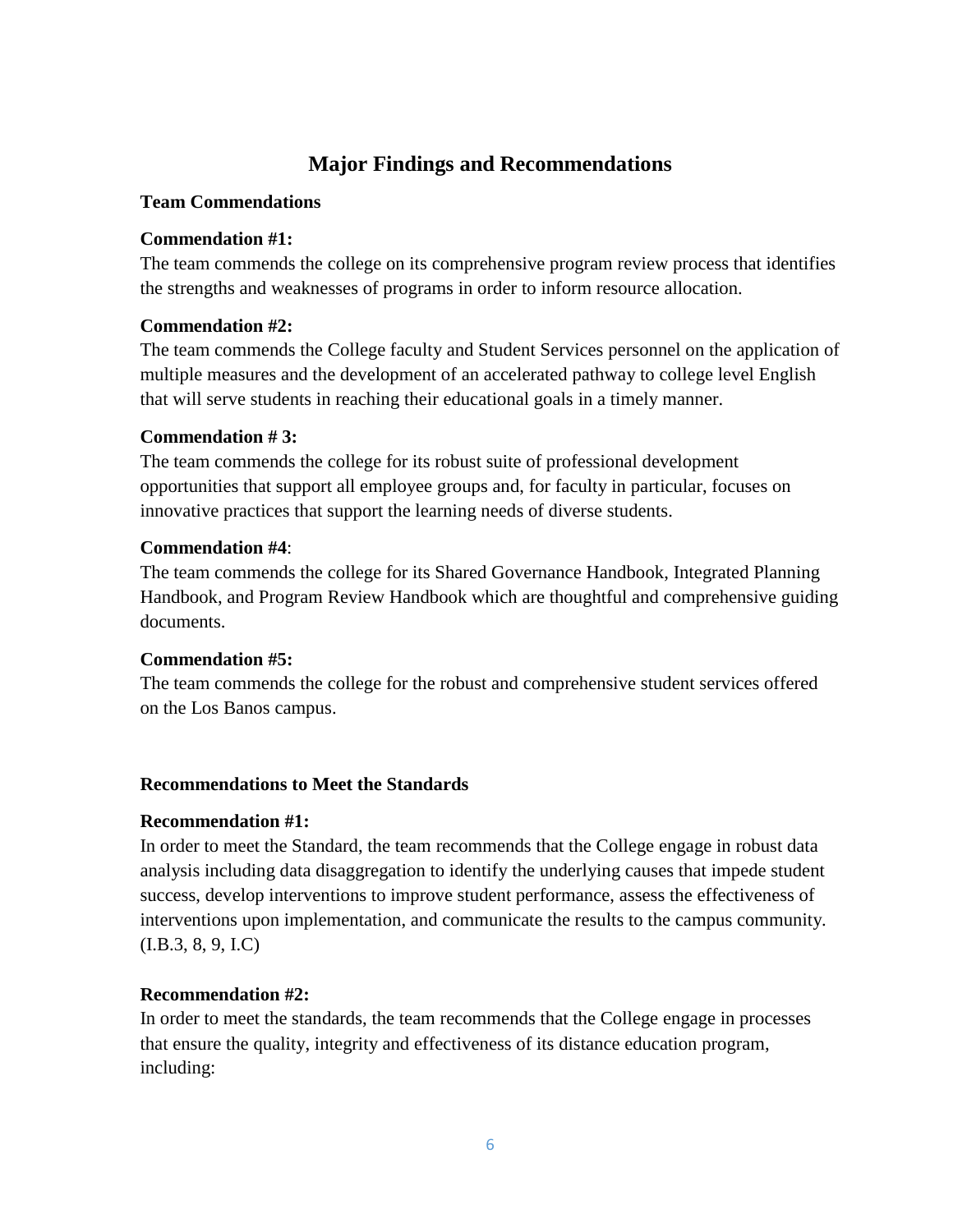- a. A framework that identifies the rationale for which courses are delivered in the DE format  $(I.A.1)$
- b. Mechanisms for determining selection of faculty for teaching in distance education and the training of those faculty (II.A.16)
- c. The development and evaluation of DE courses to ensure faculty initiated regular and substantive contact. (Commission Policy on DE)
- d. The disaggregation and review of data SLO data by mode of delivery and an evaluation of the implications for the DE program (II.A.3)
- e. The development of equitable and accessible student support services and processes for evaluating for quality, demand and sufficiency.(II.C.1)

## **Recommendation #3**:

In order to meet the standard, the team recommends that the College assess all course, including community service courses, program, and institutional level outcomes and use the results to improve student learning. (II.A.3)

## **Recommendation #4**:

In order to meet the Standard, the team recommends that the College develop processes for the systematic, regular and comprehensive evaluation of student support services that are sufficient to evaluate the quality and**,** regardless of location or means of delivery, and that those services support learning and enhance accomplishment of the mission of the institution.  $(II.C.1)$ 

## **Recommendation #5**:

In order to meet the standard, the team recommends that the College must ensure the evaluation of faculty, academic administrators, and other personnel directly responsible for student learning includes, as a component of that evaluation, consideration of how these employees use the results of the assessment of learning outcomes to improve teaching and learning.(III.A.6)

## **Recommendation #6:**

In order to meet the Standard, the team recommends the College update/revise the Facilities Master Plan for the District to assure the feasibility and effectiveness of its physical resources in supporting institutional programs and services. (III.B.3)

## **Recommendation #7:**

In order to meet the Standard, the team recommends that the College plan and manage its financial resources in a manner that ensures sustainable financial stability. (III.D.1).

## **Recommendation #8:**

In order to meet the Standard, the team recommends the Board follow its policy on performing and conducting the bi-annual Board self-evaluation. (IV.C.10)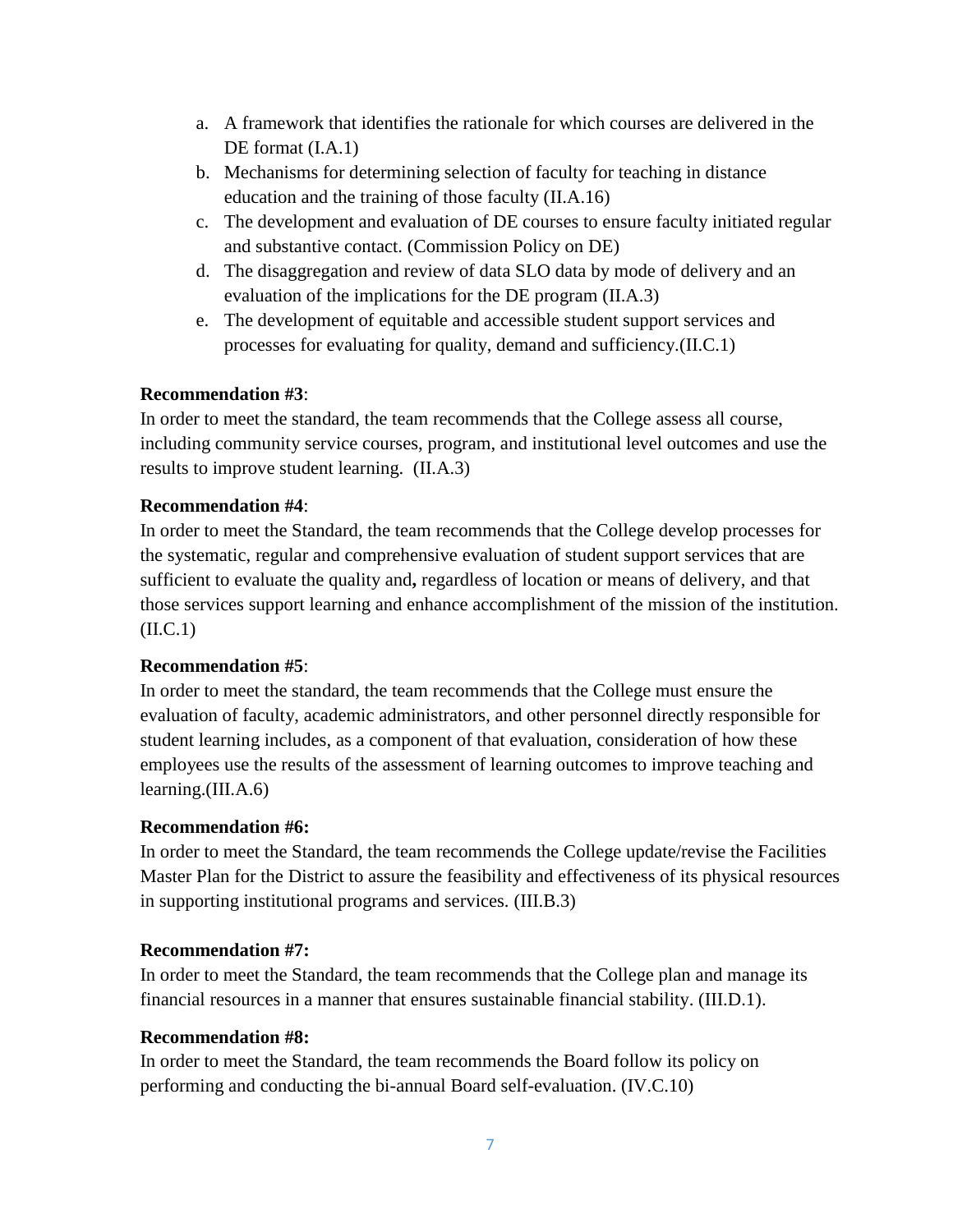### **Recommendation #9:**

In order to meet the Standard, the team recommends the Board follow its policies regarding delegation of authority related to the Superintendent/President and ensure the Superintendent/President is able to implement and administer Board policies without Board interference in college operations. (IV.B.5, IV.C.7, IV.C.12)

## **Recommendations to improve institutional effectiveness**

### **Recommendation #10:**

In order to improve institutional effectiveness, the team recommends the College develop and implement a process for the systematic, regular and comprehensive review of board policies and administrative procedures. (I.C.5).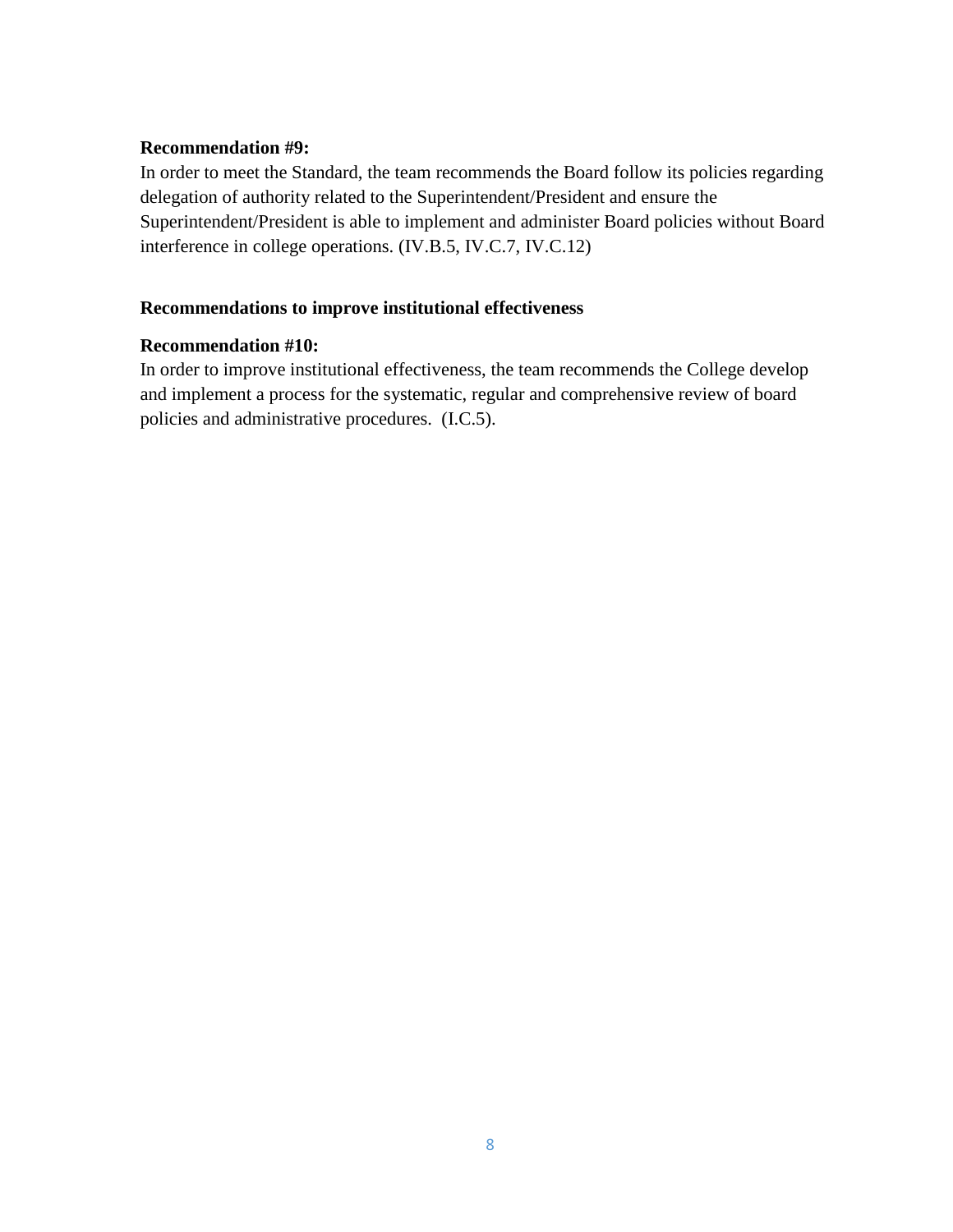## **Introduction**

Merced College was established in 1963 to serve most of the community in Merced County including the Chowchilla Union High School District in Madera County, and the Dos Palos Joint Union Elementary School District. The College is led by a Superintendent/President and a seven member Board of Trustees representing areas within the Merced Community College District. The first classes for Merced College started in September of 1963 at the Merced County Fairgrounds until a permanent location and structure could be established.

The current campus facilities started on 100 acres presented as a gift to the College by C-H-M and the Yosemite Land & Cattle Companies in collaboration with Merced city officials. The campus has since expanded to 269 acres and held its first classes at the current site in the summer of 1966. Expansion of facilities has continued with the addition of Student Union in 1967, Lesher Library and the Theater in 1972, and the Child Development Center in 2002. Additionally, in 2002 the voters approved a \$53.5 million bond measure to continue the expansion and renovation of campus facilities. The College has 50 permanent buildings and grounds for athletic activities and instructional agricultural operations.

In September of 1971, Merced opened the Los Banos campus in a temporary facility to serve the communities of Los Banos, Dos Palos, and the surrounding area. The Los Banos campus is located approximately 40 miles west of the Merced campus. In 1979 the California Community Colleges Chancellor's Office approved the Los Banos campus as an education center. In 1982, the Merced Community College District secured 10 acres of land in Los Banos and moved into temporary modular buildings that provided educational and culture center for residents on the Westside of Merced County. In 2005, with the donation of 125 acres, the Los Banos campus moved to its current location and opened for service in 2007. The Los Banos campus offers a variety of programs, vocational and academic, to serve the local community. Furthermore, Merced College runs courses in off-site locations for Delhi, Dos Palos, Chowchilla, and Mariposa residents as well as at the Valley State Prison in Atwater. Merced College also operates a Business Resource Center in downtown Merced that provides a variety of classes and services to the community.

Merced College served 14,775 students in the 2014-2015 academic year and offered 2,357 sections. The Merced main campus serves the majority of students. The student body is majority Hispanic and female.

Merced College was first accredited by ACCJC in 1965. The last comprehensive review was conducted in 2011 and resulted in a Warning that was subsequently removed in July 2013. The Commission affirmed the College's accredited status at the July 2014 meeting in response to Merced College's Midterm Report.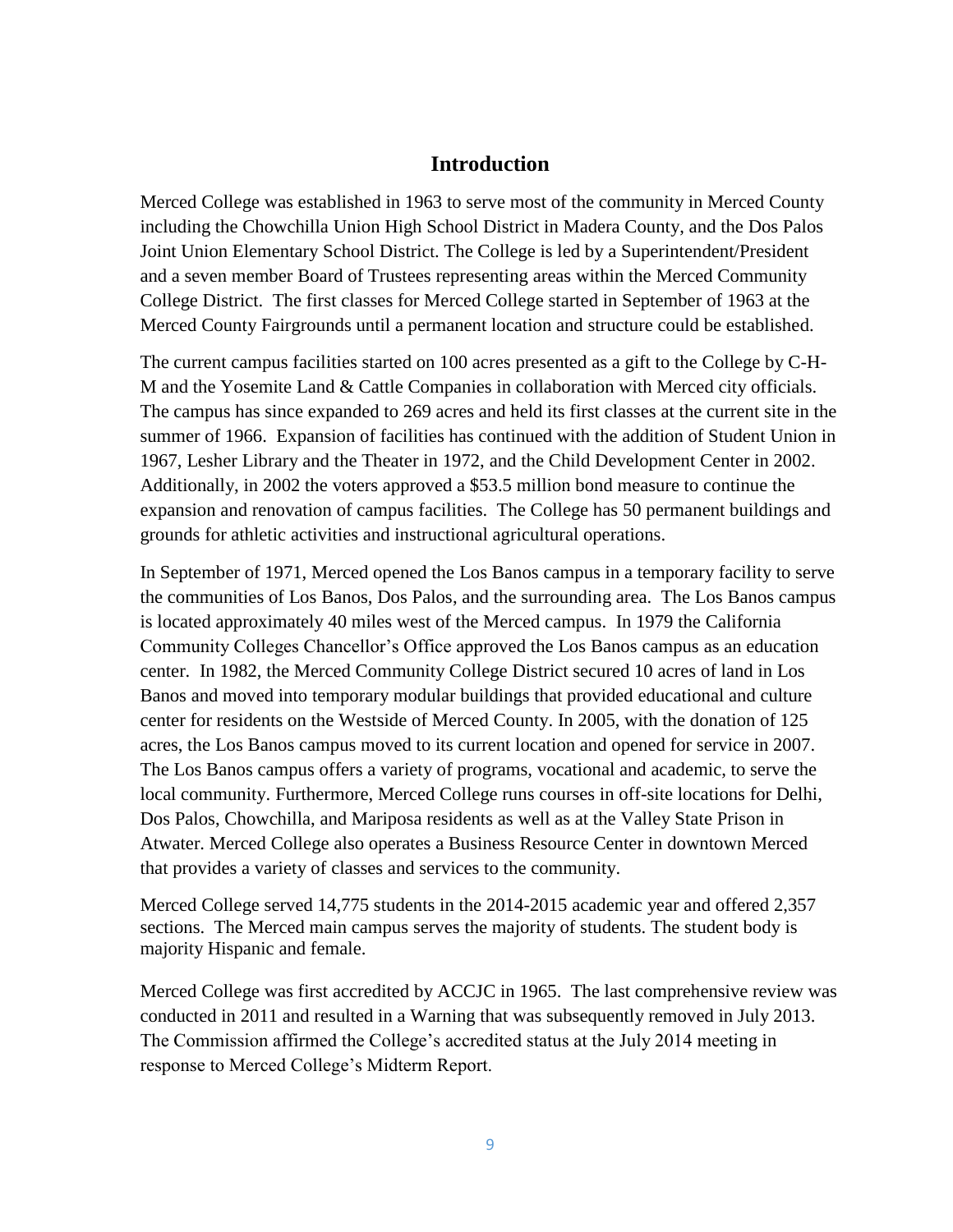# **Eligibility Requirements**

## **1. Authority**

The team confirmed that Merced College is a two-year community college authorized to operate as a postsecondary, degree-granting institution based on continuous accreditation by the Accrediting Commission for Community and Junior Colleges (ACCJC) of the Western Association of Schools and Colleges (WASC) and the Board of Governors of the California Community College system. ACCJC is a regional accrediting body recognized by the U.S. Department of Education and granted authority through the Higher Education Opportunity Act of 2008.

The College meets the ER.

## **2. Operational Status**

The team confirmed that Merced College, which has been in operation for 53 years, provides educational services to 11,496 actively enrolled students in credit courses during the fall 2016 semester and approximately 14,775 students annually. These enrollments include 10,619 students enrolled in credit courses, and 877 students enrolled in noncredit courses in fall 2016. A review of the Schedule of Classes and interviews with students demonstrate that the College is operational and that students are actively pursuing degree and certificate programs.

The College meets the ER.

## **3. Degrees**

The team confirmed that the College offers 78 associate degrees and associate degrees for transfer (ADT) programs, as defined by the 2016-2017 Catalog, all of which are two academic years in length and are comprised of 60 degree applicable units. The College also offers 52 credit certificate of achievement programs that vary in length from twelve to sixty units. In 2015- 2016, the College awarded 1,022 associate degrees and 379 Certificates of Achievement. The catalog provides a detailed list of all the programs of study, degree and certificates as well as graduation requirements and transfer information where appropriate.

The College meets the ER.

## **4. Chief Executive Officer**

The team confirmed that the Merced College Governing Board employs a Superintendent/President as the chief executive officer of the College. The Superintendent/President does not serve as a member of the Board of Trustees nor as the Board president. The team further found that the Superintendent/President's full-time responsibility is to the institution and possesses the requisite authority to administer board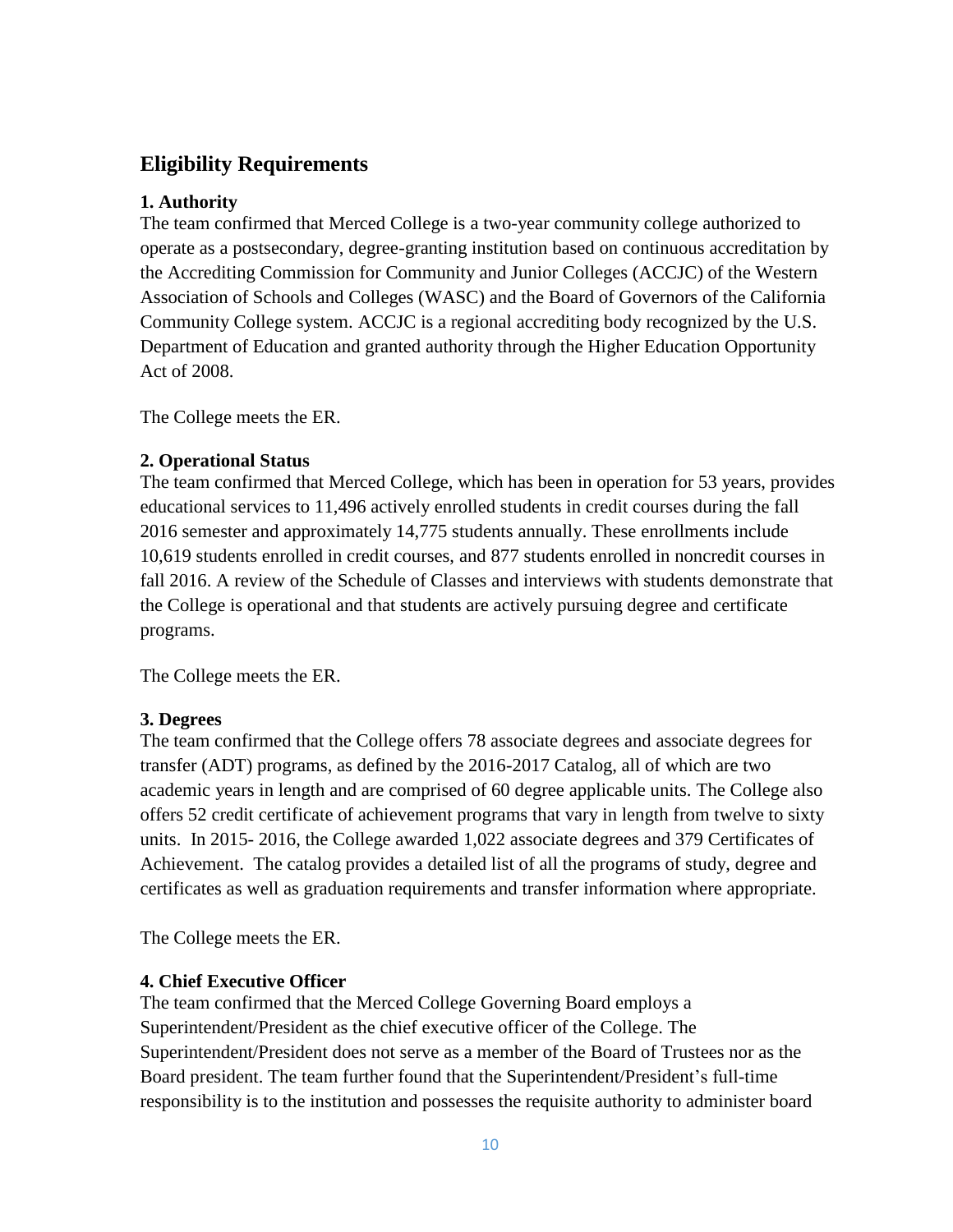policies. Since the last full accreditation visit, there have been changes in personnel in the Superintendent/President position, each of which were appropriately reported to the ACCJC.

The College meets the ER.

## **5. Financial Accountability**

The team confirmed that the College undergoes annual external financial audits performed by a certified public accountant that uses generally accepted accounting principles. All audits are certified and all explanations or findings are documented appropriately. Audit reports are made publicly available. Furthermore, the Board of Trustees has an audit subcommittee that meets at least twice annually with the audit team before it is presented at a regularly scheduled Board meeting. The team further confirmed that the College meets all Title IV eligibility requirements and the team confirmed that the three year average USDE official cohort Student Loan Default Rate (FSLD) is 0 percent as reported in the annual ACCJC report.

The College meets the ER.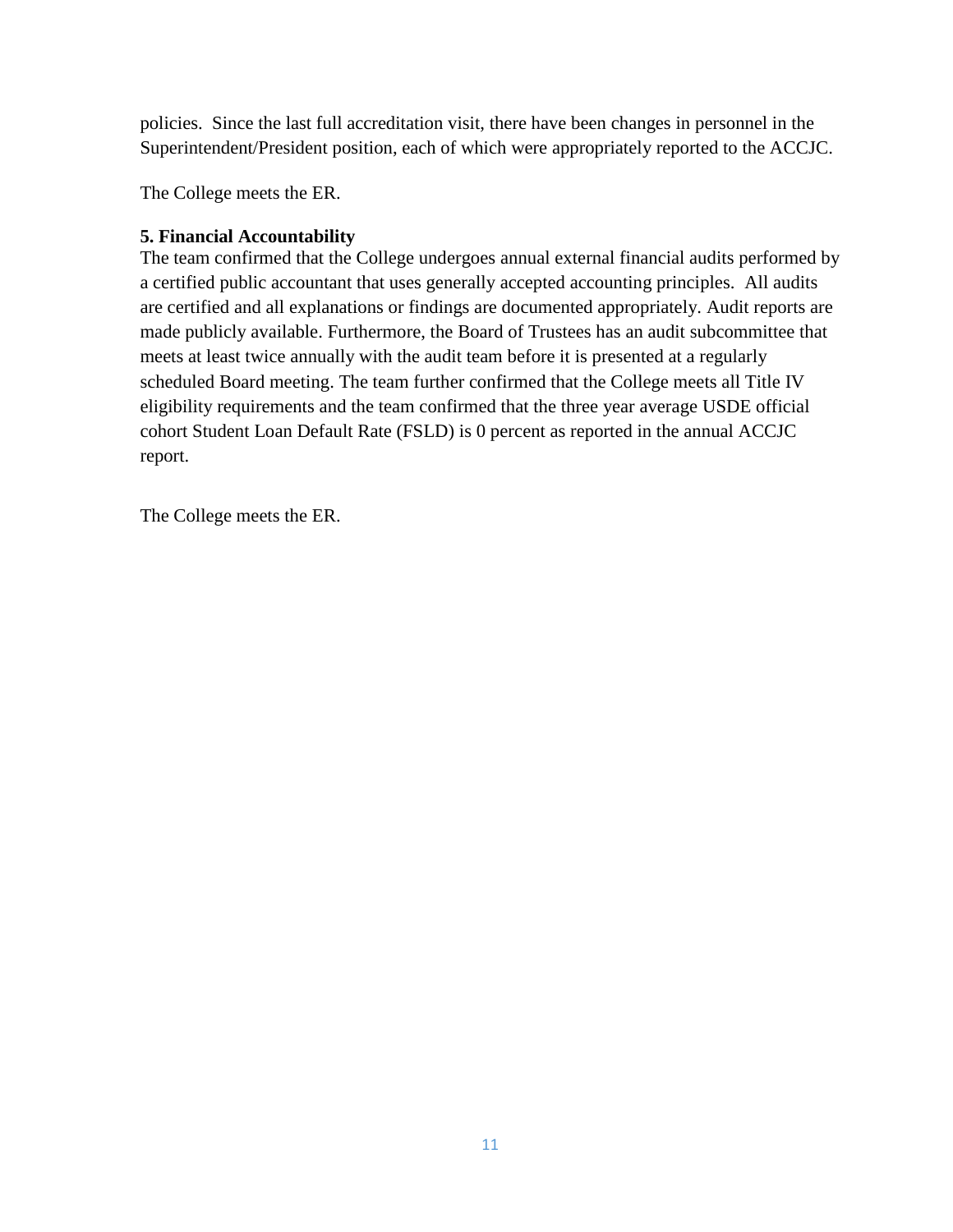# **Compliance with Commission Policies**

### **Public Notification of an Evaluation Team Visit and Third Party Comment Evaluation Items:**

|   | The institution has made an appropriate and timely effort to solicit third<br>party comment in advance of a comprehensive evaluation visit.                                         |
|---|-------------------------------------------------------------------------------------------------------------------------------------------------------------------------------------|
|   | The institution cooperates with the evaluation team in any necessary follow-<br>up related to the third party comment.                                                              |
| П | The institution demonstrates compliance with the Commission <i>Policy on</i><br>Rights and Responsibilities of the Commission and Member Institutions as to<br>third party comment. |

[Regulation citation: 602.23(b).]

## **Conclusion Check-Off (mark one):**

|          | The team has reviewed the elements of this component and has found the<br>institution to meet the Commission's requirements.                                       |
|----------|--------------------------------------------------------------------------------------------------------------------------------------------------------------------|
| X        | The team has reviewed the elements of this component and has found the<br>institution to meet the Commission's requirements, but that follow-up is<br>recommended. |
| <b>I</b> | The team has reviewed the elements of this component and found the<br>institution does not meet the Commission's requirements.                                     |

## **Narrative:**

The team found no evidence that third party comments were solicited in preparation for the comprehensive evaluation visit. The comprehensive site visit was announced at a regular meeting of the Board of Trustees but there was no specific evidence provided that third party comments were solicited. The college needs to make a better effort in the future to notify the public.

### **Standards and Performance with Respect to Student Achievement Evaluation Items:**

| $\mathbf X$ | The institution has defined elements of student achievement performance<br>across the institution, and has identified the expected measure of<br>performance within each defined element. Course completion is included as<br>one of these elements of student achievement. Other elements of student<br>achievement performance for measurement have been determined as<br>appropriate to the institution's mission. |
|-------------|-----------------------------------------------------------------------------------------------------------------------------------------------------------------------------------------------------------------------------------------------------------------------------------------------------------------------------------------------------------------------------------------------------------------------|
| $\mathbf X$ | The institution has defined elements of student achievement performance<br>within each instructional program, and has identified the expected measure<br>of performance within each defined element. The defined elements include,<br>but are not limited to, job placement rates for program completers, and for                                                                                                     |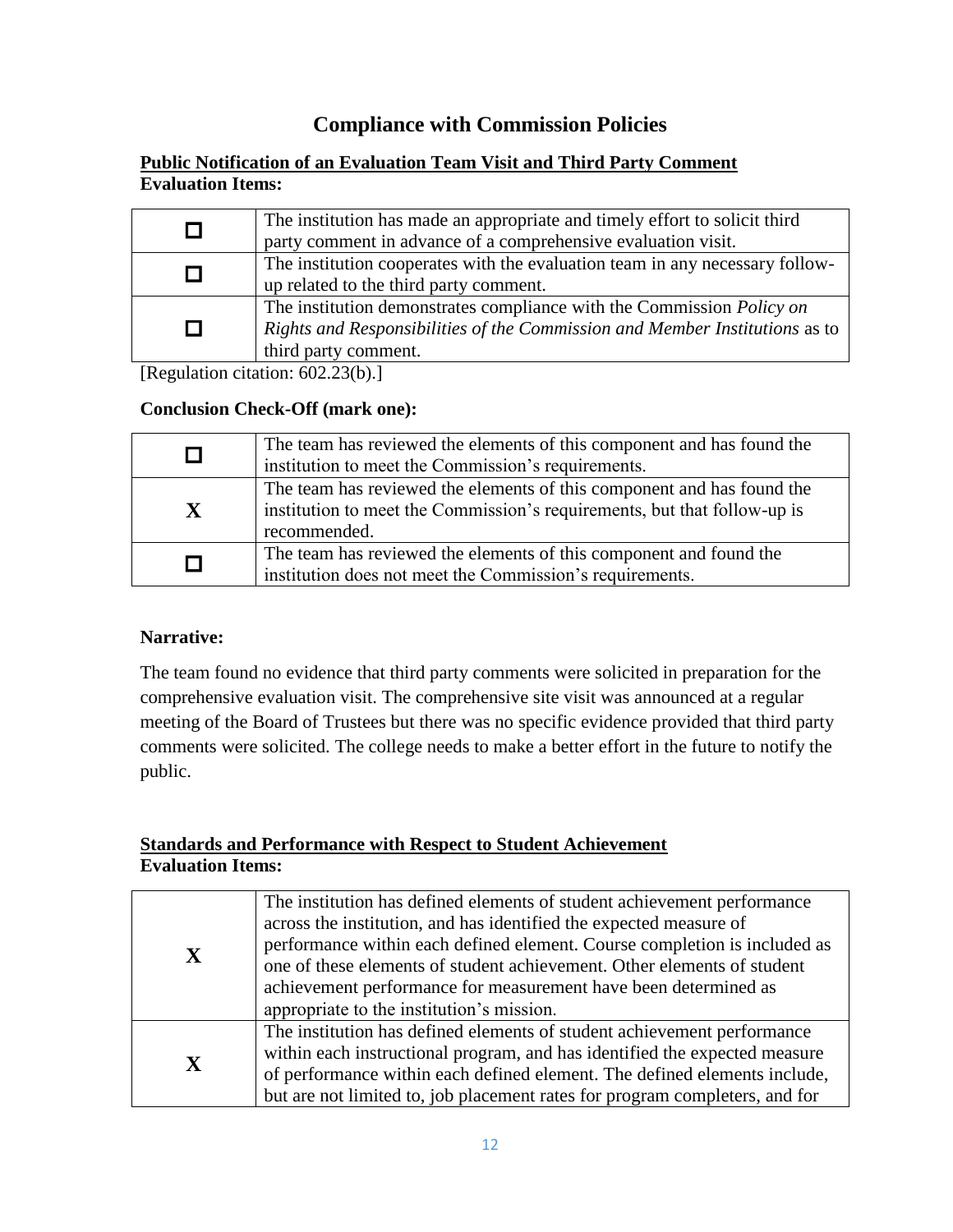|             | programs in fields where licensure is required, the licensure examination     |
|-------------|-------------------------------------------------------------------------------|
|             | passage rates for program completers.                                         |
|             | The institution-set standards for programs and across the institution are     |
|             | relevant to guide self-evaluation and institutional improvement; the defined  |
|             | elements and expected performance levels are appropriate within higher        |
|             | education; the results are reported regularly across the campus; and the      |
| $\mathbf X$ | definition of elements and results are used in program-level and institution- |
|             | wide planning to evaluate how well the institution fulfills its mission, to   |
|             | determine needed changes, to allocating resources, and to make                |
|             | improvements.                                                                 |
|             | The institution analyzes its performance as to the institution-set standards  |
|             | and as to student achievement, and takes appropriate measures in areas        |
|             | where its performance is not at the expected level.                           |

[Regulation citations: 602.16(a) (1) (i); 602.17(f); 602.19 (a-e).]

## **Conclusion Check-Off (mark one):**

|              | The team has reviewed the elements of this component and has found the   |
|--------------|--------------------------------------------------------------------------|
|              |                                                                          |
|              | institution to meet the Commission's requirements.                       |
|              | The team has reviewed the elements of this component and has found the   |
|              |                                                                          |
| $\mathbf{X}$ | institution to meet the Commission's requirements, but that follow-up is |
|              |                                                                          |
|              | recommended.                                                             |
|              |                                                                          |
| П            | The team has reviewed the elements of this component and found the       |
|              | institution does not meet the Commission's requirements.                 |
|              |                                                                          |

## **Narrative:**

The College has established institution-set standards in consultation with constituent groups. The College also reports the institution-set standards to ACCJC via its annual report. It is recommended that the College assess if they are meeting the institution-set standards in a systematic cycle. Additionally, it is recommended that the College develop appropriate strategies for improvement if the institution-set standards are not met.

### **Credits, Program Length, and Tuition Evaluation Items:**

| $\overline{\textbf{X}}$ | Credit hour assignments and degree program lengths are within the range of     |
|-------------------------|--------------------------------------------------------------------------------|
|                         | good practice in higher education (in policy and procedure).                   |
|                         | The assignment of credit hours and degree program lengths is verified by       |
| X                       | the institution, and is reliable and accurate across classroom based courses,  |
|                         | laboratory classes, distance education classes, and for courses that involve   |
|                         | clinical practice (if applicable to the institution).                          |
|                         | Tuition is consistent across degree programs (or there is a rational basis for |
| $\mathbf X$             | any program-specific tuition).                                                 |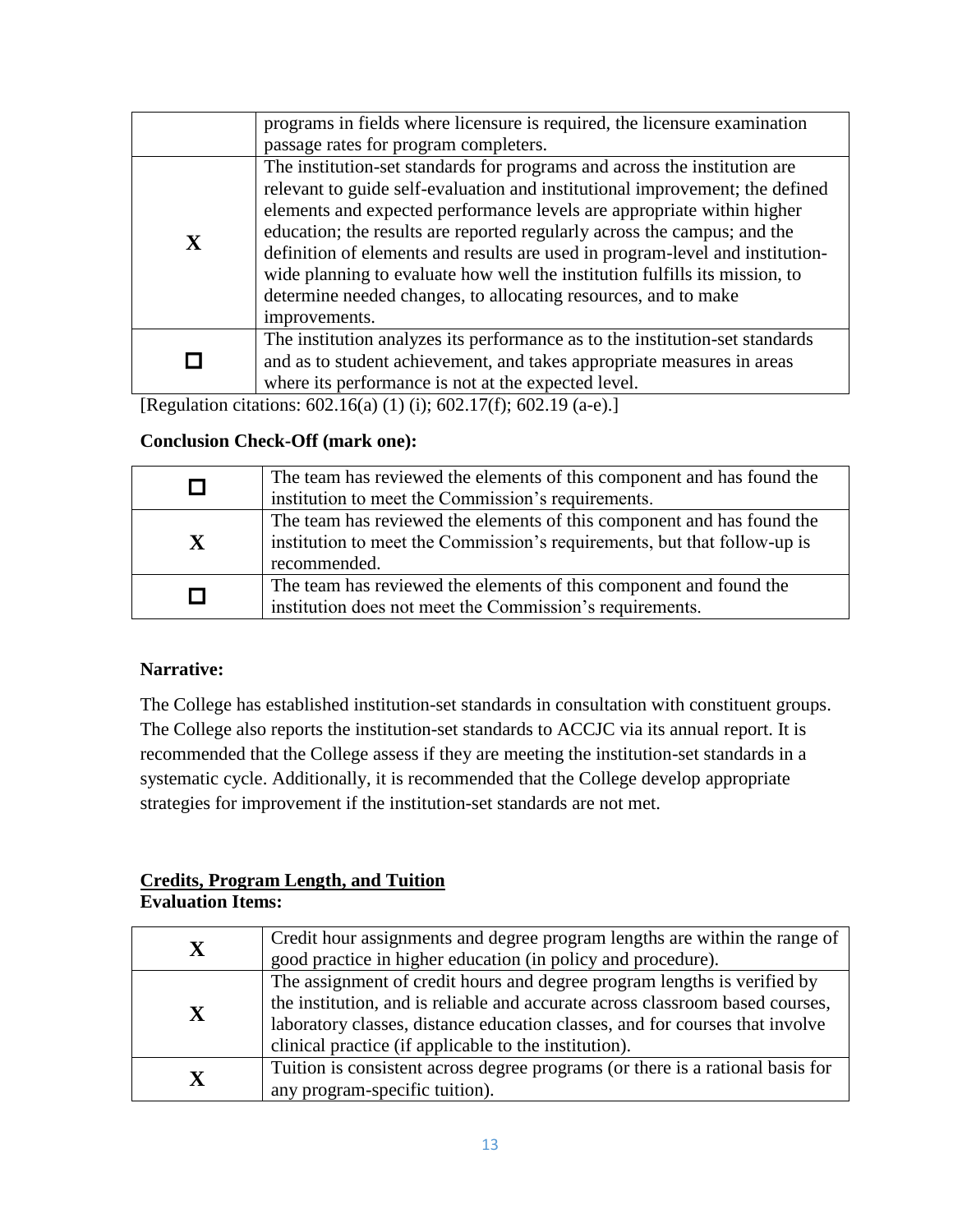| $\Box$                  | Any clock hour conversions to credit hours adhere to the Department of<br>Education's conversion formula, both in policy and procedure, and in<br>practice. |
|-------------------------|-------------------------------------------------------------------------------------------------------------------------------------------------------------|
| $\overline{\textbf{X}}$ | The institution demonstrates compliance with the Commission <i>Policy on</i><br><b>Institutional Degrees and Credits.</b>                                   |

[Regulation citations:  $600.2$  (definition of credit hour);  $602.16(a)$  (1)(viii);  $602.24(e)$ , (f); 668.2;

668.9.]

### **Conclusion Check-Off (mark one):**

| X             | The team has reviewed the elements of this component and has found the<br>institution to meet the Commission's requirements.                                       |
|---------------|--------------------------------------------------------------------------------------------------------------------------------------------------------------------|
| П             | The team has reviewed the elements of this component and has found the<br>institution to meet the Commission's requirements, but that follow-up is<br>recommended. |
| $\mathcal{L}$ | The team has reviewed the elements of this component and found the<br>institution does not meet the Commission's requirements.                                     |

## **Narrative:**

Merced College's policies and procedures assure that degree requirements are of appropriate length, breadth, and rigor. Tuition is consistent across degree programs, which is clearly communicated in the College catalog. Merced College does not offer courses with clock-tocredit-hour conversions. All degrees require the completion of 60 semester units, which include general education units, of which 18 units in major or area of emphasis and electives. This conforms to higher education norms, including those established by the ACCJC.

### **Transfer Policies Evaluation Items:**

| $\mathbf X$ | Transfer policies are appropriately disclosed to students and to the public.                            |
|-------------|---------------------------------------------------------------------------------------------------------|
| $\mathbf X$ | Policies contain information about the criteria the institution uses to accept<br>credits for transfer. |
| X           | The institution complies with the Commission <i>Policy on Transfer of Credit</i> .                      |

[Regulation citations: 602.16(a)(1)(viii); 602.17(a)(3); 602.24(e); 668.43(a)(ii).]

## **Conclusion Check-Off (mark one):**

| $\overline{\mathbf{X}}$ | The team has reviewed the elements of this component and has found the<br>institution to meet the Commission's requirements.                                       |
|-------------------------|--------------------------------------------------------------------------------------------------------------------------------------------------------------------|
| П                       | The team has reviewed the elements of this component and has found the<br>institution to meet the Commission's requirements, but that follow-up is<br>recommended. |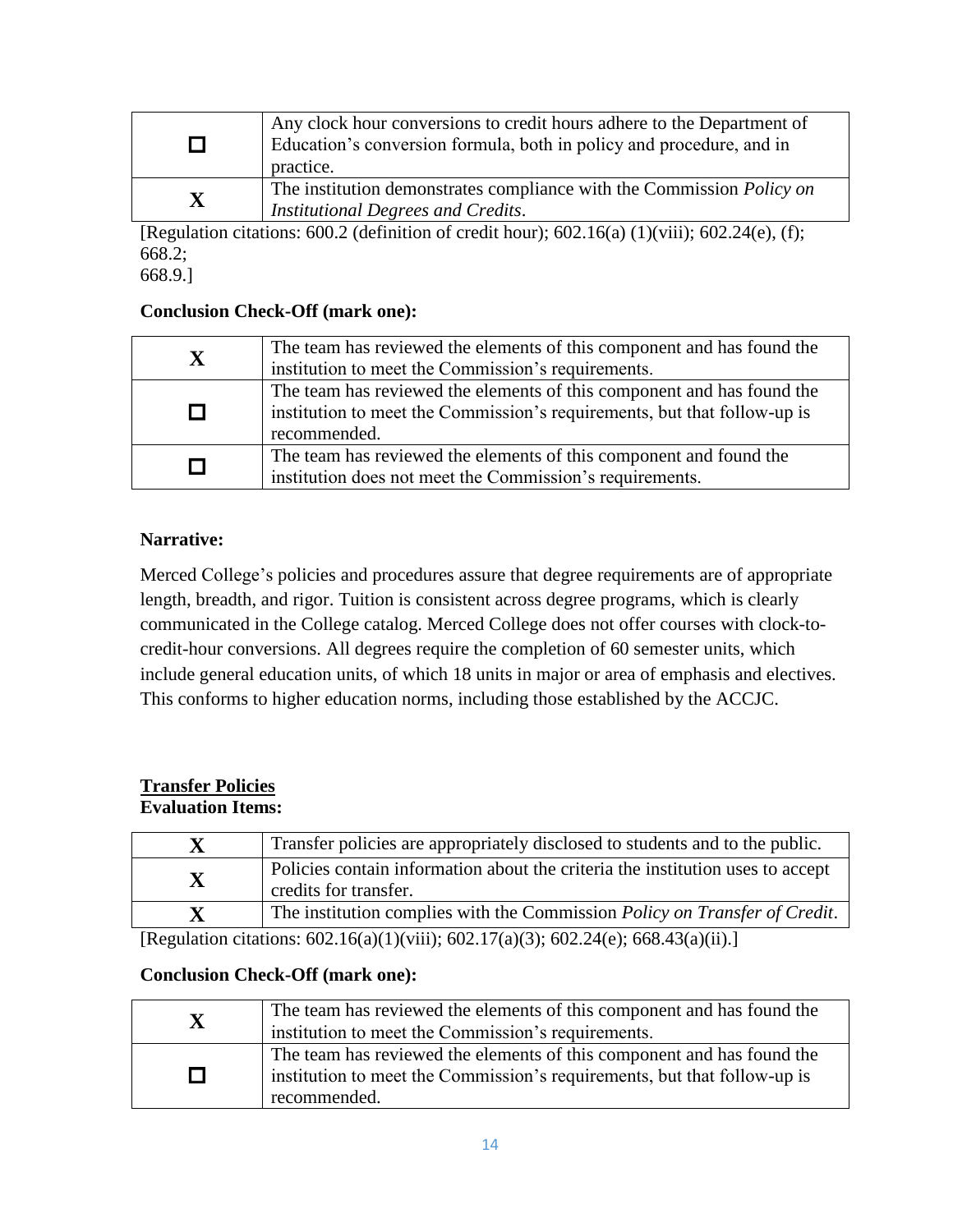| The team has reviewed the elements of this component and found the |
|--------------------------------------------------------------------|
| institution does not meet the Commission's requirements.           |

### **Narrative:**

Transfer policies are available in the College's online and print catalog. Policy for granting course transfer credits, including credit through exam, etc., are clearly established in compliance with Commission policy.

## **Distance Education and Correspondence Education Evaluation Items:**

|              | The institution has policies and procedures for defining and classifying a<br>course as offered by distance education or correspondence education, in<br>alignment with USDE definitions.                                                                                                                                                                                                                                                                                                                                                                                       |
|--------------|---------------------------------------------------------------------------------------------------------------------------------------------------------------------------------------------------------------------------------------------------------------------------------------------------------------------------------------------------------------------------------------------------------------------------------------------------------------------------------------------------------------------------------------------------------------------------------|
|              | There is an accurate and consistent application of the policies and<br>procedures for determining if a course is offered by distance education<br>(with regular and substantive interaction with the instructor, initiated by the<br>instructor, and online activities are included as part of a student's grade) or<br>correspondence education (online activities are primarily "paperwork")<br>related," including reading posted materials, posting homework and<br>completing examinations, and interaction with the instructor is initiated by<br>the student as needed). |
| $\mathbf{X}$ | The institution has appropriate means and consistently applies those means<br>for verifying the identity of a student who participates in a distance<br>education or correspondence education course or program, and for ensuring<br>that student information is protected.                                                                                                                                                                                                                                                                                                     |
| $\mathbf X$  | The technology infrastructure is sufficient to maintain and sustain the<br>distance education and correspondence education offerings.                                                                                                                                                                                                                                                                                                                                                                                                                                           |
|              | The institution demonstrates compliance with the Commission <i>Policy on</i><br>Distance Education and Correspondence Education.                                                                                                                                                                                                                                                                                                                                                                                                                                                |

[Regulation citations: 602.16(a)(1)(iv), (vi); 602.17(g); 668.38.]

## **Conclusion Check-Off (mark one):**

|             | The team has reviewed the elements of this component and has found the<br>institution to meet the Commission's requirements.                                       |
|-------------|--------------------------------------------------------------------------------------------------------------------------------------------------------------------|
| П           | The team has reviewed the elements of this component and has found the<br>institution to meet the Commission's requirements, but that follow-up is<br>recommended. |
| $\mathbf X$ | The team has reviewed the elements of this component and found the<br>institution does not meet the Commission's requirements.                                     |

**Narrative:**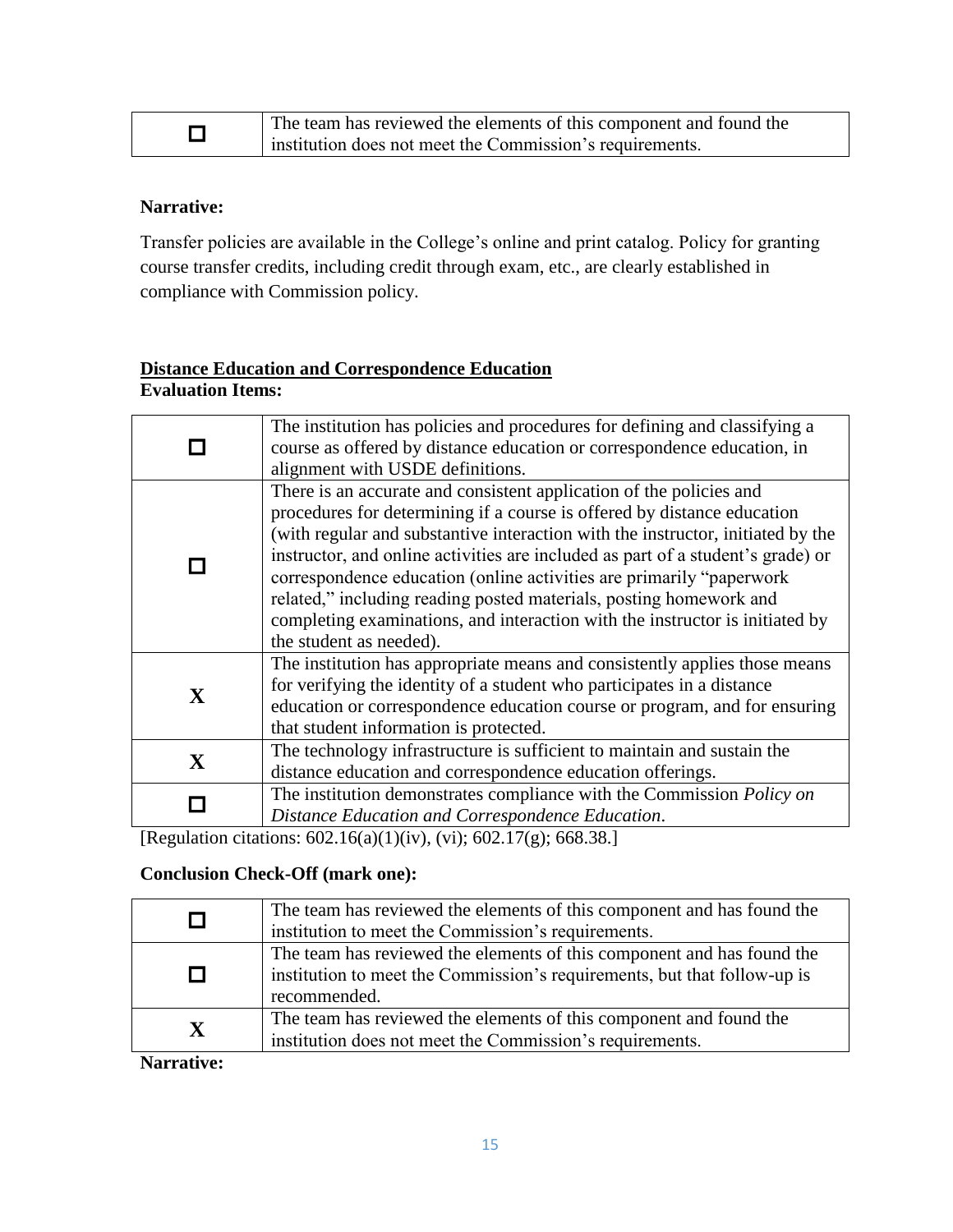Though online courses are approved by the Curriculum Committee via the addition of a distance education (DE) addendum, there is no evidence of how the College assures that distance education courses have regular and substantive faculty initiated contact between faculty and students. Faculty members are assigned online sections without a requirement of training on the LMS or online teaching methods to assure faculty members understand the requirements for regular and substantive contact and what constitutes regular and substantive contact. Further, DE courses are not evaluated for evidence of regular and substantive contact.

### **Student Complaints Evaluation Items:**

| $\mathbf X$  | The institution has clear policies and procedures for handling student<br>complaints, and the current policies and procedures are accessible to<br>students in the College catalog and online.                                                                    |
|--------------|-------------------------------------------------------------------------------------------------------------------------------------------------------------------------------------------------------------------------------------------------------------------|
| $\mathbf{X}$ | The student complaint files for the previous six years (since the last)<br>comprehensive evaluation) are available; the files demonstrate accurate<br>implementation of the complaint policies and procedures.                                                    |
| $\mathbf{X}$ | The team analysis of the student complaint files identifies any issues that<br>may be indicative of the institution's noncompliance with any Accreditation<br>Standards.                                                                                          |
| X            | The institution posts on its website the names of associations, agencies and<br>govern mental bodies that accredit, approve, or license the institution and<br>any of its programs, and provides contact information for filing complaints<br>with such entities. |
| $\mathbf X$  | The institution demonstrates compliance with the Commission <i>Policy on</i><br>Representation of Accredited Status and the Policy on Student and Public<br>Complaints Against Institutions.                                                                      |

[Regulation citations:  $602.16(a)(1)(ix)$ ; 668.43.]

## **Conclusion Check-Off (mark one):**

| X | The team has reviewed the elements of this component and has found the<br>institution to meet the Commission's requirements.                                       |
|---|--------------------------------------------------------------------------------------------------------------------------------------------------------------------|
|   | The team has reviewed the elements of this component and has found the<br>institution to meet the Commission's requirements, but that follow-up is<br>recommended. |
|   | The team has reviewed the elements of this component and found the<br>institution does not meet the Commission's requirements.                                     |

## **Narrative:**

The institution's board policy on student grievances is published on the College catalog and available online. A review of the complaint and grievance database as well as a review of the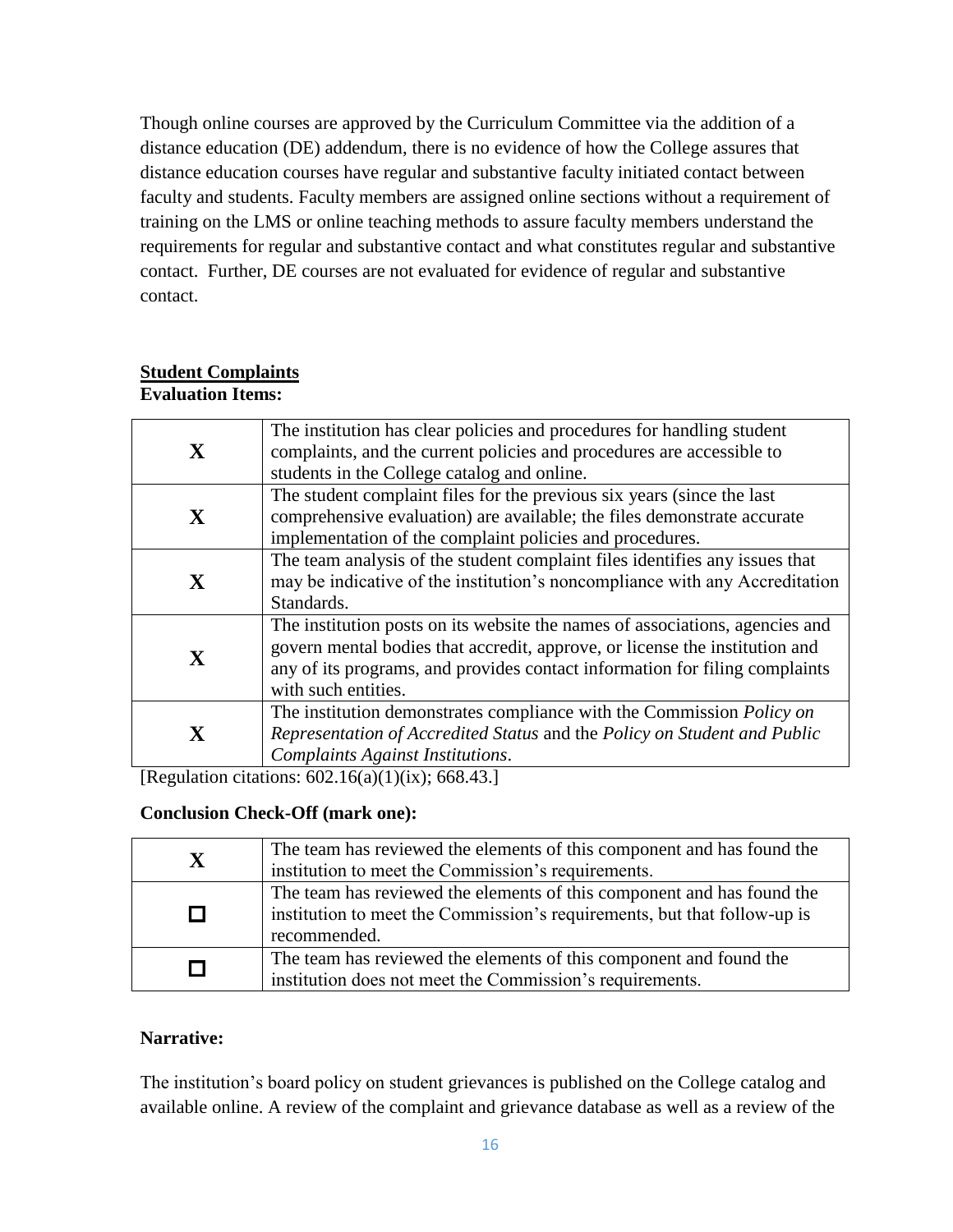grievance files demonstrate accurate implementation of the grievance and complaint process. The institution posts information on all accrediting agencies online and on the College catalog, including information on how to submit complaints to the Commission.

## **Institutional Disclosure and Advertising and Recruitment Materials Evaluation Items:**

| $\mathbf{X}$ | The institution provides accurate, timely (current), and appropriately<br>detailed information to students and the public about its programs,<br>locations, and policies. |
|--------------|---------------------------------------------------------------------------------------------------------------------------------------------------------------------------|
| $\mathbf X$  | The institution complies with the Commission <i>Policy on Institutional</i><br>Advertising, Student Recruitment, and Representation of Accredited Status.                 |
| $\mathbf X$  | The institution provides required information concerning its accredited<br>status as described above in the section on Student Complaints.                                |

[Regulation citations: 602.16(a)(1)(vii); 668.6]

## **Conclusion Check-Off (mark one):**

| $\mathbf X$ | The team has reviewed the elements of this component and has found the<br>institution to meet the Commission's requirements.                                      |
|-------------|-------------------------------------------------------------------------------------------------------------------------------------------------------------------|
| П           | The team has reviewed the elements of this component and has found the<br>institution to meet the Commission's requirements, but that follow-up is<br>recommended |
| $\Box$      | The team has reviewed the elements of this component and found the<br>institution does not meet the Commission's requirements.                                    |

## **Narrative:**

The institution provides accurate, current, and detailed information on its programs, location and policies to all constituents. The College accurately represents to the public, students and prospective students its accreditation status, programs, cost of education, gainful employment disclosures, catalog requirements including transferability of courses, and student achievement information.

**Title IV Compliance Evaluation Items:**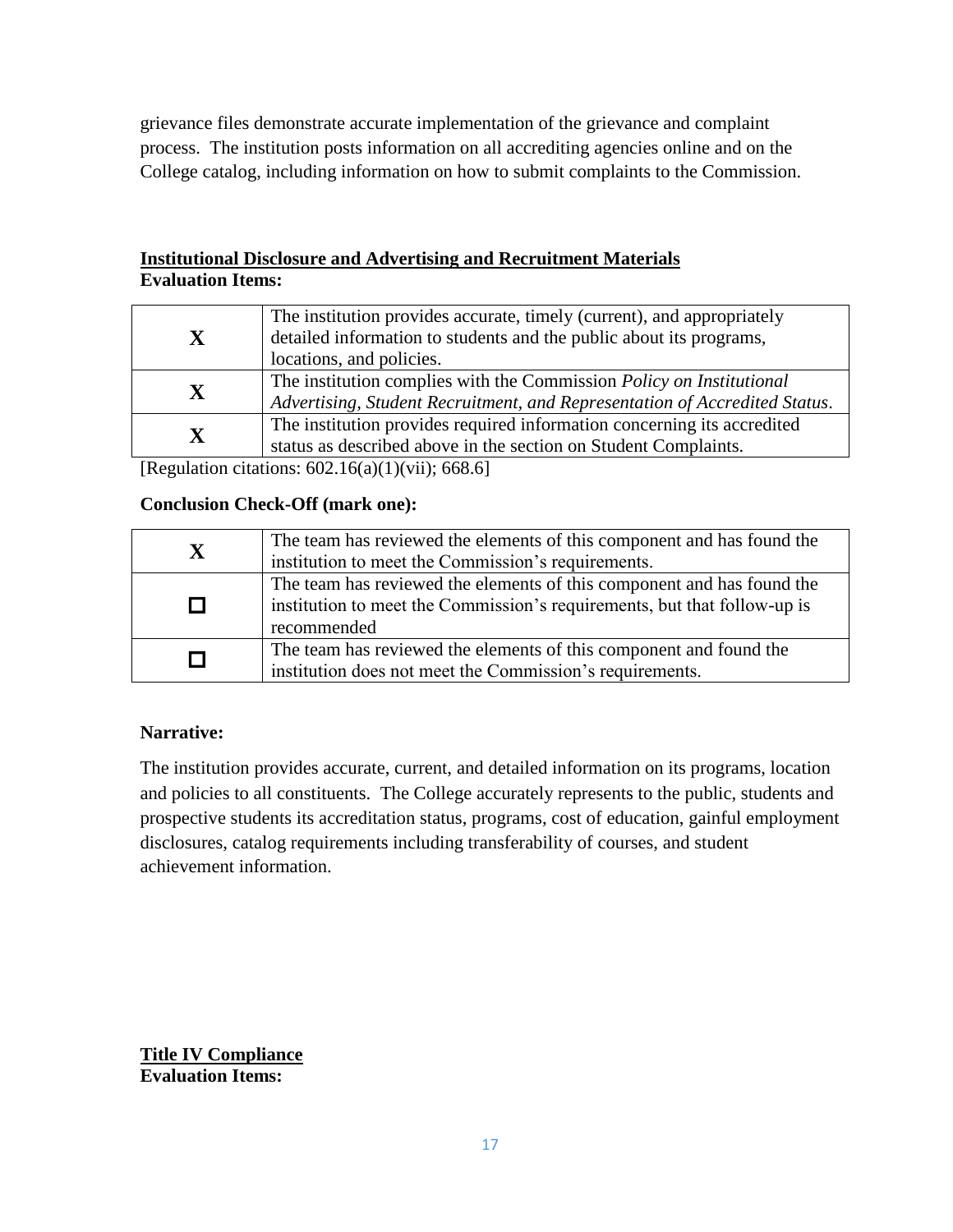|              | The institution has presented evidence on the required components of the      |
|--------------|-------------------------------------------------------------------------------|
| $\mathbf X$  | Title IV Program, including findings from any audits and program or other     |
|              | review activities by the USDE.                                                |
|              | The institution has addressed any issues raised by the USDE as to financial   |
|              | responsibility requirements, program record-keeping, etc. If issues were not  |
| $\mathbf{X}$ | timely addressed, the institution demonstrates it has the fiscal and          |
|              | administrative capacity to timely address issues in the future and to retain  |
|              | compliance with Title IV program requirements.                                |
|              | The institution's student loan default rates are within the acceptable range  |
| $\mathbf{X}$ | defined by the USDE. Remedial efforts have been undertaken when default       |
|              | rates near or meet a level outside the acceptable range.                      |
|              | Contractual relationships of the institution to offer or receive educational, |
| $\mathbf{X}$ | library, and support services meet the Accreditation Standards and have       |
|              | been approved by the Commission through substantive change if required.       |
|              | The institution demonstrates compliance with the Commission Policy on         |
| $\mathbf X$  | Contractual Relationships with Non-Regionally Accredited Organizations        |
|              | and the Policy on Institutional Compliance with Title IV.                     |

[Regulation citations: 602.16(a)(1)(v); 602.16(a)(1)(x); 602.19(b); 668.5; 668.15; 668.16; 668.71 et seq.]

## **Conclusion Check-Off:**

| $\mathbf X$ | The team has reviewed the elements of this component and has found the<br>institution to meet the Commission's requirements.                                       |
|-------------|--------------------------------------------------------------------------------------------------------------------------------------------------------------------|
| П           | The team has reviewed the elements of this component and has found the<br>institution to meet the Commission's requirements, but that follow-up is<br>recommended. |
| П           | The team has reviewed the elements of this component and found the<br>institution does not meet the Commission's requirements.                                     |

## **Narrative:**

The College provides effective management over financial aid, grants, and externally funded programs. Internal controls are in place and fiscal affairs are managed with integrity. A review of recent external audit reports demonstrates that the College's fiscal affairs are managed with integrity and sound internal controls. For each of the past ten fiscal years, the College received an unqualified opinion from external auditors.

# **Standard I – Mission, Academic Quality and Institutional Effectiveness, and Integrity**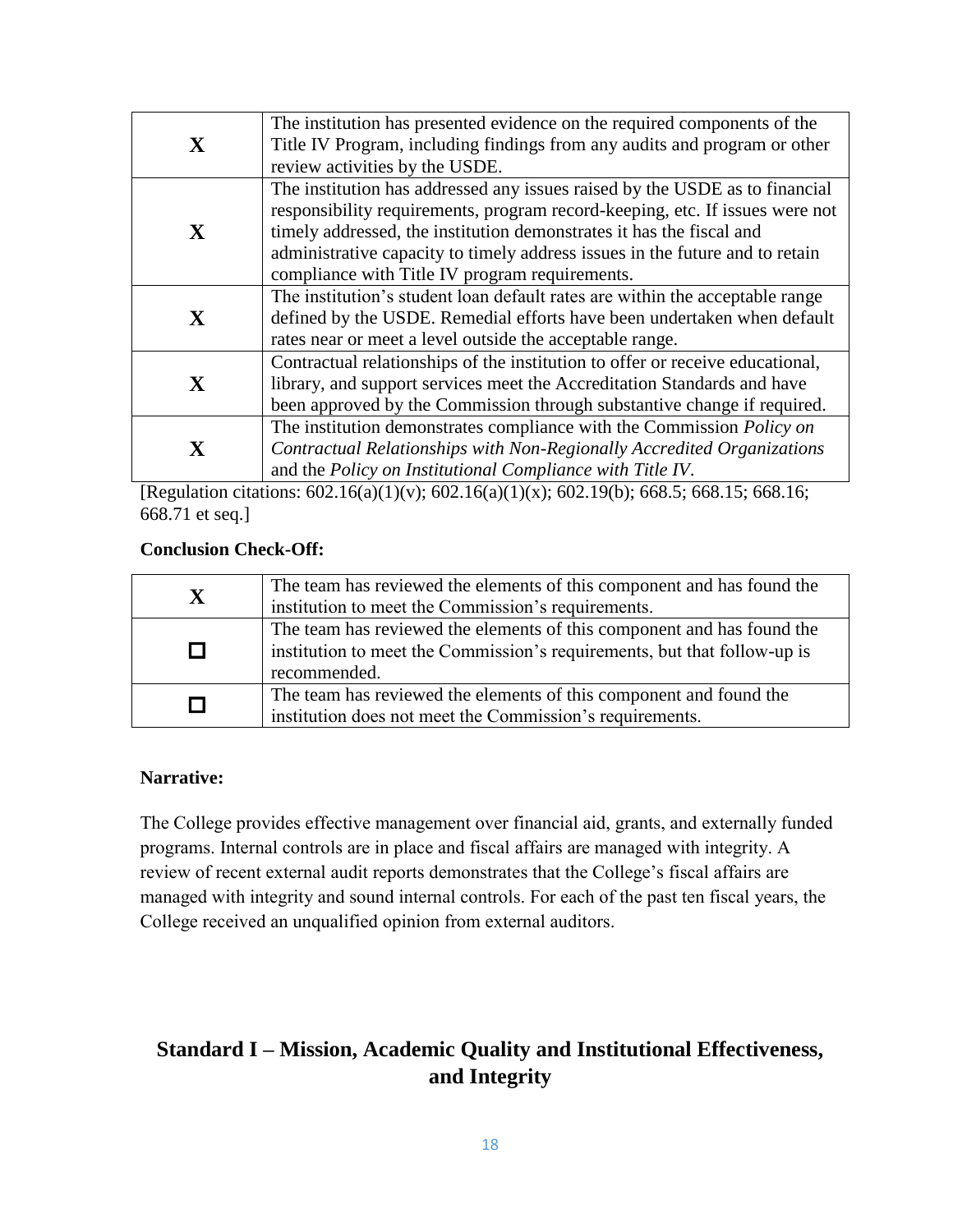### **Standard 1.A Mission**

### **General Observations**

Merced College's mission describes its broad educational purpose as well as the intended student population it seeks to serve, the types of degrees and credentials it offers, and its commitment to learning and student achievement. The College's mission is integrated into the program review process. The program review process itself is used to allocate resources and evaluate student learning outcomes and student achievement. (I.A.2 and I.A.3) In addition, other planning documents such as the Student Equity Plan, Educational Master Plan and the Strategic Plan include the mission statement. (I.A.2 and I.A.3) The mission statement is widely published. It can be found on the College website, in the college catalog, and schedule of classes.

### **Findings and Evidence**

The College mission statement is aligned with the broad mission of the California Community College System to provide basic skills, career technical training and transfer education. The College's broad educational purpose is to serve as a gateway to the future by providing accessible, affordable, and relevant education. The mission statement defines its intent to serve students in its richly diverse region. The College's commitment to learning and student achievement is described as providing education for personal and professional enrichment. (I.A.1)

Achievement of the College's mission is measured though the program review process. Program reviews address how programs contribute to the mission of the College and thus link the programs to the College mission. Program reviews contain aggregated data to assist in the evaluation of student learning and achievement of program goals. The program review process is integrated into the overall planning and resource allocation process through links to Institutional Learning Outcomes and links to the Strategic Plans. All program reviews are available on the College's public website. (I.A.2, I.A.3)

In addition, the mission is also found throughout the College website, integrated in multiple planning documents and included in the College catalog and other College publications. Other College integrated plans, such as the Educational Master Plan, Student Equity Plan and Strategic Plan, contain the mission statement and have data available to measure its achievement. (I.A.2)

The Board of Trustees adopted an updated mission, vision and core values and beliefs in September 2011 and passed a motion for its review every other year. The College conducted a campus forum to review the mission, vision and core values in fall 2013, and the Board of Trustees again reviewed the mission (BP 1200 Mission Statement) in October 2014. The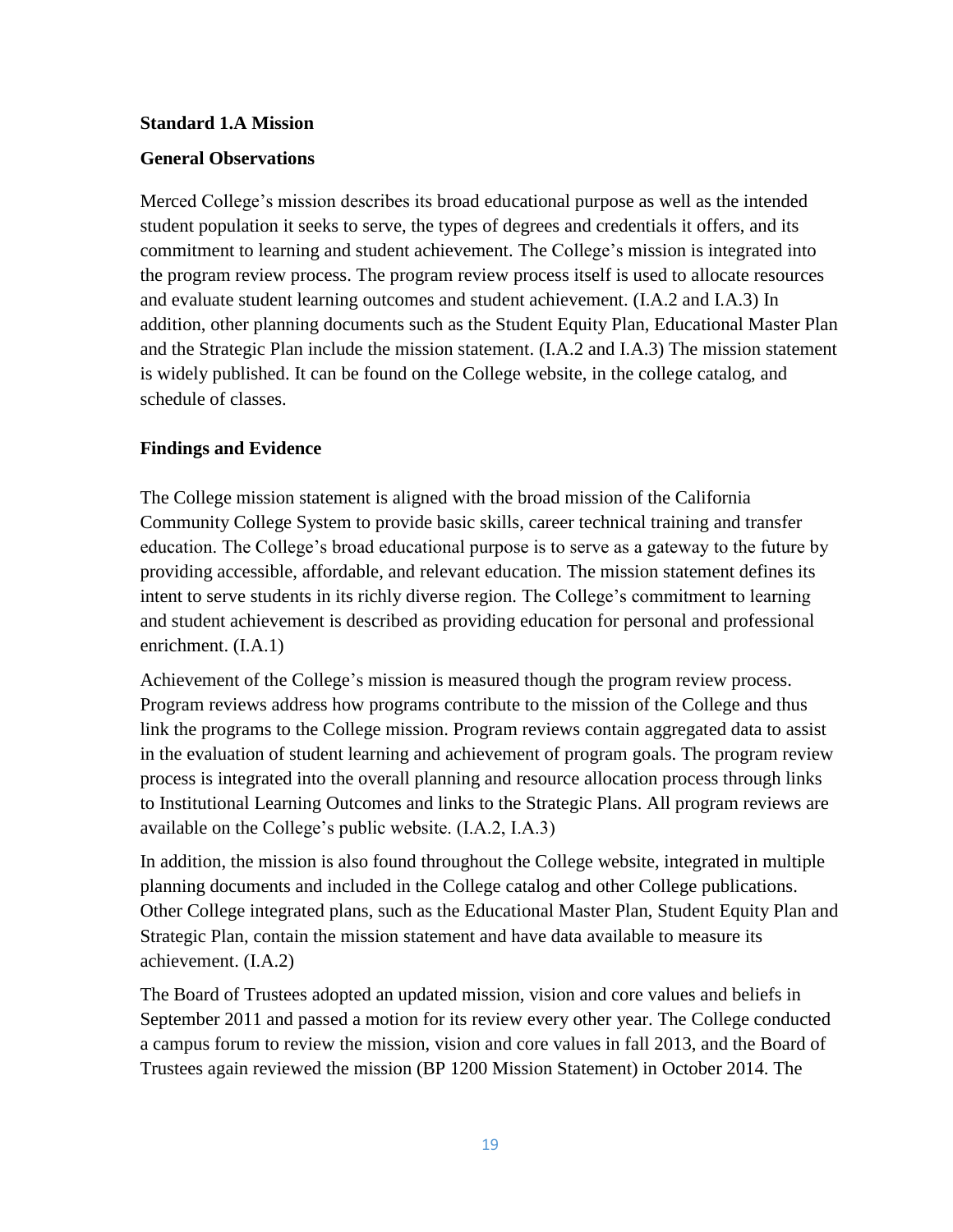College is currently engaged in rewriting the mission statement through College Counsel. (I.A.4; ER 6)

## **Conclusion**

The College meets the Standard.

The college aligns programs and services to the mission of the institution. The mission, through its integration into planning and goal setting, guides decision making, resource allocation, and informs institutional goals of learning and achievement.

## **Standard I.B. Assuring Academic Quality and Institutional Effectiveness**

## **General Observations**

The College engages in continuous, broad-based, and inclusive dialog with different constituent groups about student learning outcomes, student equity, achievement gaps, and institutional effectiveness. The institution has also established a process of program review and resource allocation. The process is inclusive and broad based. There is a sincere effort to strengthen the Office of Institutional Research and Effectiveness; a new dean has been hired and the College is supporting the Office of Institutional Research and Effectiveness with adequate staffing.

There is an effort to communicate assessment results to the campus community. However, in-depth data analysis is often not distributed widely across the campus and kept in the research office. From the available evidence, it appears that the data used for evaluation of student demand for services is fragmented and based on personal anecdotes. Additionally, data used for analysis is often restricted to simple descriptive statistics. A more robust data analysis would help the College uncover the gaps in teaching and learning and would help develop interventions to reduce/eliminate such gaps.

There are several forums where the College constituents engage in dialog about student outcomes, student equity, academic quality and institutional effectiveness. The College has also established both formal and informal platforms for discussion of student equity. While the number of forums and involvement of employees are clearly demonstrated through the evidence, the outcomes of such dialog or the quality of evidence-based conversation are lacking.

## **Findings and Evidence**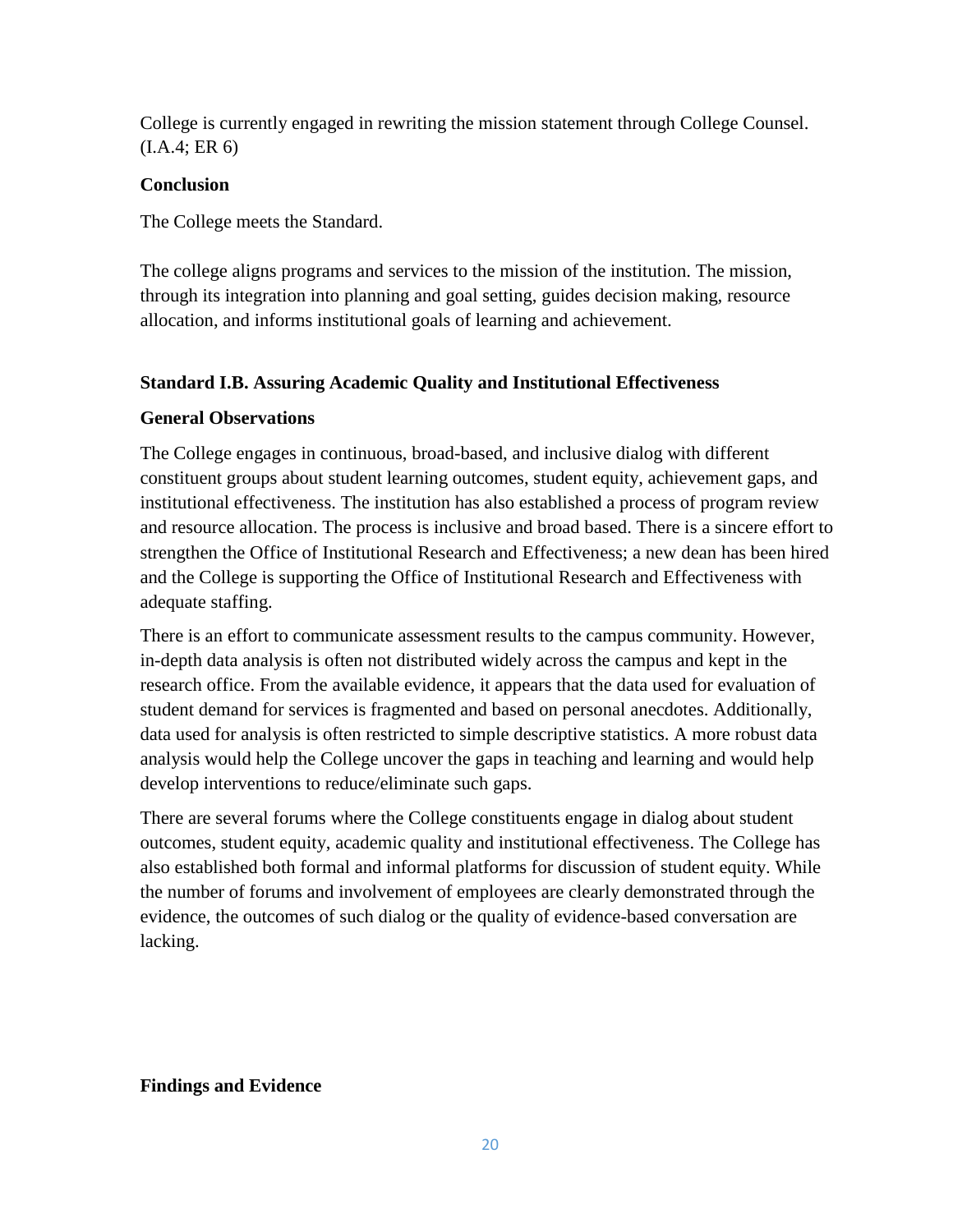The College has an established process for Student Learning Outcomes (SLO) assessment. The process was recently revised and under new leadership. The College states that 95 percent of course SLOs were assessed. The College is working on linking the course SLOs to the program Learning Outcomes. In large programs such as General Education, the College has taken a phased approach and they may not complete all assessments until May of 2018 (I.B.1, I.B.2). The College has developed a comprehensive process of program review that drives the resource allocation process (I.B.5)

The discussions on student equity and achievement gaps, although occurring in several forums, are not grounded in extensive data analysis. In most of the cases, aggregated descriptive statistics are used to drive the discussions. In order to determine institutional processes to support student learning and achievement, anecdotal evidence is used instead of an analysis of assessment data (I.B.4). Identification of performance gaps is overly reliant upon simplistic data analysis rather than a robust disaggregation of data (I.B.6).

The planning process at Merced College is informed by student achievement and demographic data. From the available evidence, it is apparent that each department/program is provided with five-year trend data on a number of parameters. The resource allocation process goes through several committees and involves all constituent groups (I.B.4). There was no evidence provided that indicated the College assesses initiatives funded through the resource allocation process (I.B.9).

### **Conclusion**

The College does not meet the Standard.

The institution is actively engaged in assessment of the accomplishment of its mission through the process of program review and evaluation of the College's goals and objectives. While the format exists and lots of data are provided, the evidence on how the data is analyzed to identify gaps is not clear. In the absence of such evidence, it appears that the indepth analysis of data to identify the areas of improvement of institutional systems and processes is lacking. While data availability is not a problem, analysis of the data and access to the data appears to be missing.

#### **Recommendation**

In order to meet the Standard, the team recommends that the College engage in robust data analysis including data disaggregation to identify the underlying causes that impede student success, develop interventions to improve student performance, assess the effectiveness of interventions upon implementation, and communicate the results to the campus community.  $(I.B.3, 8, 9)$ 

### **Standard I.C. Institutional Integrity**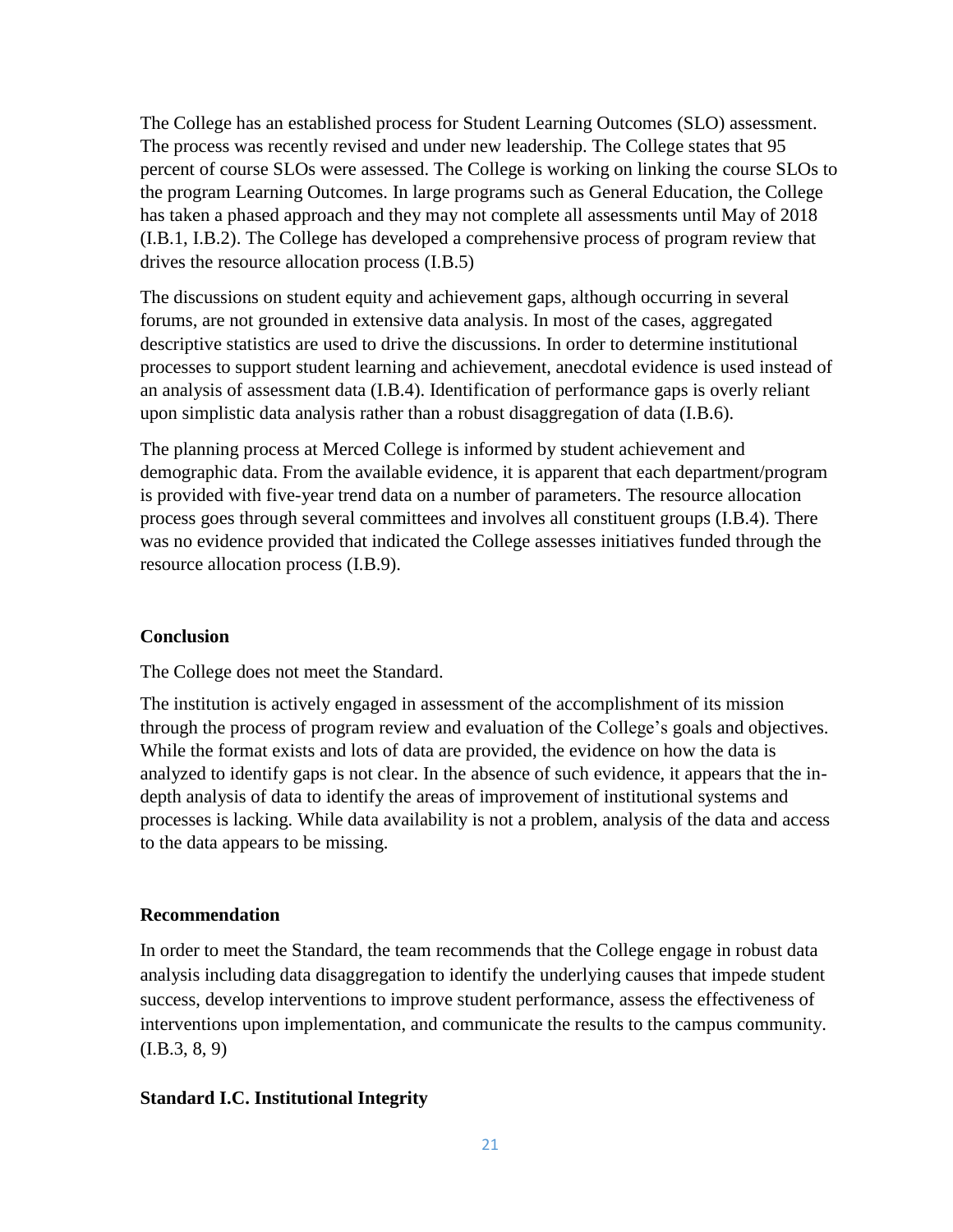### **General Observations**

The College provides accurate, clear information to students, prospective students, personnel and the outside public regarding its mission, learning outcomes, educational programs, student achievement, costs, policies and student support services. The College regularly reviews the College catalog, class schedule and website. The College has policies on academic freedom and employee ethics as well as on academic honesty and student conduct.

Information about accreditation of the College and programs is readily available on the College website and included in required publications such as the College catalog. The College responds to Accreditation Commission requests in a timely manner and publishes those communications.

### **Findings and Evidence**

Merced College assures the accuracy of information through consistent review of its catalog and schedule and through regular updates to the College website. (I.C.1) The College's Schedule and Catalog Committee meets in fall and spring to review the catalog and assigns relevant campus constituents to review sections of the catalog for accuracy of information. (I.C.1, I.C.2, I.C.3) The catalog contains information about degrees and certificates including description, unit requirements, required and elective courses, suggested course sequence, and program learning outcomes. (I.C.4, ER20) The catalog is available free online and for a small charge in the bookstore. (I.C.2)

Student achievement data can be found on the Student Equity Plan and the MCCD High School Report, both available online. The newly formed Office of Institutional Effectiveness website contains some reports on student achievement. All pages of the College website contain a link to the California Community Colleges Chancellor's Office Student Success Scorecard. (1.C.1)

The College collects SLO assessment data at the course, program, and general education level and some of that information is available to current and prospective students through the public facing website, program reviews, and CurricUNET. Student learning outcomes are on the course outline of record and included in every course syllabus. The College evaluates student learning outcomes at the course level on a twice-per-five-years assessment cycle. (I.C.3, I.C.4)

College Council reviews and updates College policies and procedures for approval by the Board of Trustees, although there is no formal review cycle. Policies and procedures are posted online. Total cost of education is available online, in the catalog, and in the schedule of classes. Cost of books can be found on the Merced College Bookstore website. (I.C.5, I.C.6)

The College has a Board of Trustees policy on academic freedom (BP 4030) and posts the policy in the College website, in the Faculty Handbook and College catalog. The policy describes the College's commitment to free discussion and open inquiry for students, faculty,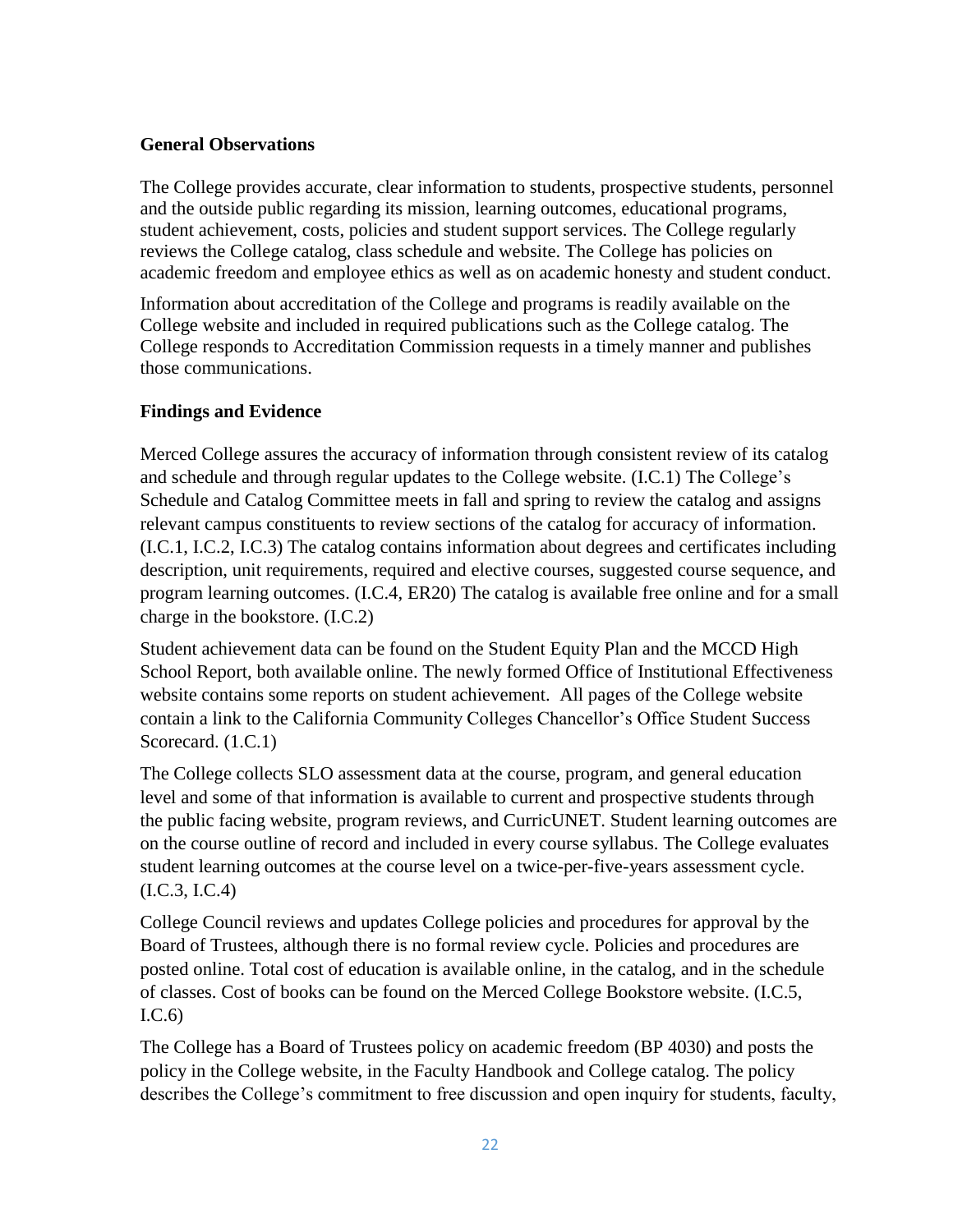administration and staff. Likewise the College also has a policy and procedure on ethics (BP/AP 3050) that applies to all employees, including faculty. (I.C.7, I.C.8 and ER 13)

The College has a policy on academic honesty (AP 5540). Academic honesty is also addressed in the College catalog and on the College website. Academic dishonesty is a violation of the Standards of Student Conduct (BP/AP 5500). The conduct policy defines the enforcement process. The conduct standards are also available on the College website and the College catalog. (I.C.8)

The College expects faculty to distinguish between personal conviction and professionally accepted views in a discipline through its academic freedom policy (BP4030) and discussion of academic freedom and code of ethic in the Faculty Handbook. (I.C.9)

Standards I.C.10 (Conformity to Specific Codes of Conduct) and I.C.11 (Foreign Locations) are not applicable to Merced College.

The College consistently responds in a timely manner to requirements established by the Accreditation Commission and publicly discloses such communications on the website. (I.C.12, I.C.13 and ER21) The College complies with regulations and statutes, for example those that apply to Financial Aid, through professional development opportunities and by monitoring communications from regulatory bodies. The College enumerates all relationships with accrediting agencies on program webpages and provides hyperlinks to each agency. Similar information is available on the College catalog. (I.C.13)

The College's mission, strategic plan, and program review process demonstrate that commitment to delivering high quality education is the paramount objective of the institution. (1.C.14)

## **Conclusion**

The College meets Standard I.C.

# **Standard II: Student Learning Programs and Support Services**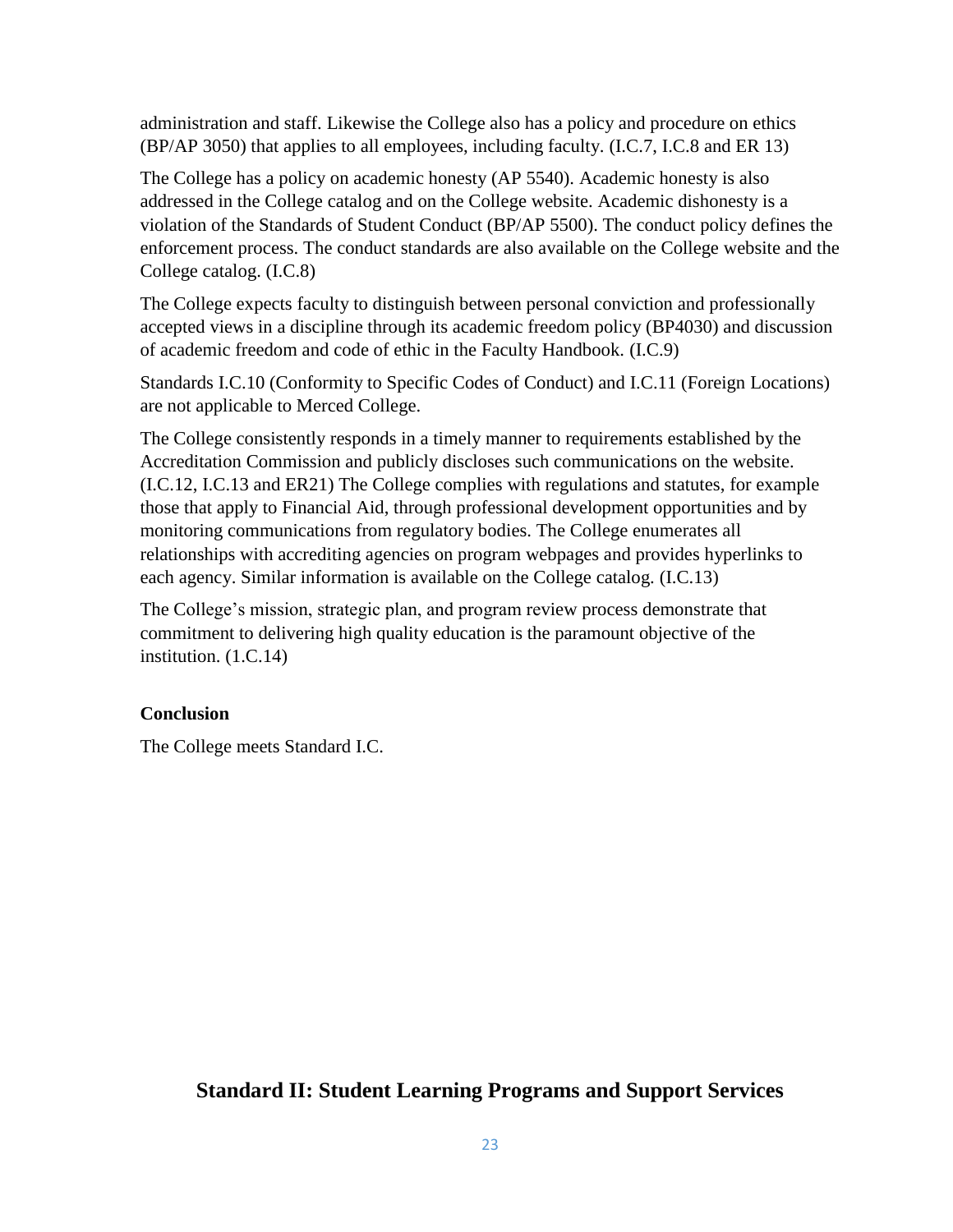#### **Standard II.A Instructional Programs**

#### **General Observations**

Merced Community College offers programs and courses including basic skills, precollegiate, general education, career technical education (CTE) courses, and community services courses driven by the goals of preparing students for college-level coursework, careers, job skill development, and transfer to four-year colleges or universities. The College identifies its service area, its student population, and serves the needs of this population through its diverse programs and services.

The College has used the accreditation self-evaluation process as an opportunity to assess the programs it provides for students and to be proactive in addressing areas of improvement. The report addressed each Standard and providing supporting evidence. Areas for improvement are identified in each Standard's Analysis and Evaluation section, and in most cases these appear to logically align with the overview of the Standard. The Action plans identified in the Quality Focus Essay also capture the recommended improvement areas. The team had difficulty locating evidence from the Self-Evaluation Report in the area of student learning assessment at the course and program levels, and how assessment informs improvement. The team also took issue with the disaggregation of data related to SLOs, particularly by delivery modality. The team visit to the College was useful for clarifying student learning assessment processes and for locating more evidence in assessment areas.

#### **Findings and Evidence**

The team found courses, certificates and degrees that meet the needs of its service population, including vocational, basic skills, and non-credit programs. (II.A.1, II.A.4, II.A.14) There was evidence of improvement to the course-level student learning assessment process. (II.A.3, II.A.16) The College uses established policies to develop and maintain academic programs, and collaborative decision making to ensure the rigor and currency of programs. (II.A.2, II.A.5, II.A.16) The College ensures that instructional programs meet the standards appropriate to higher education by using its established review and approval process to meet the requirements set forth by the ACCJC and the California Community Colleges Chancellor's Office. (II.A.5)

The Curriculum Committee, a subcommittee of the Academic Senate, is responsible for ensuring that instructional content and methods of instruction meet appropriate standards and are aligned with the mission. (II.A.1, ER 9, ER11) Course outlines of record (COR) and student learning outcomes are reviewed by the Curriculum Committee and approved by the Academic Senate, and finally the Board of Trustees. The Curriculum Committee maintains a database of CORs that indicates when updates are due, and communicates deadlines to faculty, which assures regular review of course currency. The curriculum review process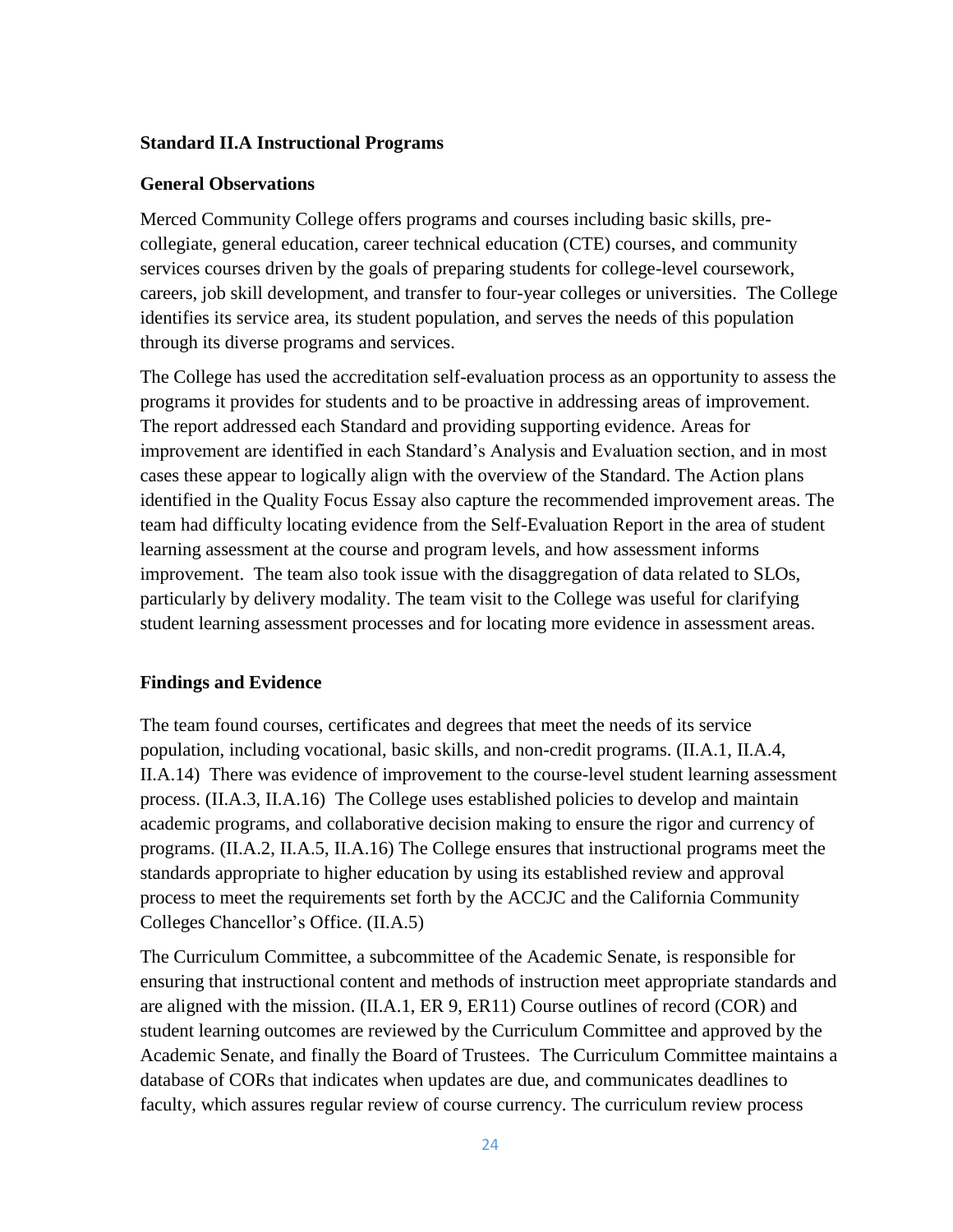includes new program and course proposals, and how these relate to the general education requirements within the California Community College system. Program and degree requirements are also reviewed for course sequences, associated general education requirements, course and program-level learning outcomes, and are clearly communicated in the catalog. Merced College does not offer courses with clock-to-credit-hour conversions. (II.A.6, ER 9)

Consistent with requirements set by the California Community College system and those established by the College, degrees and certificate programs are of appropriate length, breadth, rigor, and sequencing. All degrees require the completion of 60 semester units, which include general education units, of which 18 units in major or area of emphasis. This conforms to higher education norms, including those established by the ACCJC.(II.A.5, II.A.13)

The College has online course offerings, with the Curriculum Committee approving courses for distance education delivery. A random sample of distance education addendums on CORs do not show consistent detail of how instructors will assure regular and substantive instructor initiated contact with students. Oversight of distance education was not immediately clear in the Self-Evaluation Report or interviews conducted by team members. The College's expectations and policies around DE course content, teacher training, or evaluation, including how to assure regular and effective contact in an online environment were not evident. (II.A.7, II.A.16)

The institution has developed expected student learning outcomes for credit/non-credit courses, programs, general education, and the institution. The team is concerned with the lack of identified student learning outcomes for community services courses. The team found, however, that the College is committed to a structure that supports assessment, as demonstrated by the attention given to the course level student learning assessment and the assessment culture in general. Changes the College has made to its course assessment reporting processes have resulted in a 96 percent course assessment rate. However, 100 percent of courses have not been assessed; these include some non-credit classes, and courses taught infrequently by adjunct faculty. (II.A.3, II.A.11)

A random sample of Program Reviews shows the assessment of program student learning outcomes via an indirect method of mapping courses SLOs to program SLOs. Course assessment data is then analyzed based on established program benchmarks and disaggregated achievement levels by various student populations. However, the team found that PLO results are not published on the College's public website. (II.A.2; II.A.3) The team found evidence showing clear movement towards finalizing a regular and systematic assessment process for the course and program levels. In its review of their current processes, the College has identified certain campus needs such as the creation of an Office of Institutional Effectiveness, changes to the Program Review process, and improvements to the assessment and program review reporting tools.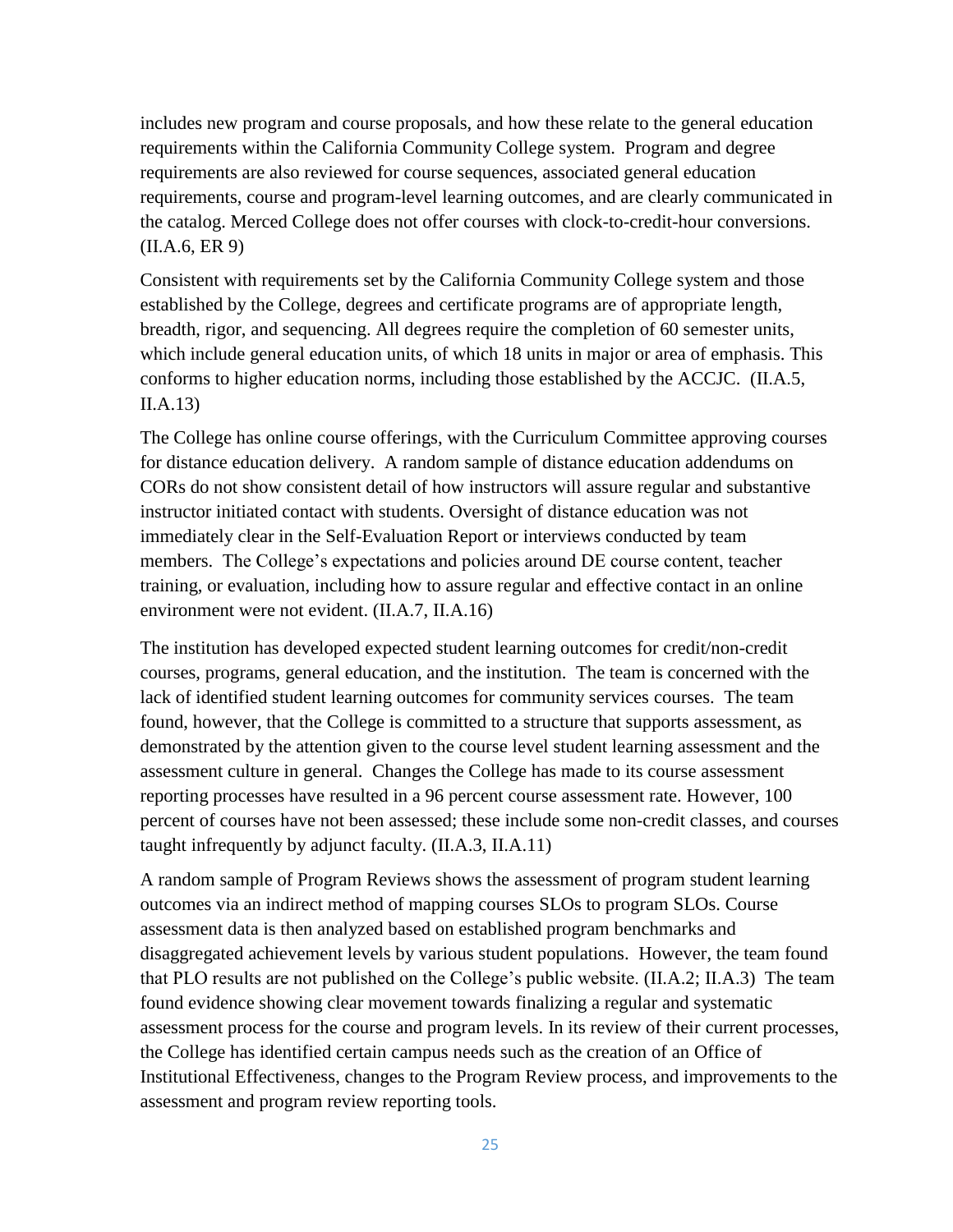General education requirements for the completion of degrees are listed in the College catalog. Depending on their educational goals, Merced College students have the option of choosing the locally established General Education pathway or the CSU Breadth or IGETC pattern. The discussion of general education in the Merced College Self-Evaluation Report often refers to the College's continuing work on mapping courses and course activities to General Education categories in order to assess general education student learning outcomes (GELOs). For example, the analysis in the Self-Evaluation Report for Standard II.A.12 is discussed using the course SLO assessment form to identify the course activities that link to the General Education skills standards. This also appears in the planning chart at the end of the Self-Evaluation Report and in discussions in Standard I.A. and Standard I.C. Recent iterations of assessment forms offer a place for faculty to identify how a course qualifies as a General Education course. (II.A.12)

Merced College has established articulation agreements between CSUs, UCs, and a few private colleges according to 2013-2014 data provided to the evaluation team. Forty percent of Merced's students successfully transferred to a four-year college or university. The College communicates policies related to transfer of credit in the College catalog. (II.A.10; ER 10)

The College offers a variety of vocational (CTE) certificates and degrees, all of which follow the College's established curriculum-approval process; new programs are also reviewed by the Central/Mother Lode Regional Consortium. CTE programs rely on faculty expertise, advisory boards, industry partners, and community agencies to ensure that programs are meeting identified needs such as those in emerging growth sectors, and preparing students for employment. The downtown Business Center, operated by Merced College, provides training for students in a number of CTE and community service programs. The Business Center also provides technology training to prepare students for entry into a number of CTE program areas.

Data on licensure pass rates for Allied Health Programs are accessible on the Allied Health webpage. Graduates from the Sonography program, for instance, demonstrate competencies through the program's job placement rate of 66 percent. Data also show high pass rates for programs that require external licensure. (II.A.14)

Dialogue and discussions around learning assessment processes are facilitated by the Cohort Assessment Team (CAT), the Assessment Review Committee and Institutional Program Review Student Learning Outcomes Assessment Committee (IPRSLOAC). (II.A.1, II.A.16) The CAT also dialogues with faculty about student achievement and learning assessment results which led to restructuring English basic skills course sequencing; conversations continue around basic skills math course sequencing. Course assessment results appear to be used to inform updates and revisions in programs, as evidenced in Program Reviews.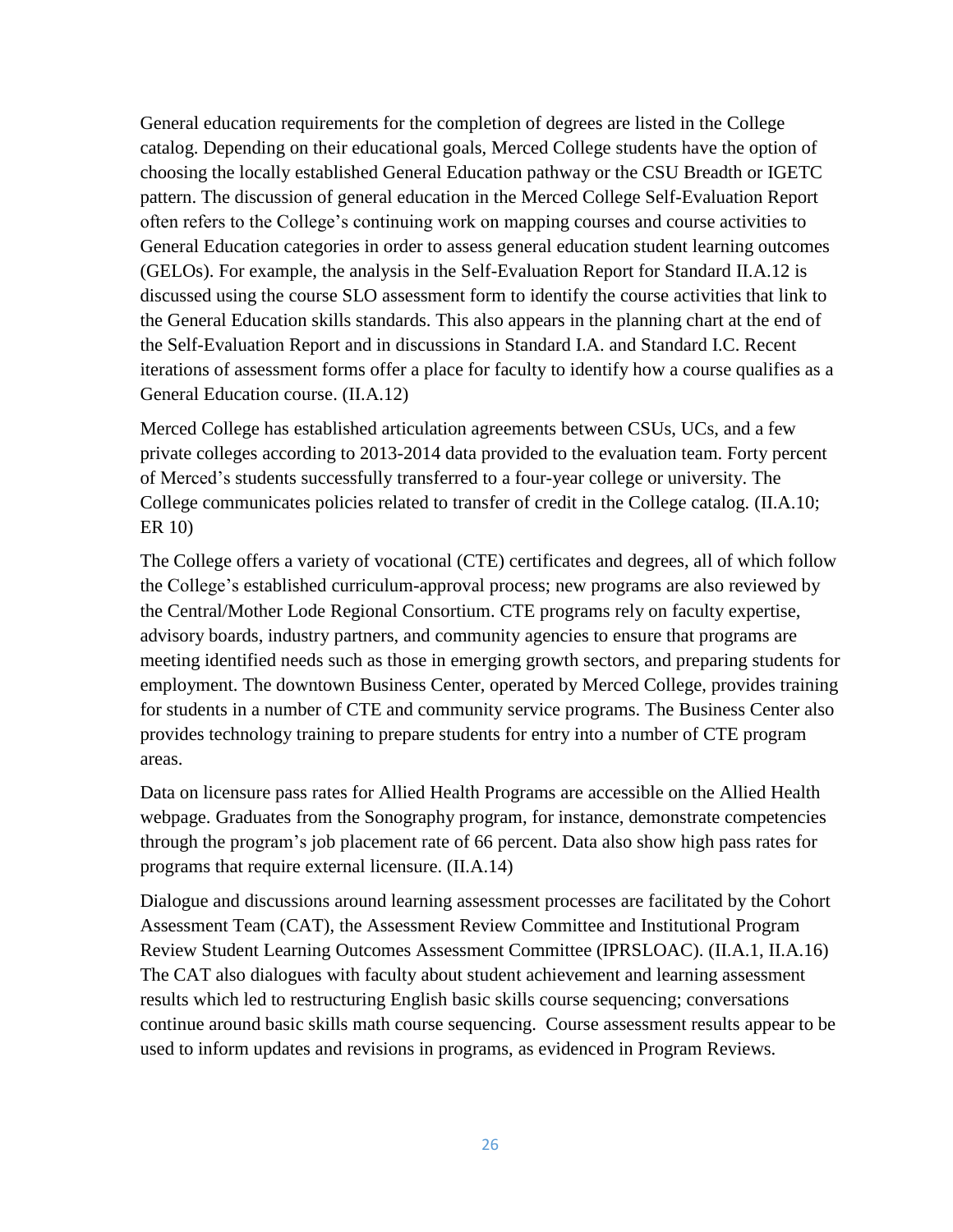The Quality Focus Essay addresses two goals for improvement. The first action project is to continue improving program and course assessment reporting including GELO assessment, and tightening up the program review and resource allocation process. This project is related to previous ACCJC review, which has driven a number of iterations to the assessment reporting process. Given changes made to reporting mechanisms, the College recognizes more time is needed to achieve 100 percent assessment completion, and to finalize the program review inventory tool. This action plan corresponds with many points raised in the analysis and evaluation sections in II.A and other parts of the report.

### **Conclusion**

The College does not meet Standard II.A.

Standard II.A.2 requires that systematic review of all programs regardless of modality. Standard II.A.16 requires that the institution evaluate and improve all instructional programs, regardless of delivery mode or location. The ACCJC Policy on Distance Education and Correspondence Education requires that all learning experiences, regardless of delivery mode, be equivalent. The College does not have a mechanism in place to evaluate the quality of online courses, nor is there a process for assuring regular and substantive faculty initiated student contact.

Standard II.A.3 requires that all courses and programs offered through the College have student outcomes and that the outcomes are assessed per established processes. While the College has made progress in the assessment of student outcomes, there are no student learning outcomes for Community Services courses.

#### **Commendation**

The team commends the Merced College faculty and Student Services on the application of multiple measures and the development of an accelerated pathway to college level English that will serve students in reaching their educational goals in a timely manner.

#### **Recommendations**

In order to meet the standard, the team recommends that the College assess all courses, including community service courses, program, and institutional level outcomes and use the results to improve student learning. (II.A.3)

In order to meet the standards, the team recommends that the College engage in processes that ensure the quality, integrity and effectiveness of its distance education program, including: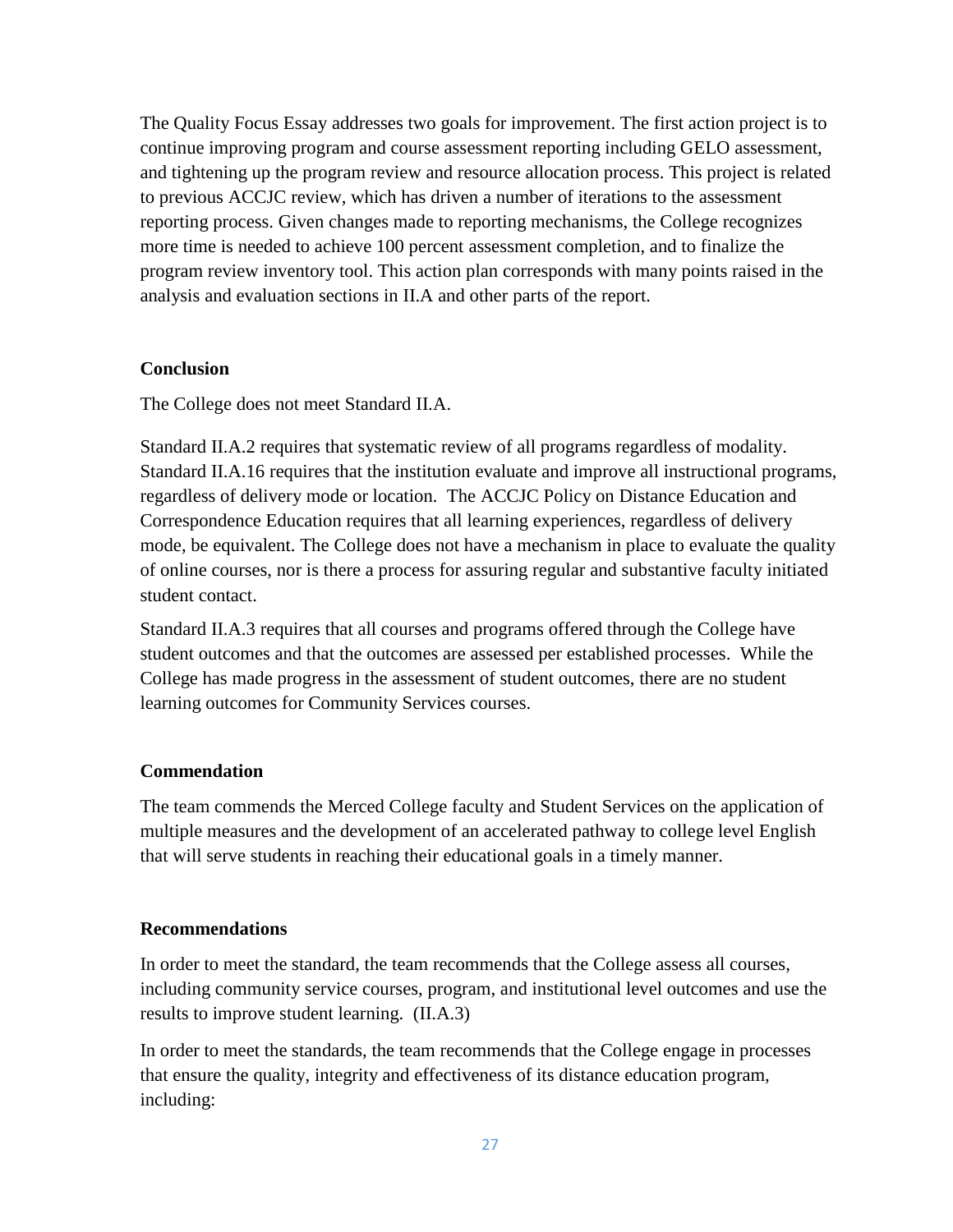- a. A framework that identifies the rationale for which courses are delivered in the DE format  $(I.A.1)$
- b. Mechanisms for determining selection of faculty for teaching in distance education and the training of those faculty (II.A.16)
- c. The development and evaluation of DE courses to ensure faculty initiated regular and substantive contact. (Commission Policy on DE)
- d. The disaggregation and review of data SLO data by mode of delivery and an evaluation of the implications for the DE program (II.A.3)
- e. The development of equitable and accessible student support services and processes for evaluating for quality, demand and sufficiency.(II.C.1)

## **Standard II.B Library and Learning Support Services**

## **General Observations**

Merced College has a broad range of appropriate library and learning resources to support student learning and faculty needs regardless of location or delivery modalities. Both campuses have modern Library and Learning Resource facilities that are open and spacious for both individual and group services.

## **Findings and Evidence**

The Merced main campus library is located in a two-story modernized building with open space and provides comprehensive services to support instructional programs. The Library has over 1,100 print selections, 22,000 e-books and access to 55 databases amongst the twofloors. In addition there are a total of 78 computers for student use, 11 study rooms for students and two large classrooms for instructional services sessions. The Audio-visual Department is housed on the first floor and provides technology support to 143 classrooms on the main campus, 22 classrooms at Los Banos Campus and the off-site Business Resource Center located downtown where the College offers its not-for credit and contract education programs. The AV staff also provides faculty training and support on technology related issues.

The library periodical processing unit is located on the first floor, which is where library materials are processed, cataloged, and tagged for distribution. Security of materials is maintained through a turnstile monitoring system.

The main campus library staffing include three full-time librarians, classified staff, and student workers for a total of 38 employees. Hours of operation are 8:00 am to 8:30 pm, Monday-Thursday and 8:00 am to 2:00 pm on Fridays. In addition, events such as "Cram Night" the Thursday evening prior to finals week, where hours are extended until 11:00 pm.

The College provides a comprehensive array of learning support services to ensure student learning and educational achievement. In addition to the library services, the College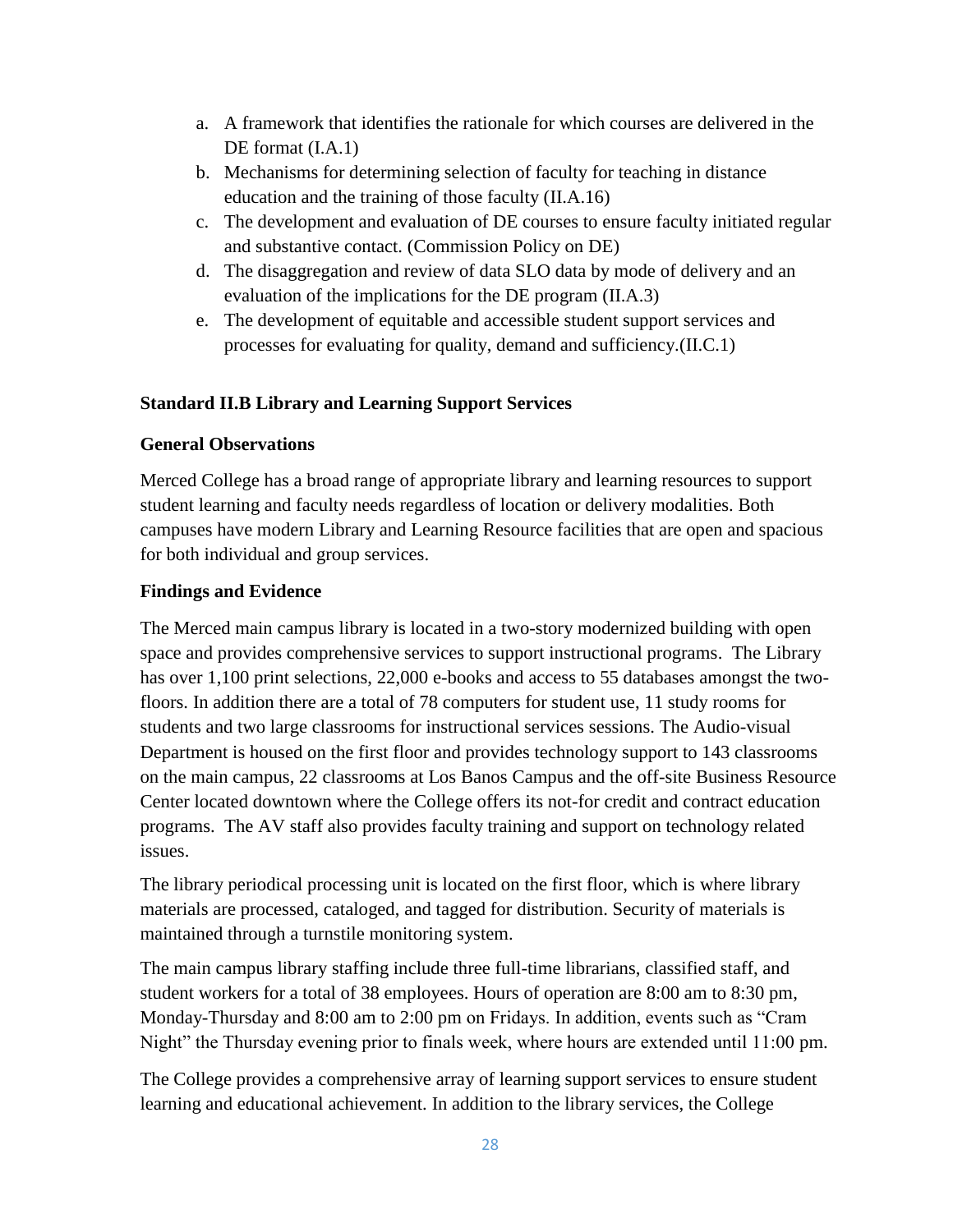provides tutorial, supplemental instruction, computer lab, distance education and a program recognized in 2014 by the Chancellor's Office, known as Study Central, an academic student success program.

Study Central is located in the main campus Student Union building and provides drop-in services tailored to student needs. It is equipped with computers for student-use, peer mentors to provide 1:1 or group tutoring in English and Math, as well as faculty tutoring on a variety of disciplines. The environment is non-structured, student friendly with accessibility based on student need.

The Distance Education (DE) program consists of approximately ten percent of the College's credit offerings. DE and off-site students, regardless of location and mode of delivery, have 24-hour access via the college portal to the College's library digital database, reference materials, and librarians. Online tutorial services are available through the College's Learning Management System(LMS) Blackboard via the *SmartThinking* tutorial services.

The Supplemental Instruction (SI) Program offers twelve SI courses in Math, English and Science per semester. The courses with high grades of D, F, and W were identified based on data obtained from the Office of Institutional Effectiveness. SI leaders (students) are referred by discipline faculty, trained and offer three scheduled sessions per week. Data analysis showed that 70 percent of students receiving SI had a higher median grade than those who did not receive SI.

The Los Banos Campus (LBC) provides a full breadth of general education and transfer programs comprised of 12 degree or certificate programs for students to complete. The LBC moved to its current location in 2007. It has 22 classrooms, a student center, and serves approximately 2,000 students. The library and learning services are housed within the Student Center along with 14 Student Services Programs. The building is well kept, modern and provides a supportive learning environment.

The scope of library and learning services at the LBC consists of: a comprehensive library with print periodicals, digital resources; a research laboratory with 16 computers; a group study room with seating for eight; and provide face-to-face tutorial services as well as online (*SmartThinking*).

The support staff consists of one full-time librarian and in October 2016, the College increased the media technician position from a part-time 19 hour per week position to a fulltime 40 hour per week position. In addition, the library hours were expanded to provide services from 7:45 am to 8:00 pm, Monday through Thursday and 7:45 am to 3:00 pm on Fridays in response to student survey results.

The library and learning support staff, at the main campus as well as at LBC work collaboratively to ensure that student academic learning support needs are achieved regardless of location or means of delivery. (II.B.1), (*ER17*)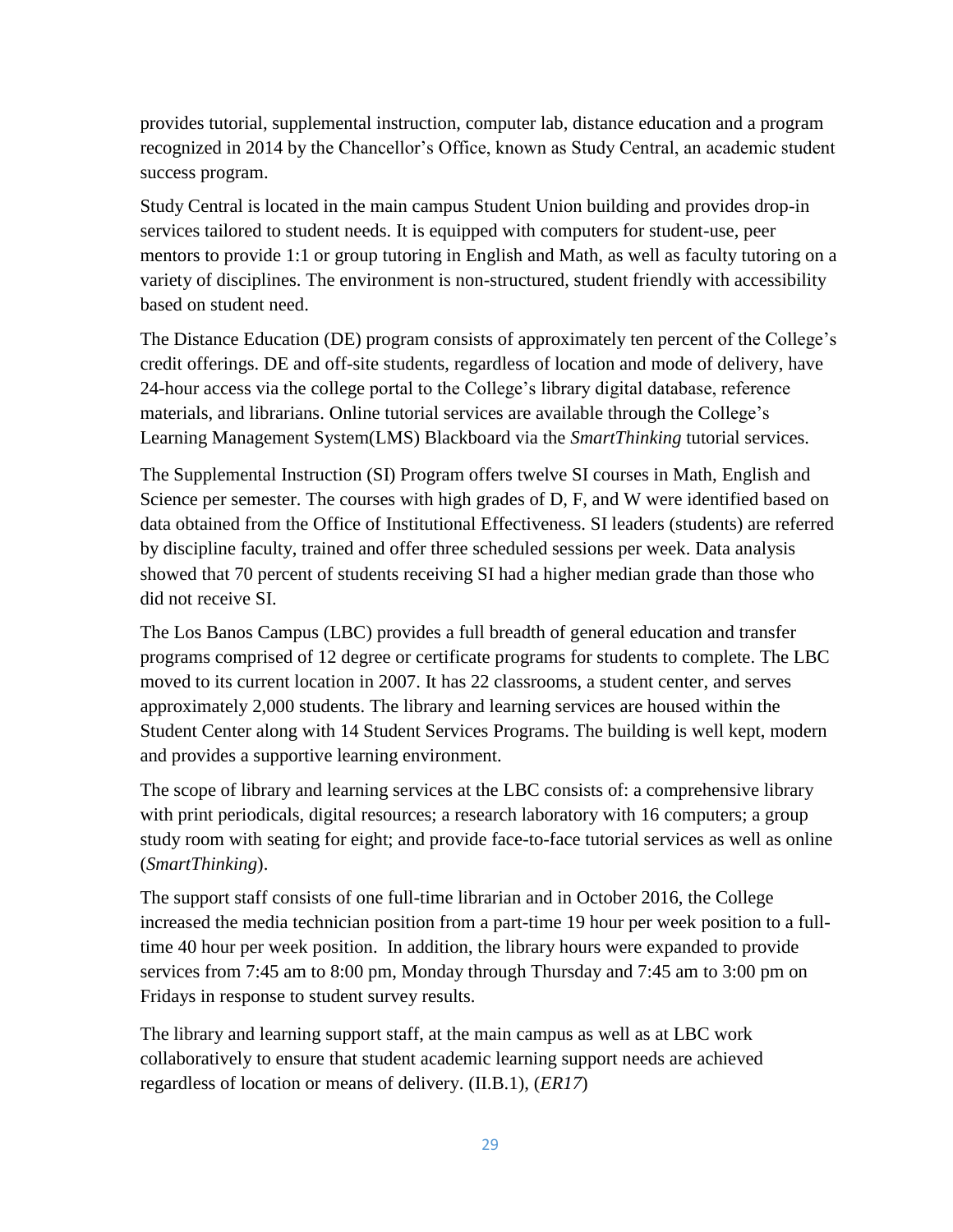Library faculty work in collaboration with instructional faculty to ensure selection of appropriate instructional resources for instructional programs. Faculty Librarians are assigned as liaisons to support specific areas of instruction. Librarians are also very active in shared governance committees and serve on the curriculum committee to review and ensure adequate resources and materials to support new course development.

Also, library and discipline faculty collaborate in the development of the LibGuides. LibGuides are customized web-based guides embedded within course Blackboard shells in 14 subject-matters to provide assistance to students, and collaboratively provide library orientation to the learning resource services and instructional service sessions. (II.B.2)

The institution has in place a Student Success Program, a comprehensive program review process to evaluate the effectiveness of its learning support resources and services. The program has several processes to evaluate services, including faculty and student evaluations, student surveys, and statistical analysis of student success and retention rates. Data are collected on an annual basis and consists of two-parts: an assessment at the beginning of the annual year to set benchmarks and an evaluation at the end of the academic year to discuss survey findings, benchmark achievement, and identify a a plan of action for any necessary improvements. The data are shared with constituent groups and used to provide recommendations for continuous program improvement.

Examples of data-driven decision-making process include:

- a. Student surveys revealed the need for more space, hours, staffing of the library services. The library expanded its hours to 9 pm during peak periods on selective Wednesdays. In October 2016 the staff at LBC expanded to include full-time staff support to mirror the services at the main campus. And effective spring 2017 faculty was added to oversee tutors in the LRC. (II.B.3).
- b. Course evaluation results on Study Central conducted December 2016, with 280 responses (II.B.3)

Other than expected contract for databases and serials management, the College does not have third party contracts for library services (II.B.4)

## **Conclusion**

The College meets the Standard

### **Recommendations**

None.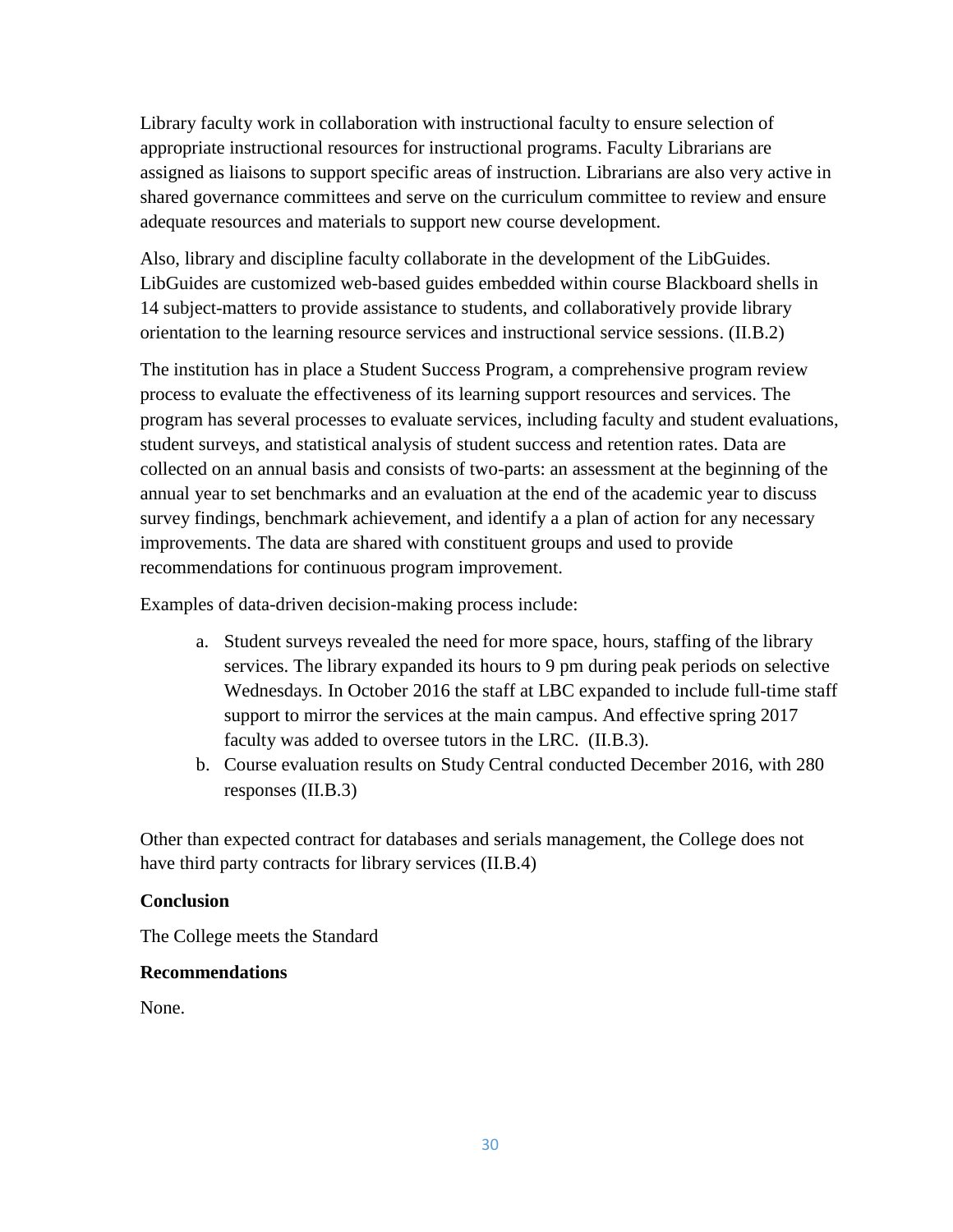### **Standard II C. Student Support Services**

#### **General Observations**

Although, the self-evaluation document and associated evidence was incomplete and did not substantiate many of the assertions made relative to this Standard, the team visit and associated interviews provided a clearer picture of the work taking place at Merced College. While some of the concerns noted in the initial review of the Self-Evaluation Report were substantiated during the visit, additional evidence gathered while at the college and interviews conducted provided opportunities for positive observations about the services and programs the College offers that support student success.

The Merced campuses are attractive and well-maintained. Student services at both campuses are allocated in sufficient and attractive spaces for serving students. At the Merced campus, Student Services is largely located in a one stop center in the middle of campus, providing easy, efficient access for students. The Los Banos campus also provides a large one stop environment for services as well. Technology is available in key areas to provide students access to online processes within an assisted environment. Student services faculty and staff clearly reflect a sense of pride and enthusiasm for their work.

In the course of interviews conducted by the visiting team, the staff, faculty and administration were found to be positive and professional. Interviews with students supported a positive and engaged campus climate. Students communicated a clear sense of enthusiasm for and pride in Merced College at both the Merced and Los Banos locations. Though having experienced significant changes in College leadership, based on interviews, a mutual respect and collegiality was apparent between staff, faculty and administration and the perception of a "team" environment within student services at the College was communicated in numerous meetings.

Student Services at the College includes a variety of programs. Oversight is provided by the Vice President of Student Services and a Dean of Student Services and a Dean of Student Success and Equity and various levels of directors and coordinators. Student services programs include: Admissions and Records, Assessment Center, Associated Students, Athletics, CalWorks, Career Center, Counseling and Guidance, DSPS, EOPS/CARE, Financial Aid, International Students, Puente, Relations with Schools, Student Health Services, Transfer Center, and Veterans resources. A Student Services Manager provides coordination and oversight of student support services at the Los Banos campus.

Student service programs are evaluated through an annual program review, as well as reports submitted to fulfill state and federal mandates. Program review is the primary link between student services and College planning and funding. The program reviews include a section for review and reporting on student learning, service area outcomes, and continuous quality improvement. The College is committed to providing services to address student needs.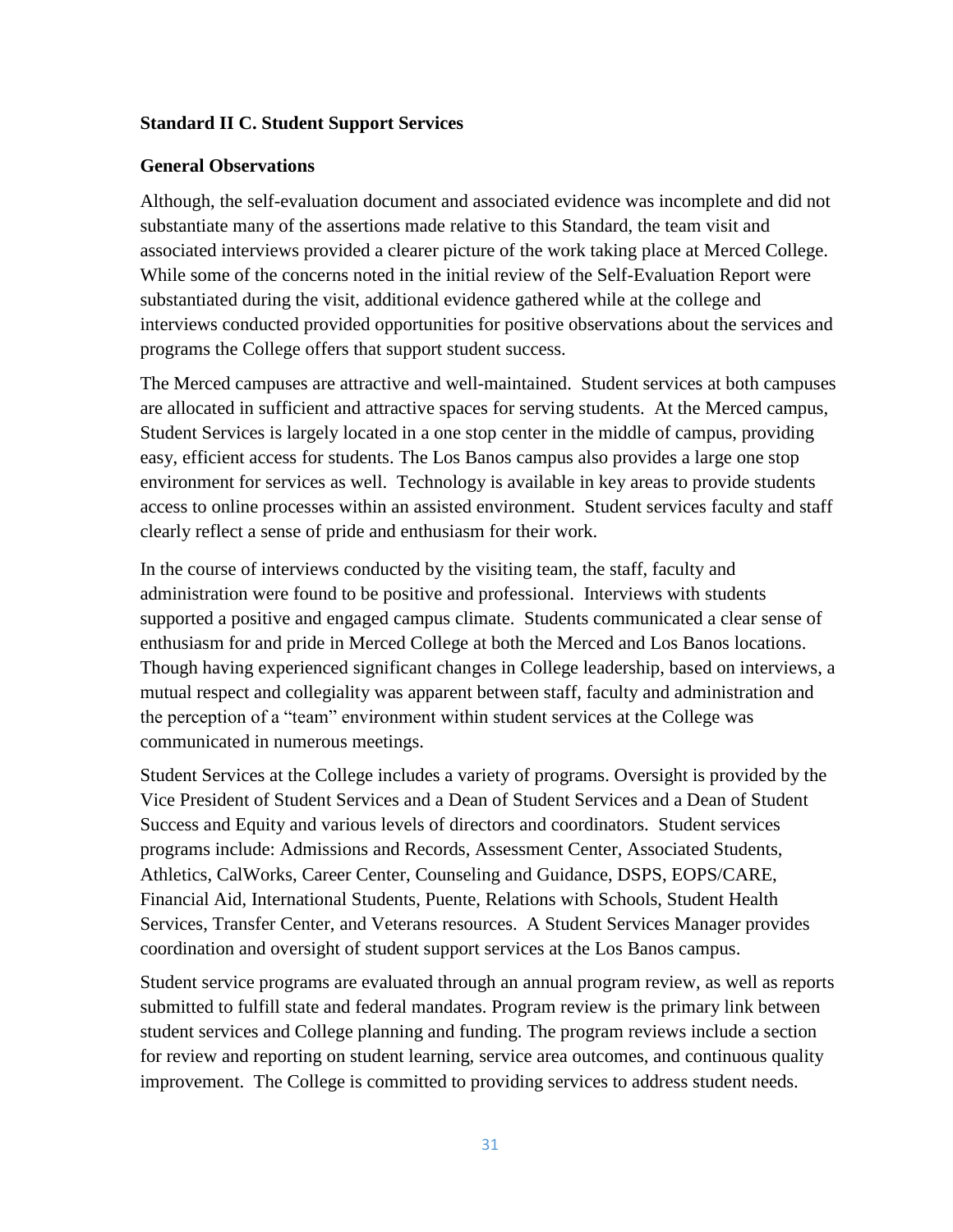Students are invited to take advantage of a comprehensive range of student support services, some in multiple modes of delivery.

### **Findings and Evidence**

The two largest ethnic populations at Merced College are Hispanic (fifty-one percent) and White, Non-Hispanic (twenty-eight percent). The student population at Merced College is predominantly younger with approximately sixty-eight percent of students in the 19-24 age range and only four percent over the age of 35. Student support service at Merced College demonstrates a commitment to meeting the mission and support needs of its students.

Student support services begin with outreach activities to area high schools and local communities and is followed up with "in-reach" supportive services to the Colleges' students and departments. Student Services employs an array of internal and external strategies to connect students to the College. The strategies include outreach to service area high schools via the Office of Relations with Schools. Some technology solutions, such as WebAdvisor and Zoom have been implemented and continue to be explored to expand services. Coordination of the College's student support services and student success efforts take place through several planning and oversight committees including the Student Services Executive Committee and Student Services Advisory Meeting. As described above, the College offers a full complement of support services and programs consistent with the College population. (II.C.1)

The College offers comprehensive and appropriate student support services on campus. There has been recent and obvious progress in the development of equitable services at the Los Banos campus where most student services are effectively provided, that includes Student Health Services and a small food pantry. The team recognizes the challenges of providing this level of support at a center and applauds the College's progress in meeting the student support needs of this site.

The College has worked to address student needs by making additional services available online and by employing technology to increase efficiency and access, e.g. CCCApply, WebAdvisor, and online orientation. The College provides access to information on all support services and some forms online. Student services has made efforts to offer multiple modes of delivery and to employ technology to improve student access at a distance.

However, there are core services not offered to distance education students and identification, availability, and communication to online students of these services is somewhat haphazard, relying primarily on student initiation and persistence. There is little to no evaluation in place for most of the services offered at a distance and there is not an opportunity for students to provide input on sufficiency of and demand for services at a distance. The overall plan for distance education at the College is unclear. (II.C.1, II.C.2, II.C.3, ER 15)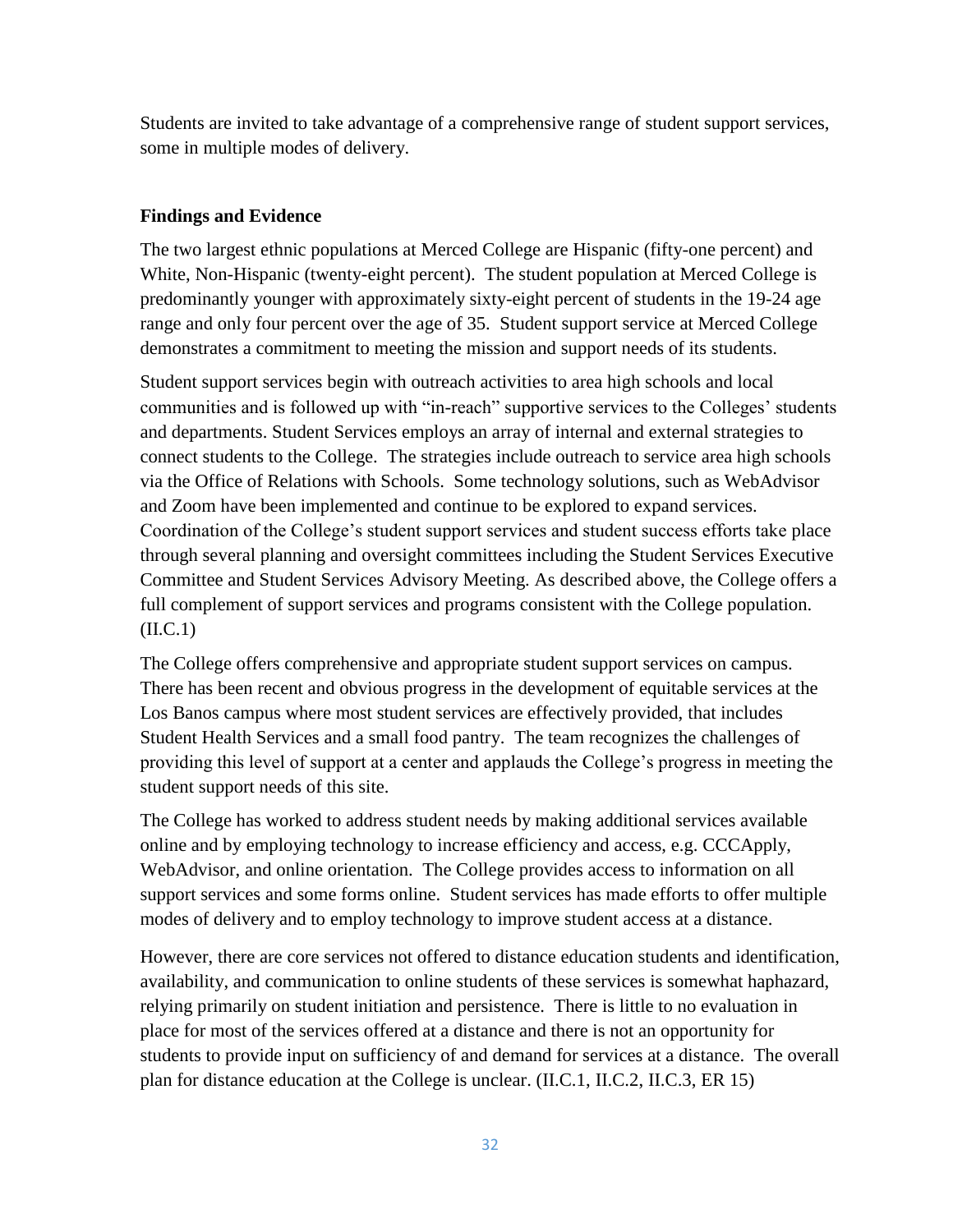The College as a whole and Student Services units conduct program review on an annual cycle. The program reviews include outcomes assessments, in the form of Service Area Outcomes or Student Learning Outcomes. The program review includes usage data, appropriate to the unit under review, and some disaggregation of this data leading to an area of gap analysis for equity. This has been an obvious focus for student services that has led to dialog and program improvements. The process includes a Student Services Program Review/SLO Coordinator, who is also the Dean of Student Success and Equity. This position serves as the liaison for the student services units in the broader institutional planning and evaluation cycles. Program Reviews are reviewed, feedback provided, and approved by the Student Services Program Review Oversight Committee. Student services units actively participate in the program review process, though units are at varying levels with the use of data, SLO and SAO development and assessment, and the quality of analysis. Elements of assessment and evaluation leading to program improvement are present in these processes.

Since the last self-evaluation, all student service units have participated in the comprehensive and annual program review process through several cycles. Student service's programs are employing a variety of strategies for assessment and evaluation. Some of the units are reviewing student achievement data relative to the program, such as DSPS and EOPS. At the institution level, the College has administered the CCSSE, though evidence was not provided of how the results are integrated into program evaluation. Program Reviews drive planning and includes resource requests reviewed, coordinated, and approved through the Student Services Master Planning Committee. (II.C, II.C.1, II.C.2, II.C.3)

The College provides co-curricular and athletic programs to help support its mission by introducing students to the experience of higher education through their direct interests and talents. In the area of athletics, the College operates men's programs in football, basketball, baseball, swimming and diving, track and field, and water polo. Women's competitive sports include basketball, softball, track and field, swimming and diving, volleyball, and water polo. The College complies with the Commission on Athletics (COA) policies and procedures. The program focuses on the full matriculation, proactive intervention and intrusive learning supports for student athletes to contribute to student achievement and transfer. Fundraising efforts to support athletics complies with the College's accounting procedures and College policies. Student conduct policies and other associated Board Policies are well coordinated with athletics and contribute to the integrity and accountability of the program. The College adheres to Title IX standards for these programs. (II.C.4)

The Associated Students of Merced College (ASMC) is active and effective. Students have opportunities to participate in leadership roles and to engage and affect the work of the institution. The College supports an active and diverse number of clubs ranging from M.E.Ch.A., on both the Merced and Los Banos campuses, and the CEO club. Between the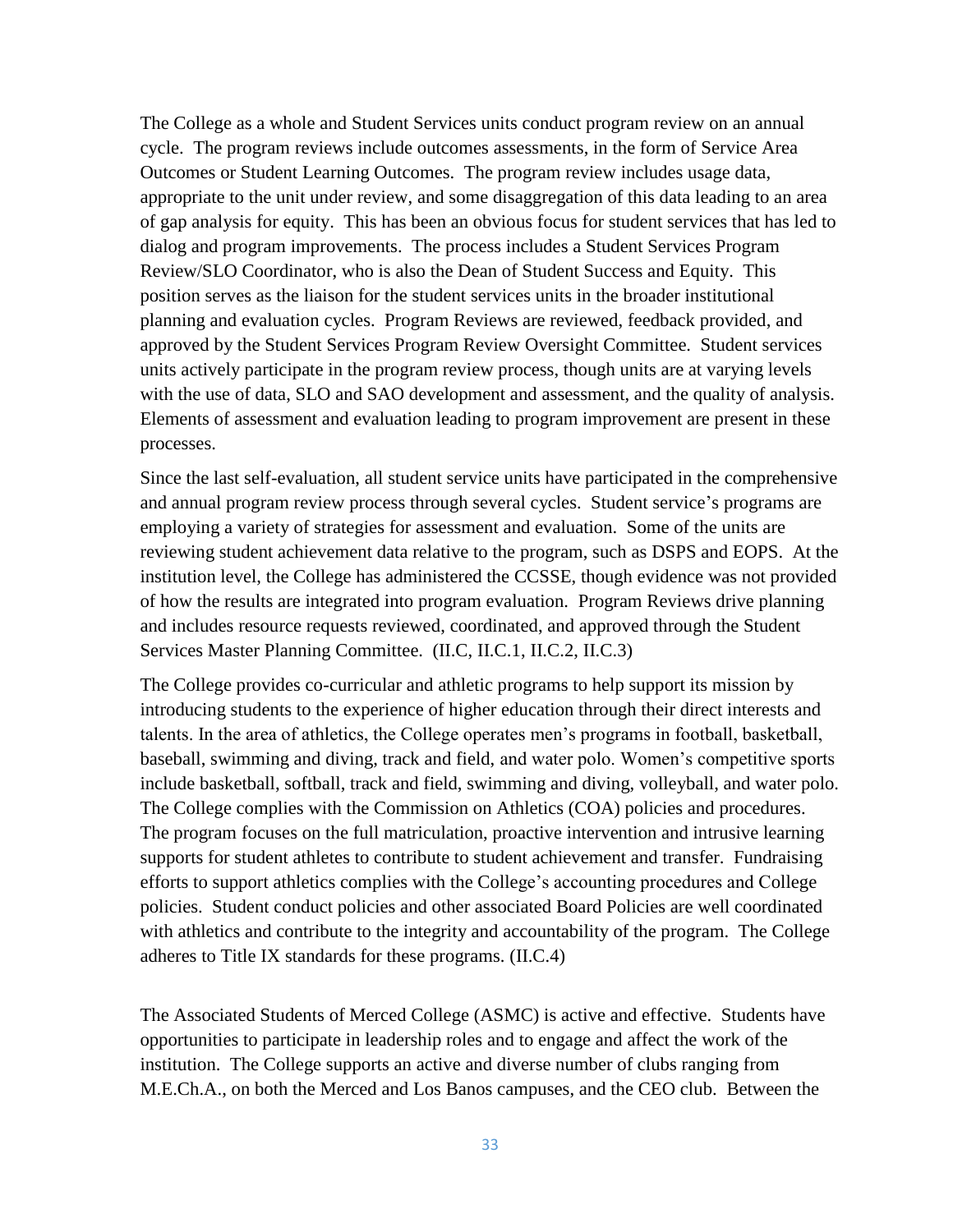two campuses, the College has over 40 active clubs. Through the ASMC, Student Equity, athletics and active clubs, the College hosts a range of co-curricular activities that contribute to the mission of the institution. (II.C.4)

At both campuses, counseling is available by appointment and via drop-in. Evening hours are provided on Wednesdays via peak periods. Counseling online is now available via Zoom Meeting on an appointment basis for use with a webcam and high speed internet connection. Usage data is included in the program review for counseling ranging from education planning to probation/dismissal counseling, though this data is presented in numbers, not percentages so sufficiency and degree of usage for the student population is difficult to evaluate. The department has focused on educational planning, both the AEP (Abbreviated Education Plan) and the Comprehensive Education Plan (CEP). The CEP has been a focused initiative and the counseling program review provides evident of significant progress in this effort. Education planning is provided within counseling, through education planning workshops and through Web Advisor, both a student and counselor tool. Students have ongoing access to semester by semester plans that map out completion of their identified educational goal, along with registration for appropriate classes.

The counseling program review provides limited focus, primarily through usage data, on the Los Banos campus and online services. Counseling participates in bi-monthly meetings and trainings, as well as 24 hours of pre-approved staff development per year to maintain currency and accuracy. There is a high degree of collaboration and dialog between counseling and related units. (II.C, II.C.2, II.C.5, II.C.6, ER 16)

The College uses Accuplacer as the approved instrument for assessment testing. The College last conducted disproportionate impact studies and consequential validity studies for math in 2014 and in English in 2011 and has consistently applied multiple measures to inform adjustments to course placement using the professional judgement of counselors. Data has supported that placements adjusted via this process are more accurate than those by Accuplacer placement alone. The College has recently adopted additional multiple measures for English based on the recent state and national recommendations for improving placement effectiveness. Through collaboration with the English department, counseling and assessment have developed a process for self-reported measures, such as high school GPA, to be applied via algorithm within Accuplacer to affect placement levels. The Office of Student Success and Equity is currently tracking data on each process for placement to assess the effectiveness. New math multiple measures is expected to be implemented soon. (II.C.7)

The College provides FERPA training to its faculty and student services staff. Each student services office responsible for student records has clear, documented processes for security, confidentiality, and back-up that complies with FERPA standards. Where appropriate, records are scanned into a password protected database and backed up nightly to a district server. The College retains electronic images of all paper documents and stores them in on imaging database. After imaging, records are stored securely until they are destroyed in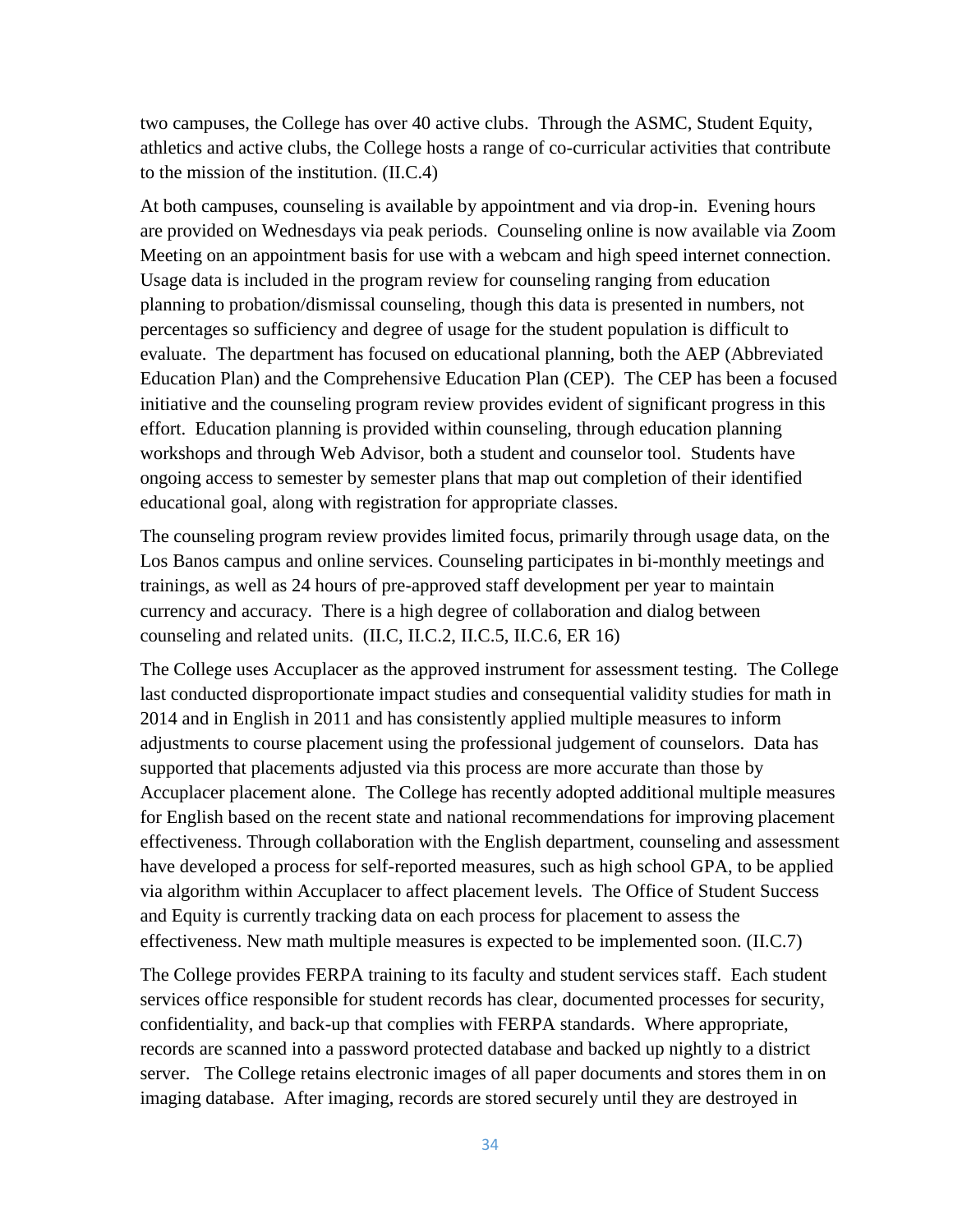compliance with Title 5 and Board Policy. The College publishes its policy for Privacy of Records and standards for release of directory information in the College catalog. (II.C.8)

## **Conclusion**

The College does not meet Standard II.C,

The team recognizes the efforts of student services at assessment and evaluation, however evidence did not support that these efforts are regular, systematic and sufficient for evaluation and improvement of all student services programs and services. While all student services units have developed Student Learning or Service Area Outcomes and there are varying levels of evaluation taking place, evidence did not show these efforts of evaluation alone to be sufficiently systematic, comprehensive and regular for evaluating the quality of student support services and demonstrating support for student learning. As with the College's overall approach to Distance Education, student services needs to develop equitable and accessible student support services and processes for evaluating for quality, demand and sufficiency.

## **Recommendation**

In order to meet the standard, the team recommends that the College develop processes for the systematic, regular and comprehensive evaluation of student support services that are sufficient to evaluate the quality and**,** regardless of location or means of delivery, that those services support learning and enhance accomplishment of the mission of the institution.  $(II.C.1)$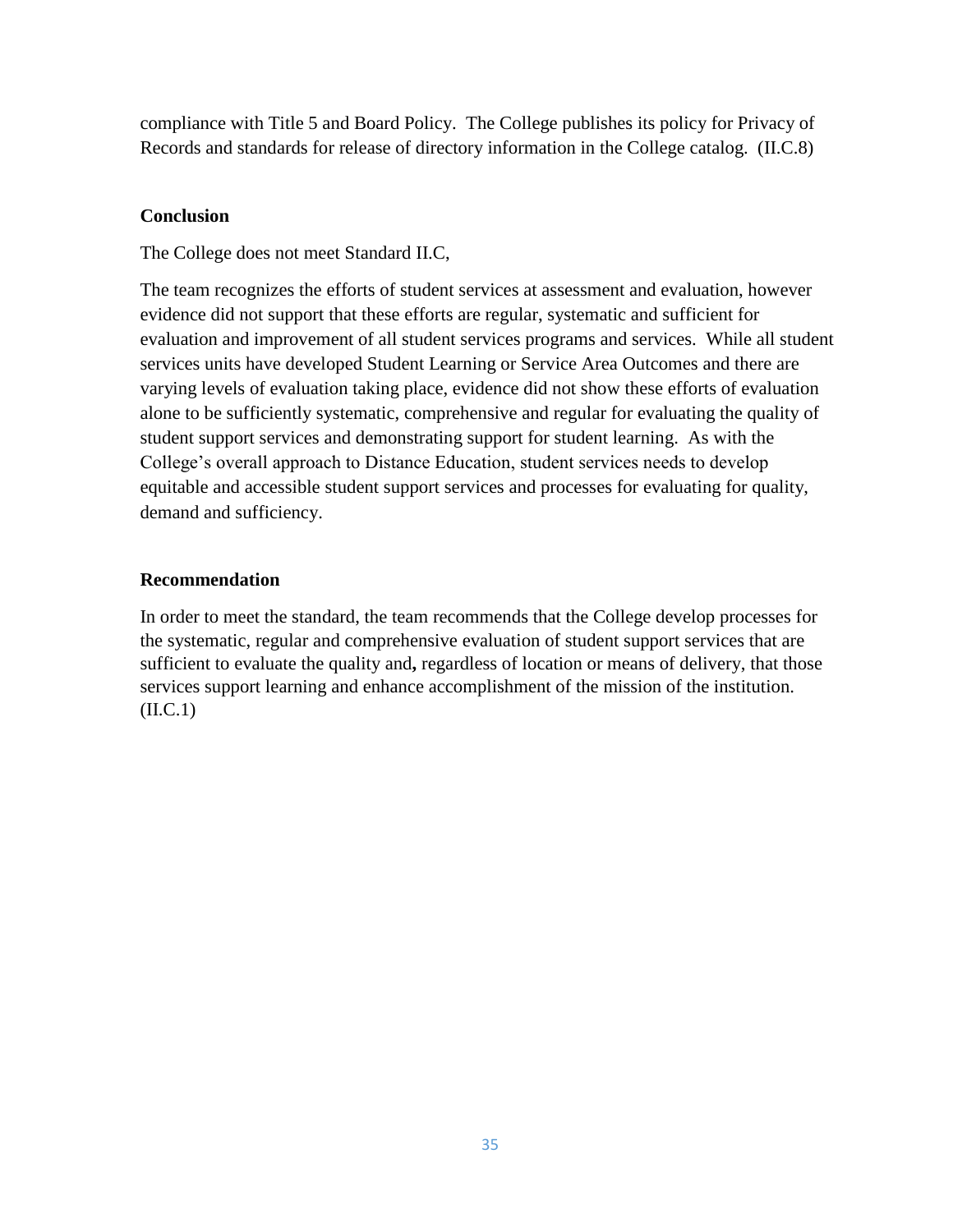## **Standard III: Resources**

### **Standard III A. Human Resources**

#### **General Observations**

The College has established board policies, administrative procedures, and collective bargaining agreements which ensure that it employs qualified personnel regardless of their job responsibilities or classification to support student learning programs and services. These policies, procedures, and agreements have been developed through participatory governance processes. The College employs sufficient numbers of administrators, faculty, and staff to support the mission and effective educational, technological, physical, and administrative operations of the institution. All personnel are scheduled for evaluation and most are evaluated in a timely manner. The College offers opportunities for professional growth and development consistent with the College's mission and in response to the identified needs of its employees. The College makes provision for the security and confidentiality of personnel records. Each employee has access to his or her personnel records in accordance with law. All Human Resource functions are compliant with regards to distance education (DE).

The team reviewed all documents provided in the evidence portion for Standard III.A and requested additional documents upon arrival at the College. Additionally, the team conducted interviews with faculty, administration, and staff.

### **Findings and Evidence**

The team noted that the College has established Board policies that outline hiring processes which ensure that all personnel hired are qualified by appropriate education, training, and experience to provide and support effective programs and services. More specifically, Board Policy and Administrative Procedure 7120 (Recruitment and Selection) detail the processes used to create job announcements, facilitate the recruitment process, and develop hiring committees. Additionally, staff from Human Resources provide training to hiring committees to clarify the selection process and review applicable laws and requirements, and those materials were reviewed by the team (III.A.1).

Applicants for faculty positions are required to conform to the minimum qualifications established through the California statewide Academic Senate and the California Community Colleges Chancellor's Office. Student learning outcomes, curriculum development, and college-level committee requirements are included in the responsibility expectations on fulltime job announcements. The College's Human Resources Department verifies that all candidates meet the established minimum qualifications. The involvement of faculty on hiring committees ensures that candidates demonstrate expertise in their discipline and excellent teaching skills. The College has an established process for determining equivalencies for faculty applicants who may not possess the established minimum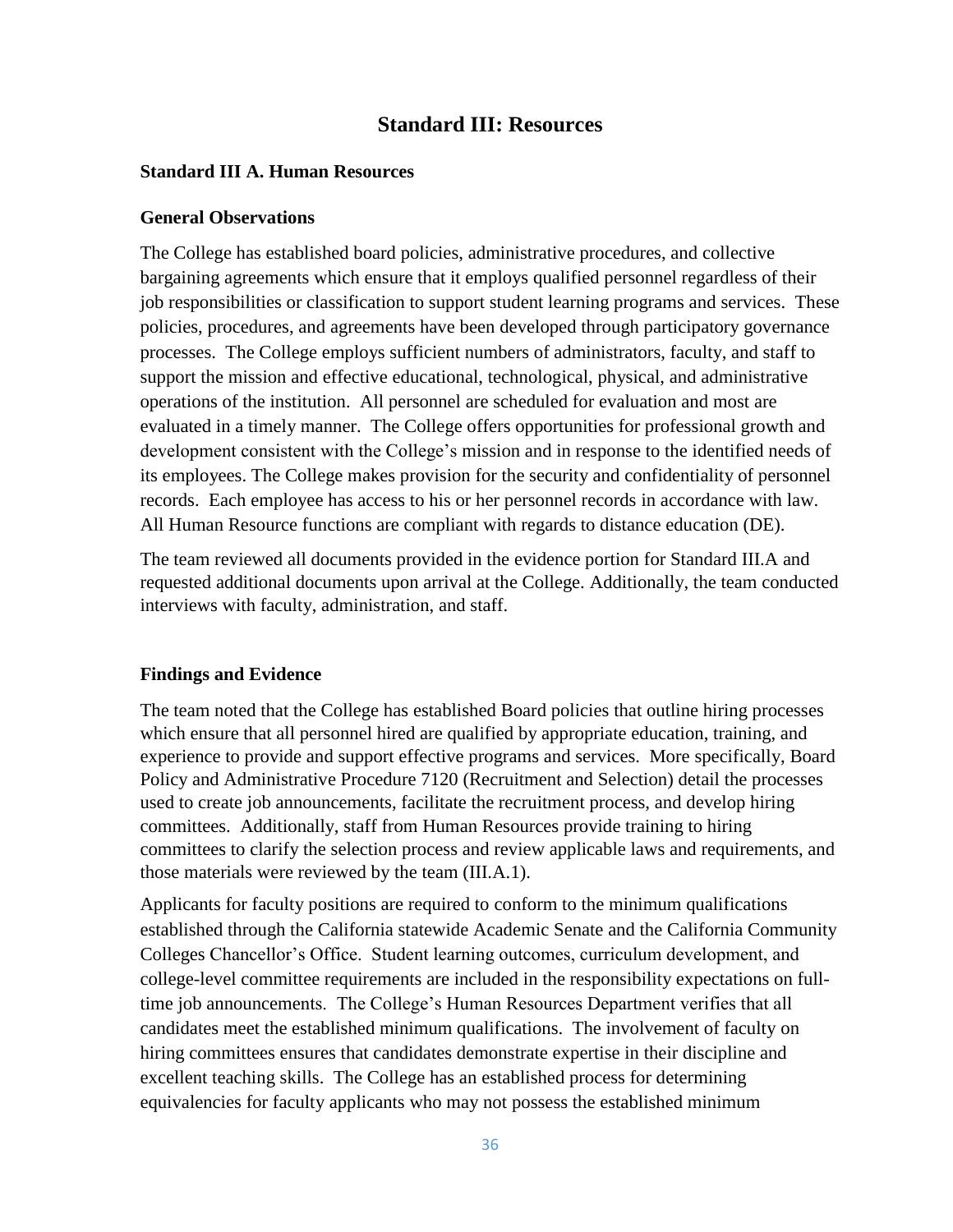requirements, and this process includes the involvement of faculty members approved by the Merced Academic Senate and the area dean (III.A.2, ER 14).

Administrative and classified candidates must also meet specific minimum qualifications which are communicated through detailed job announcements. Hiring Committees develop appropriate questions and conduct interviews for staff and administrators. Activities in the interview include demonstration, skill, or other simulated job duties relevant to the position to assess the applicant's qualifications and academic quality. Through the hiring process, copies of official transcripts are submitted and reviewed to ensure they are from accredited institutions (III.A.3, III.A.4).

The College has established a system of performance evaluation for faculty, staff, and administrative personnel. The evaluation processes are dictated by individual collective bargaining agreements. Employee groups are evaluated at the following intervals:

- Regular faculty (every three years)
- Contract and temporary faculty (first year of employment and once a year for four years)
- Adjunct faculty (first year of employment, once every six semesters thereafter)
- Classified employees (second and fifth months of first year, once a year for the first four years, then once every two years thereafter).
- Administrators (once a year during probation, once every two years thereafter).

In the self-evaluation, the College reported that 98 percent of faculty evaluations, 79 percent of classified evaluations, and 78 percent of administrator evaluations were current. In order to verify this, the team requested reports by employee group/area. The team confirmed that evaluations for managers, faculty, and classified staff were completed on time. With respect to part-time faculty members the reports showed that many part-time faculty evaluations were outdated, some as far back as 2008-2009.

The team learned that the additional reports provided included a number of part-time faculty who were no longer employed by the College. Those interviewed explained that the personnel in the Office of the Vice President of Instruction regularly tracked the evaluation due dates for part-time faculty and kept the appropriate managers apprised of those due dates. The team confirmed that the College was following its evaluation cycle with respect to parttime faculty members (III.A.5).

While the College has established evaluation processes for all groups, the consideration of how employees use the results of the assessment of learning outcomes to improve teaching and learning is not currently a required component of the evaluation process for any employee group. The self-evaluation states that, for faculty, this activity occurs as part of the assessment processes for departments' student learning outcomes (SLOs) and service area outcomes (SAOs), noting that the SLOs for each course are evaluated twice in five years. The self-evaluation also asserts that the "fulfillment of professional responsibilities"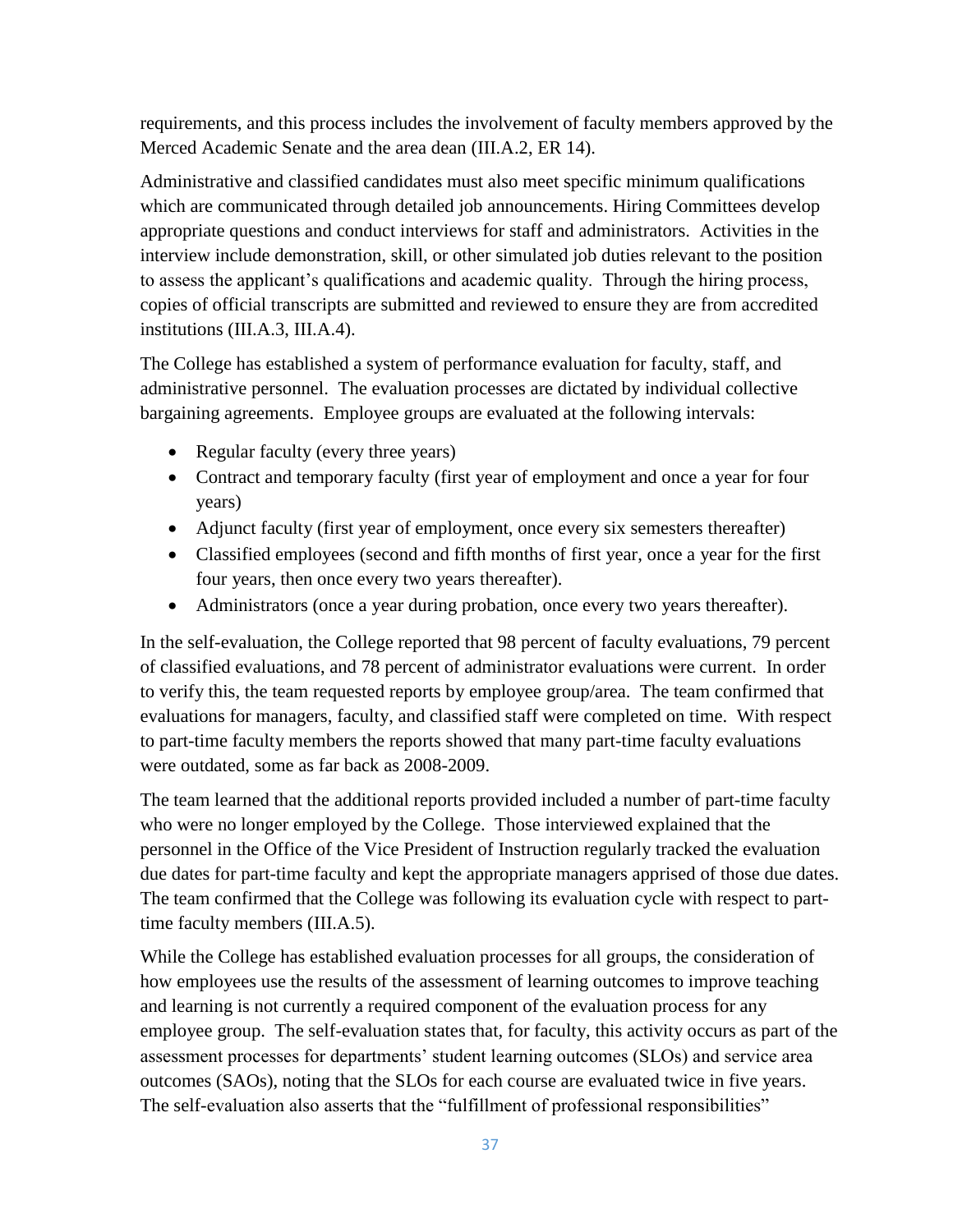component of the faculty evaluation includes participation in SLO assessment and program review. The self-evaluation also acknowledges that faculty and College negotiators are working on this issue.

Through a review of evidence and interviews with multiple individuals, the team was not able to confirm that the College meets this standard. The faculty evaluation forms do not contain any questions pertaining to SLOs, and the only mention of SLOs in the faculty contract is a statement in Article X (workload) which states "Full-time faculty are required to develop and assess learning outcomes and contribute to program review." Those interviewed agreed that faculty evaluations do not include discussions of SLOs as part of the process. As noted earlier, the College is in negotiations, and this issue is part of those discussions. A subcommittee of the negotiating teams had met to review the faculty evaluation forms and make recommendations to both teams. Additionally, neither managers nor classified staff evaluations had any evaluation connected to SLOs (III.A.6).

The College maintains sufficient numbers of qualified full- and part-time faculty. The need for additional faculty is documented in the program review and prioritized by a robust hiring prioritization process under the purview of the Academic Senate. The prioritization process involves the analysis and review of data, and departments are required to make presentations to articulate the need for faculty positions. The results are advanced through shared governance groups to the Superintendent/President. The College is also compliant with the Full-Time Faculty Obligation Number (FON) established by the Chancellor's Office.

With respect to part-time faculty, the team found that the College did have sufficient numbers to provide quality education for students. However, those interviewed noted that it was difficult to recruit faculty in both high demand (e.g., math) and CTE areas due to location and competition with UC Merced. The availability of part-time faculty sometimes affects when classes are scheduled (III.A.7, ER 14).

Every semester, part-time faculty are invited to attend an orientation. Topics for these sessions vary but have recently included classroom discipline, SLO assessments, student success, and counseling and student support. Part-time faculty with current teaching assignments are compensated to participate in FLEX activities each semester and receive additional training by cohort leads and discipline faculty. Part-time faculty also have voting members on the Academic Senate and the faculty association (III.A.8).

The College employs a sufficient number of classified employees and part-time or temporary workers. The team found that the College ensures that staff who are hired possess the necessary qualifications to perform their duties. The College uses program review information to evaluate the need for classified employees and has used outside consultants to evaluate the efficacy of some departments (e.g. Technology Services Department). However, those interviewed noted that there is not a prioritization process for classified positions as there is with faculty positions. The College is also in the midst of a benchmarking and classification study for classified and manager positions. At the time of the visit, this study had not been completed. The College employs a sufficient number of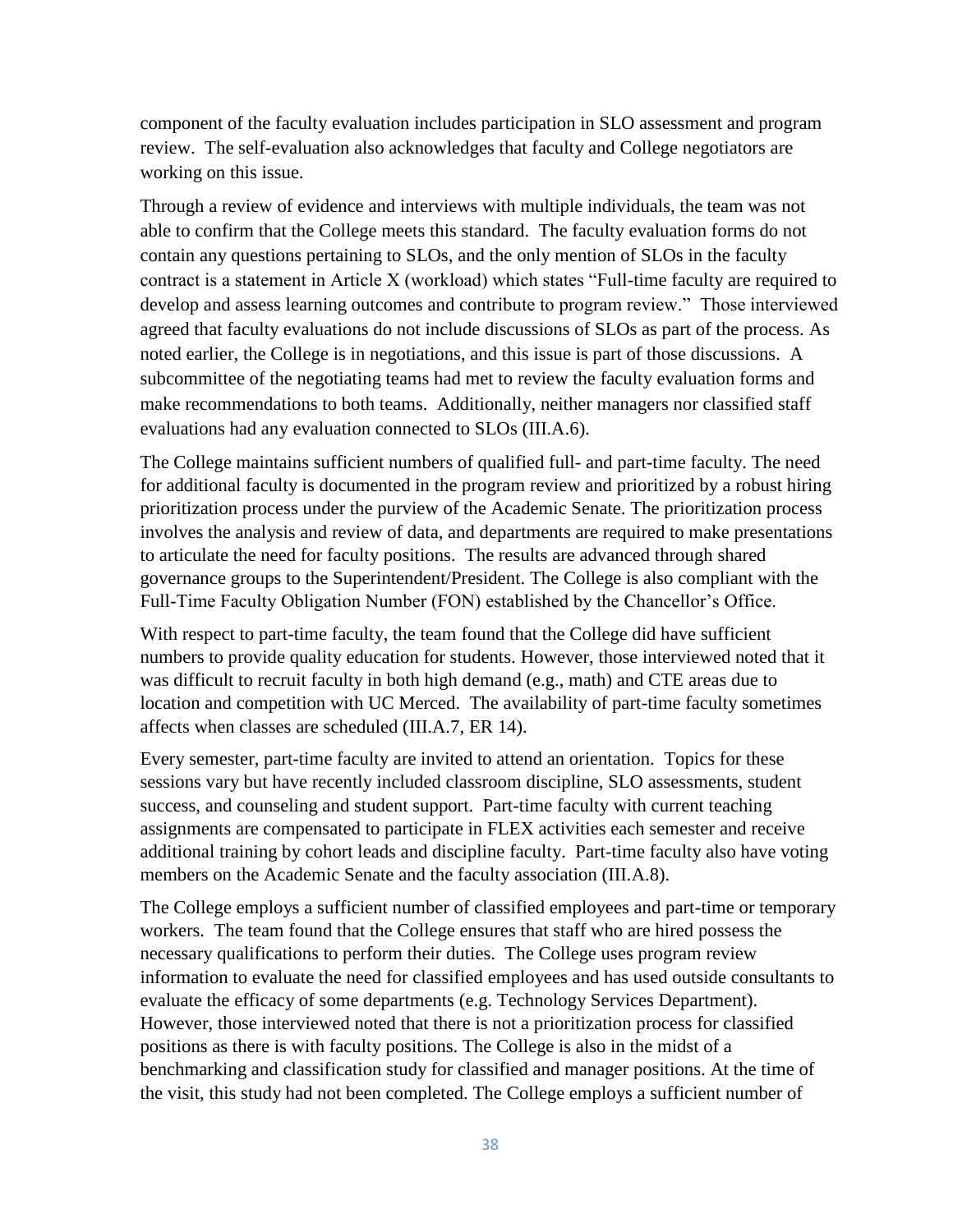administrators who meet the minimum qualifications established by the Chancellor's Office. (III.A.9, III.A.10, ER 8).

Written personnel policies and procedures are available online for information and review. Established processes ensure that constituent groups participate in this review. The Human Resources staff also provides training to employees on core policies and maintains records of each employee's training history. The team found that there is not a regular, systemic cycle of evaluation for board policies and administrative procedures, and those documents are reviewed on an as needed basis (III.A.11).

The College follows Equal Employment Opportunity practices in its hiring procedures, including a commitment that successful candidates demonstrate sensitivity to and ability to work with diverse colleagues and students. The self-evaluation states that according to the Chancellor's Office, 26 percent of educational administrators, 40 percent of classified administrators, 29 percent of tenured/tenure track faculty, and 57 percent of classified employees derive from racial/ethnic groups.

The team found that although data was collected as to the diversity of the College's hiring processes, the data was not consistent nor trusted for accuracy because of manual processing. At the time of the visit, the College had acquired the Neo Gov system which provides the ability to track applicants during the recruitment and hiring processes and gives the College the ability to run analytical reports that can be the basis for the evaluation of diversity in the hiring processes *(III.A.12)*.

Board Policy and Administrative Procedure 3050 documents that the College has an institutional code of ethics. Additionally, the Academic Senate passed an ethics statement in 2009. Neither of those documents articulates the consequences for violating either the board policy or the administrative procedure. The exception is Board Policy 2715 (Code of Ethics/Standards of Practice) for the Governing Board which includes the option for censure. During interviews, the team learned that although not listed in the policy or procedure, the College did address violations of the ethics code by following processes documented in the collective bargaining agreements (III.A.13).

Faculty and staff participate in professional development programs to enhance teaching strategies, technology, and the needs of students. Professional development also focuses on training to improve institutional effectiveness by providing training on administrative procedures, personal development, and workplace issues. Three groups which provide the main oversight of these activities include the Staff Development Committee, the Flex Committee, and the Classified Staff Development Committee who work to ensure that professional development opportunities are appropriate and consistent with the College mission.

The College provides a volunteer Teaching and Learning Academy for new tenure-track faculty members during the first fall semester of their employment. Additionally, all new employees participate in Merced College Traditions, an onboarding program developed locally. The College also runs a Business Resource Center that serves the local community and the College's employees by providing instruction in an Emerging Leaders Program and a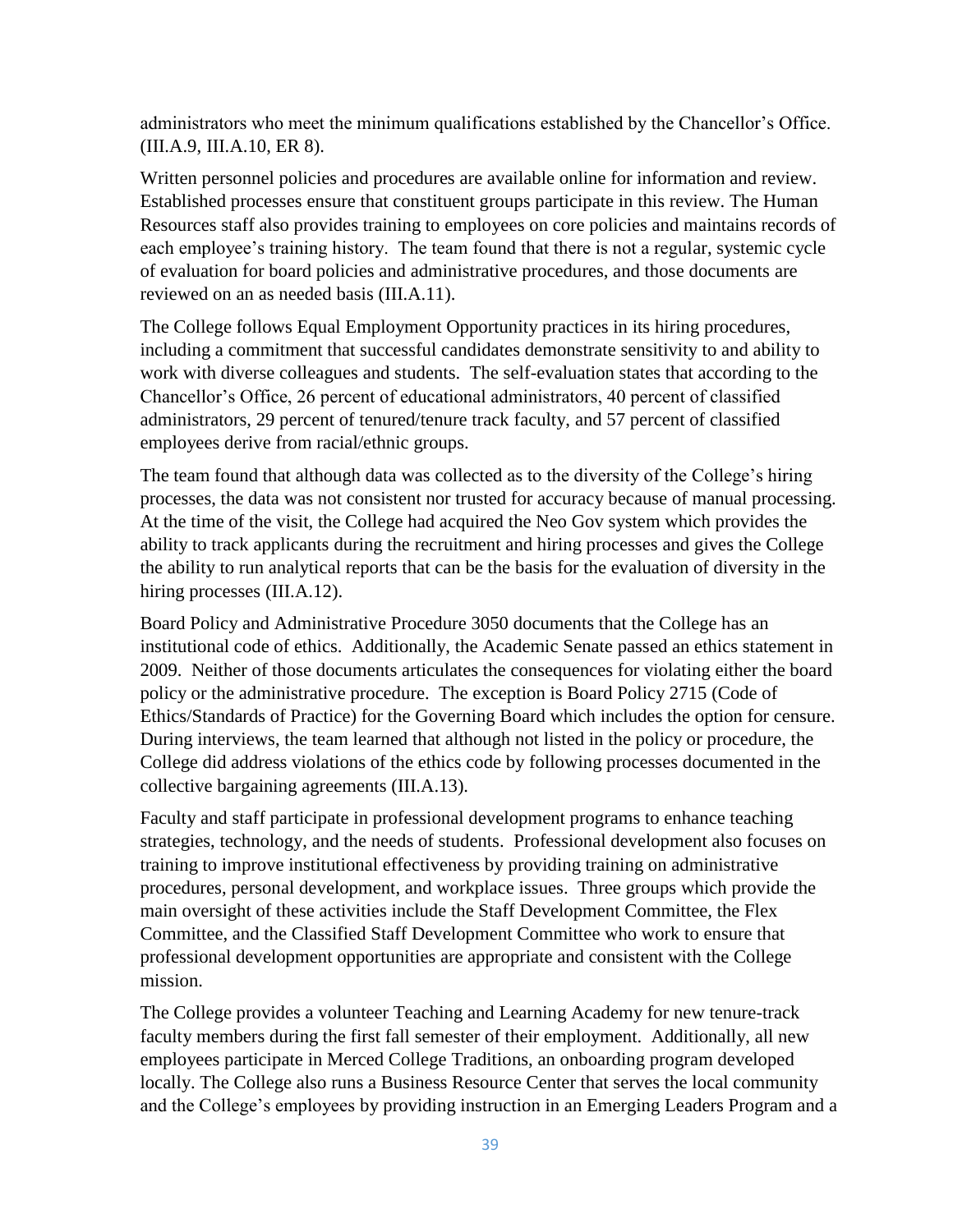Customer Service Academy. Participants can earn College credit by completing either of these programs.

The College also sends members of all employee groups to conferences and training which are at the forefront of student success, such as the acceleration of basic skills courses, the reading apprenticeship conferences, and the Center for Organizational Responsibility and Advancement (CORA) online course, and the Habits of Mind Community of Practice. Classified staff receive one day's credit during spring break when they participate in planned professional development activities, and they are invited to attend FLEX activities. Managers attend professionally relevant conferences and have access to an online library for required training and professional development (III.A.14).

The team found that opportunities for professional development exist and address the needs of staff, faculty, and managers. The College has gone to great lengths to ensure that these opportunities meet the needs of both its employees as well as the local business community. For example, the team learned that the College is in the process of having all managers attend the Emerging Leaders Institute. The College provided examples of improvements to professional development made as a result of evaluation. One example was the Classified Professionals Day; rather than focusing on personal improvement and games, the programming was changed to emphasize leadership development and diversity training. Additionally, this event is now held off campus so classified professionals have the opportunity to focus on the training exclusively.

Some individuals interviewed believed that these services (e.g., Customer Service Academy) could be publicized more to employees. Of particular note, through a basic skills grant, the College is supporting innovative and forward thinking practices such as participation in efforts such as CORA, the Habits of Mind training, and exploration with acceleration in math (III.A.14).

The College provides security and access safeguards in the confidentiality of personnel and employment records. Access to confidential electronic personnel data is monitored and limited to authorized employees. Collective bargaining agreement language is in place to provide an employee access to his or her personnel records. The team noted that the Human Resources area is secured by a keypad system. While open during regular business hours, this system allows Human Resources Staff to secure the area while they are away. The system automatically secures the area at the end of the business day (III.A.15).

## **Conclusion:**

The College does not meet Standard.

The College has robust hiring practices in place and follows consistent processes with respect to the recruitment, selection, and hiring of all employee groups, and the College has sufficient numbers of faculty, staff, and administrators to assure quality teaching and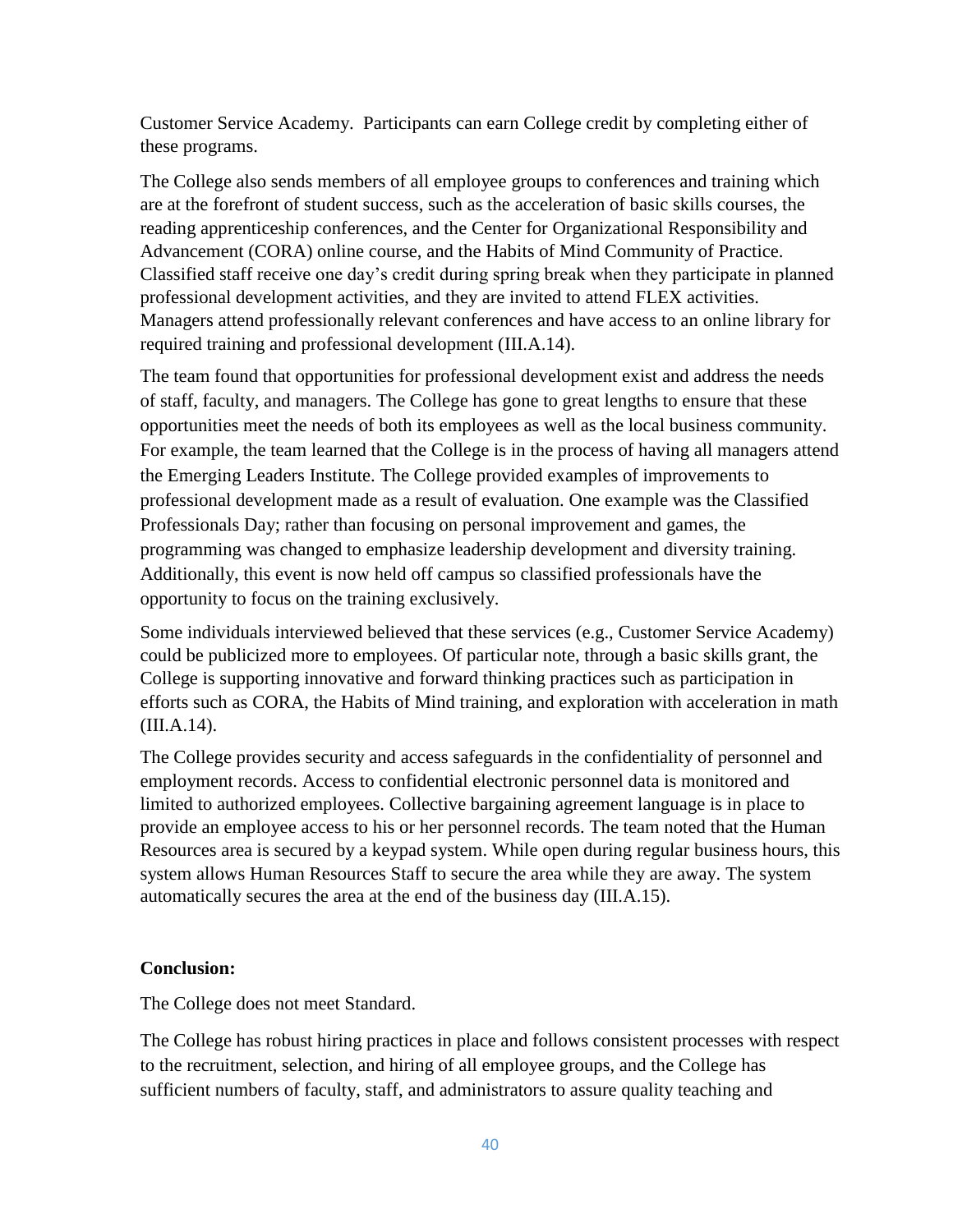learning. Part-time faculty are an integral part of the College. The College has a code of ethics policy, and violations of that policy are addressed through the appropriate collective bargaining agreements. The College has several robust avenues of professional development that support the needs of faculty, staff, and managers.

### **Commendation:**

The team commends the College for its robust suite of professional development opportunities that support all employee groups and, for faculty in particular, focuses on innovative practices that support the learning needs of diverse students.

#### **Recommendation:**

In order to meet the standard, the team recommends that the College must ensure the evaluation of faculty, academic administrators, and other personnel directly responsible for student learning includes, as a component of that evaluation, consideration of how these employees use the results of the assessment of learning outcomes to improve teaching and learning.(III.A.6)

### **Standard III.B. Physical Resources**

### **General Observation**

Merced College has a main campus, an established Center in Los Banos, and offers classes at other locations. The College owns a building in downtown Merced where it offers non-credit programs and training for industry. The College has a Facilities Master Plan, a Five-Year Construction Plan, Injury and Illness Prevention Plan and an ADA Transition Plan coordinated with appropriate areas of the Educational Master Plan. The College also uses the California Community Colleges Chancellor's Office Assessment and the Space Inventory Report. The College created a Facilities Master Plan in 1995. It employed a consultant to produce a Campus Master Plan in 2001 showing a buildout of the main campus to 2040. The College also has a facilities master plan for the Los Banos campus

The College has an active Facilities Master Plan Committee (FMPC) that is part of the governance structure. The FMPC meets monthly during the academic year and discusses, reviews and receives updates on such items as Educational Master Plan/Facilities Master Plan, Water Conservation Plan, Proposition 39 Clean Energy Projects, Wayfinding Project and landscaping plan. It also approves the priorities for the Five-Year Construction Plan submitted to the State. The FMPC also coordinates the program review requests for facilities and equipment needs which are then incorporated into the college-wide planning and resource request process.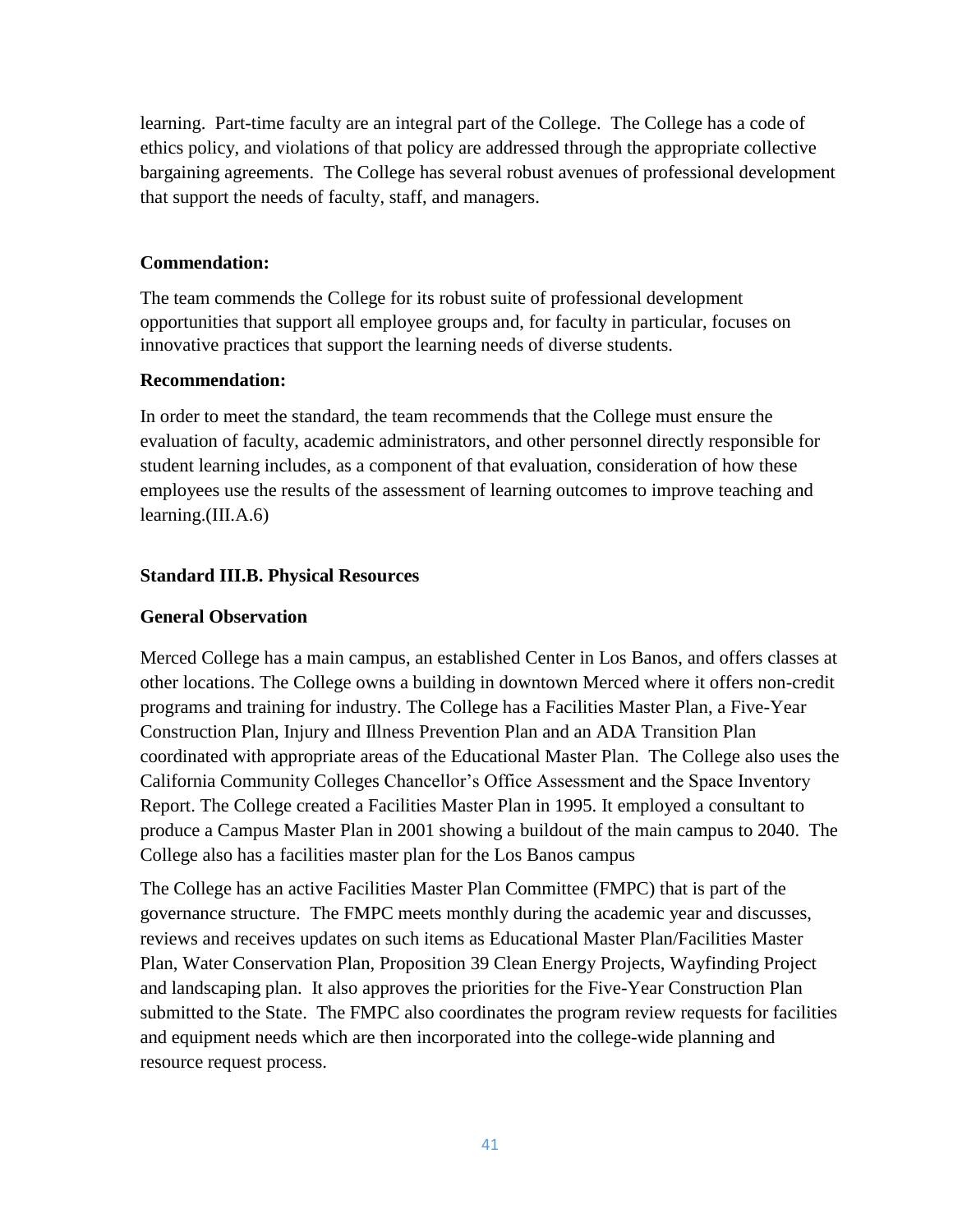The College established a new position, Director of Risk Management, Environmental Health & Safety (DRMEHS) who oversees the Risk Management Office. The College also upgraded a position, Capital Planning and Events Manager, to bring management level supervision and authority to the Capital Planning and Development Office who reports to the Director of Facilities. There is also a Maintenance and Construction Planning Coordinating Team.

## **Findings and Evidence**

The College's plans, processes, reports, and policies support the standard. The College has established participatory plans, processes, reports and Board policies to assure safe and sufficient physical resources. The College maintains and updates its physical resources to effectively deliver services to its community.

The self-evaluation for this standard does not discuss the decision-making process to determine the facilities needs and resource allocation between the main campus, and the Los Banos Campus. The site visit interviews and discussions indicate a planning process that is evolving to account for both locations' integration into a District Facilities Master Plan. Currently, the College is guided by cap load formulas, enrollment data and projections and the age of existing facilities as would likely be used in an updated FMP. In addition, the College construction plans require approval from the FMPC.

The Annual Program Review for Administrative Services Capital Planning and Development Department is comprehensive and thorough. The process and documentation for ongoing maintenance of facilities is comprehensive as well. The Facilities Master Plan for the main campus was created in 2001. The Education Code of California requires a plan to be no more than ten years old. Although the standards of the Commission are independent of state law, the College is required to comply with the law. The current FMP extends to the year 2040, and Administrative Services program review indicates that a taskforce has been formed with follow-up date of August 2015 to review and update the FMP. Other documents such as the Citizens Oversight Committee 2014-2015 Annual Report showing the use of local bond funds for facilities, Capital Outlay Budget Proposal 2014-2015, and 2015 Space Inventory report submitted to the State also indicated the FMP was to be updated in 2015.

The transition from CEO to interim CEO to new CEO and other management positions has likely delayed the update. The College plans to reflect the total cost of ownership as submitted to the State in the Capital Outlay Budget Change Proposal (COBCP). The creation of the Director of Risk Management, Environmental Health & Safety (DRMEHS) and Capital Planning and Events Manager provides a high level of institutional focus on those specific areas and indicates the College provides strong support to these areas.

## **Conclusion**

The College does not meet the standard.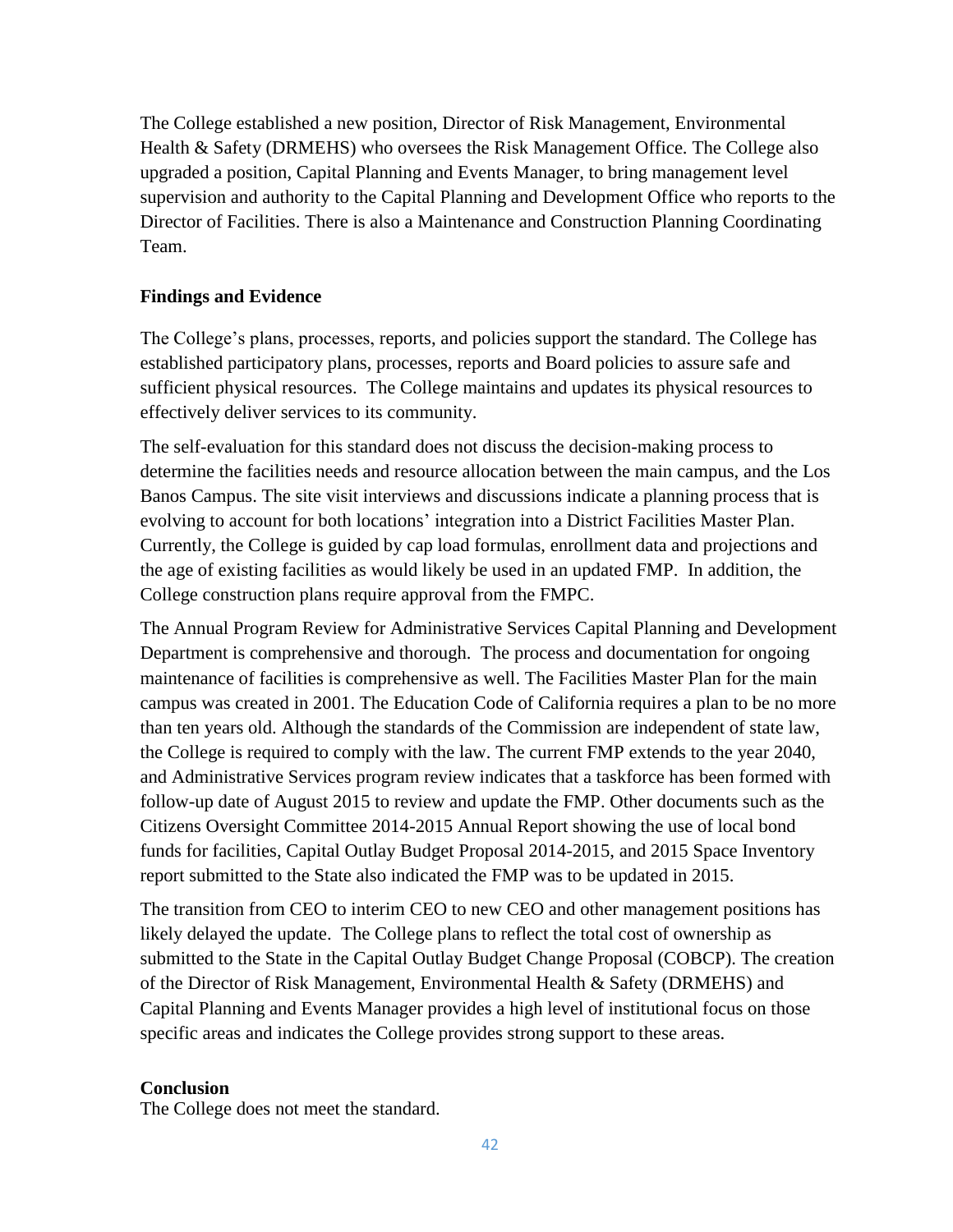### **Recommendation**

In order to meet the Standard, the team recommends the College update/revise the Facilities Master Plan for the District to assure the feasibility and effectiveness of its physical resources in supporting institutional programs and services. (III.B.3)

### **Standard III.C. Technology Resources**

### **General Observation**

Merced College provides hardware, software and technical services to support the functions of the College. The College has an Information Technology Services (ITS) department lead by the newly created (June 2016) position of Chief Technology Officer who reports directly to the Superintendent/President.

The College uses contractors to supports some of its technology functions on a one time only or short term basis such as Strata Information Group, Brannen Consulting, Innovative Solutions Tech Training and Consulting. The College currently uses Blackboard as its Learning Management System (LMS). The College created a taskforce of faculty, staff and administrators to evaluate the LMS system. As a result the College will be migrating to Canvas over the next two years.

The Ellucian Maintenance Advantage Program is the Enterprise Resource Planning and Student Information System. The College re-established its Technology Committee in 2016 and it is currently meeting on a regular basis. This committee is charged with creating the Technology Master Plan. The last plan covered the 2013-2015 period.

The College is building a business analytics system for data to integrate with the existing system. The Distance Education (DE) Committee is a subcommittee of the Curriculum Committee which is a subcommittee of the Academic Senate. The DE Committee advises the Curriculum Committee on appropriate pedagogy for the Course Outline of Record for approval in DE mode. Faculty can opt for @one training paid for by the College to teach in a DE mode. The DE faculty Coordinator had 60 percent reassign-time from the College. That position is currently vacant. The College has yet to determine if and when the position is to be filled.

## **Findings and Evidence**

The College provides appropriate professional support, facilities, hardware and software to support its mission at all locations to assure reliable access, safety and security (III.C.1 and 3) However there is a stated lack of uniformity for evaluating the effectiveness of technology services. Overall the College's plans for updating and replacing technology are adequate to support the College functions. It should be noted that the current allocation of life-cycle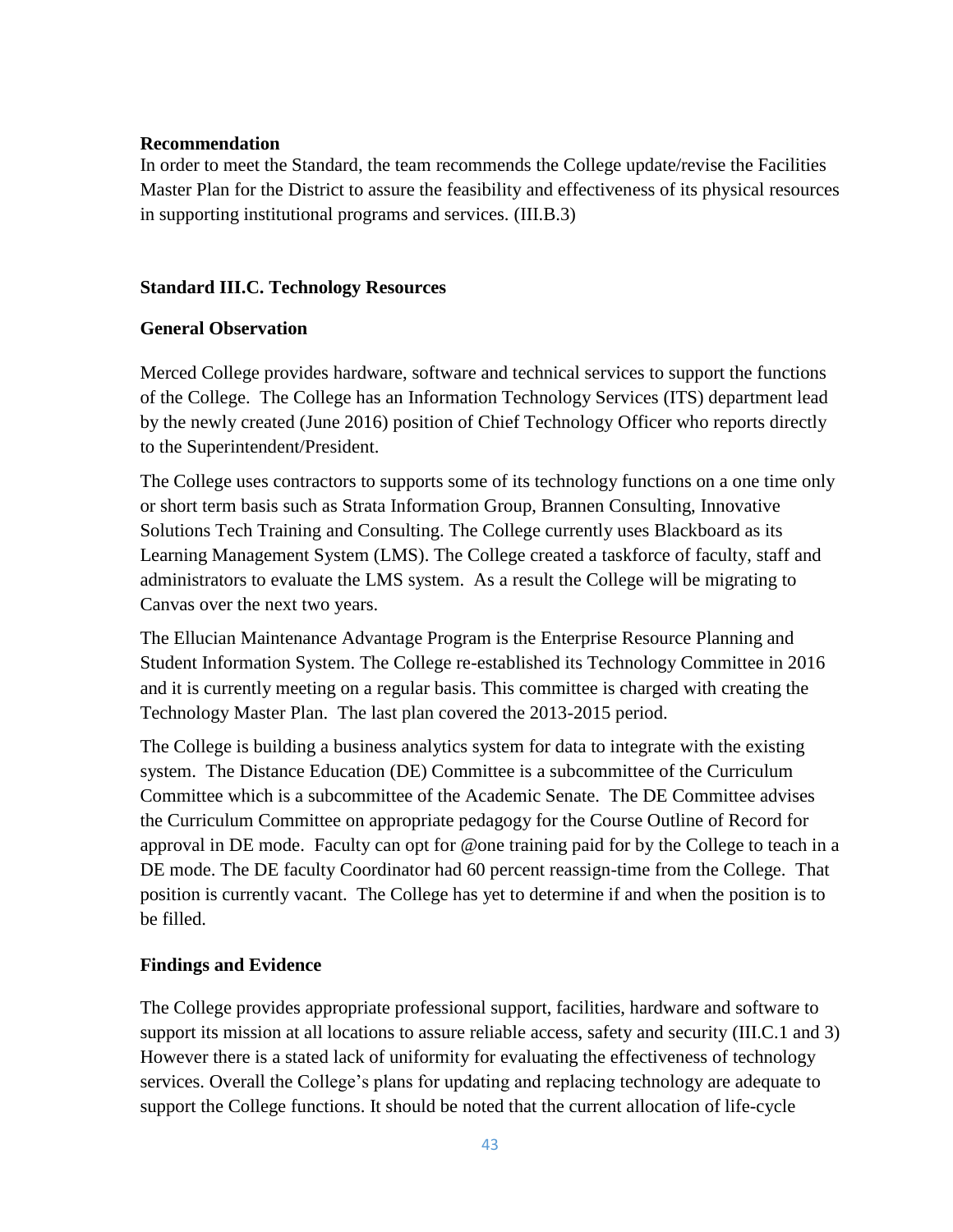funding is insufficient to permit replacement of computer technology in all areas. (III.C.2) The needs have been met by employing other funds including one-time-only funds. The College is about to enter into discussions to provide supplemental funding through its budget process.

The College provides a variety of training opportunities for different technology functions, including training for the new phone system, use of Blackboard, and content management system (CMS) for its webpages. However there is no orientation guide for new employees that could provide technology self-help resources. (III.C.4)

The College has policies and procedures for the use of technology. The College is currently in the process of updating Board Policies and Administrative Procedures with regard to technology. (III.C.5) The College has an Administrative Procedure 4105 that states all faculty teaching in DE mode state one or more of eight methods delineated in the procedure or other methods of interaction with students on their course syllabi to establish regular and substantive contact with students. However in the self-evaluation, and in meetings and interviews it was clear there are no mechanisms to verify that regular and substantive or effective contact occurs in DE courses. Of the three faculty teaching on-line interviewed, some teaching in DE mode for over seven years, none had ever had any on-line classes evaluated by their peers.

### **Conclusion**

The College meets the Standard.

The College provides support, facilities, hardware, and software are appropriate and adequate for the functions of the College. It plans, updates, and replaces technology as needed. It provides appropriate technology resources at its locations and for its programs and services. It provides training and support for employees and has policies and procedure for the appropriate use of technology.

### **Standard III.D. Financial Resources**

### **General Observations**

General observations were identified relative to the financial resources of the College: the sustainability of financial stability is questionable, internal controls are in place, fiscal affairs are managed with integrity, processes related to resource allocation are clear and followed, and an irrevocable trust has been established for Other Post-Employment Benefits.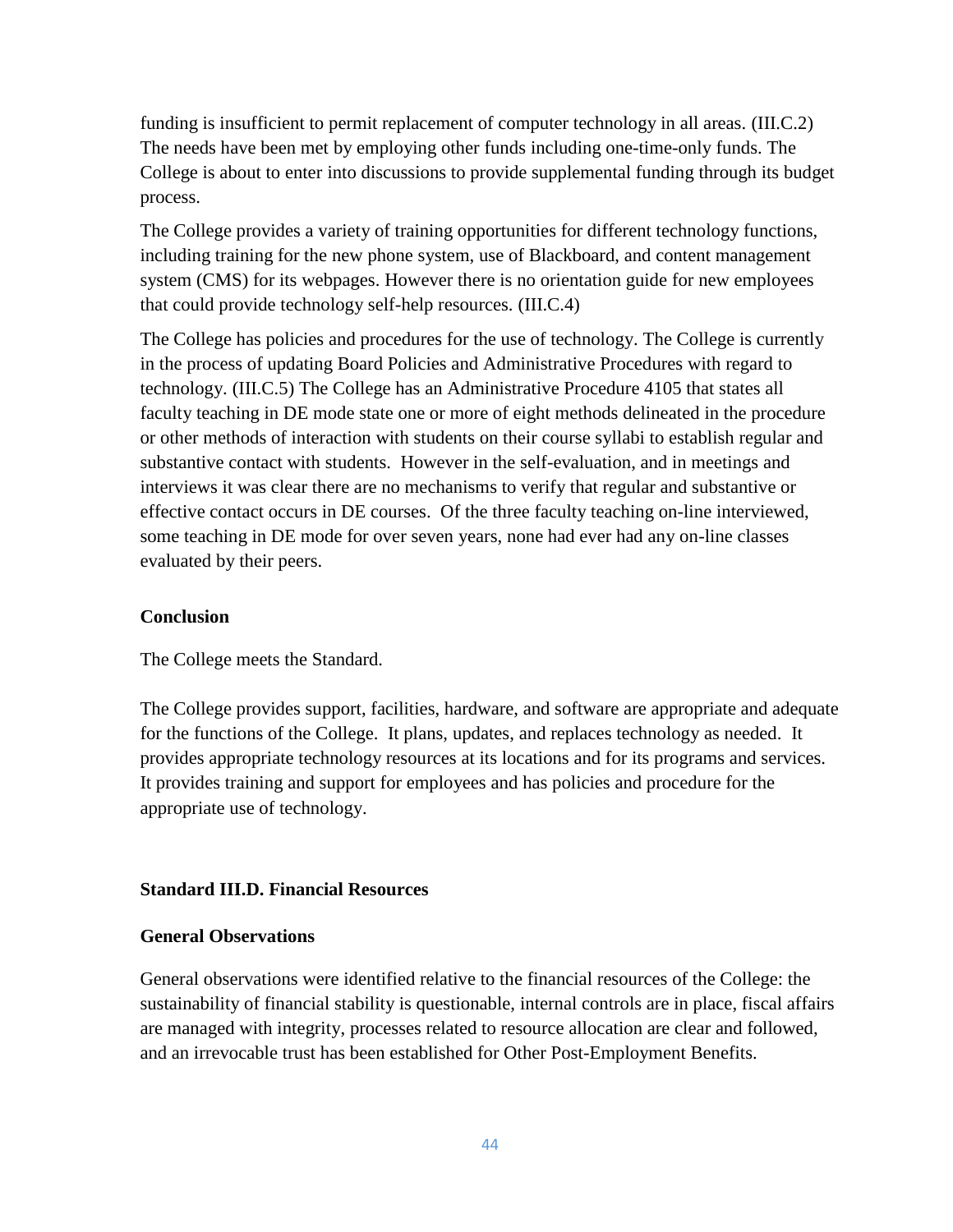The sustainability of the College's financial stability is questionable. It was noted that while the College uses financial resources to support student learning programs and services and to improve institutional effectiveness, the sufficiency of on-going financial resources to sustain these programs and services is questionable. This observation is grounded on the College's reliance on reserves and one-time funding sources coupled with its failure to institute material on-going cost reductions and potential funding reductions if the College is unable to meet its base FTES. Based on evidence described in the Findings and Evidence section, planning and oversite of financial affairs that ensures long-term financial stability is lacking

Internal controls are in place and fiscal affairs are managed with integrity. The College employs a Budget Development Calendar that outlines stages of the budgeting cycle. The calendar and budget information is communicated throughout the College. Processes related to resource allocation are clear and followed. The College provides effective management over financial aid, grants, and externally funded programs. The College plans for liabilities and has established an irrevocable trust for its liability related to Other Post-Employment Benefits.

### **Findings and Evidence**

The sustainability of financial stability is questionable. Since fiscal year 2011-12, the College has relied heavily on reserves and one-time funding sources and has been unable to institute material on-going cost reductions. (III.D.1) In addition, the College is faced with potential on-going revenue reductions if unable to generate its base FTES. Specifically, the College engaged in deficit spending from 2011-12 through 2014-15 and although fiscal year 2015-16 resulted in a surplus, the surplus was primarily the result of one-time funding rather than a focus on increased efficiencies and cost containment.

As reported by the College to the California Community Colleges Chancellor's Office, deficit spending has resulted in the College's general fund reserve declining from 20.6% in fiscal year 2010-11 to 8.1% at the end of fiscal year 2014-15. Although the reserve increased to 17.5% in fiscal year 2015-16, the increase was primarily the result of one-time funding. The College is projecting a \$2.2 million deficit for fiscal year 2016-17 with a reduction in the reserve to 13.1%. (III.D.1, 9, 11)

Furthermore, the College has been unable to meet its base FTES, adding to its financial instability. While efforts are underway to increase FTES, the College will be faced with a permanent reduction in base FTES and corresponding funding if unable to restore its base FTES by FY 2018-19. When asked if the College had a contingency plan if funding is reduced, the Vice President of Administrative Services (VPAS) and members of the Educational Master Planning Committee (EMPC) stated that the College was hopeful that it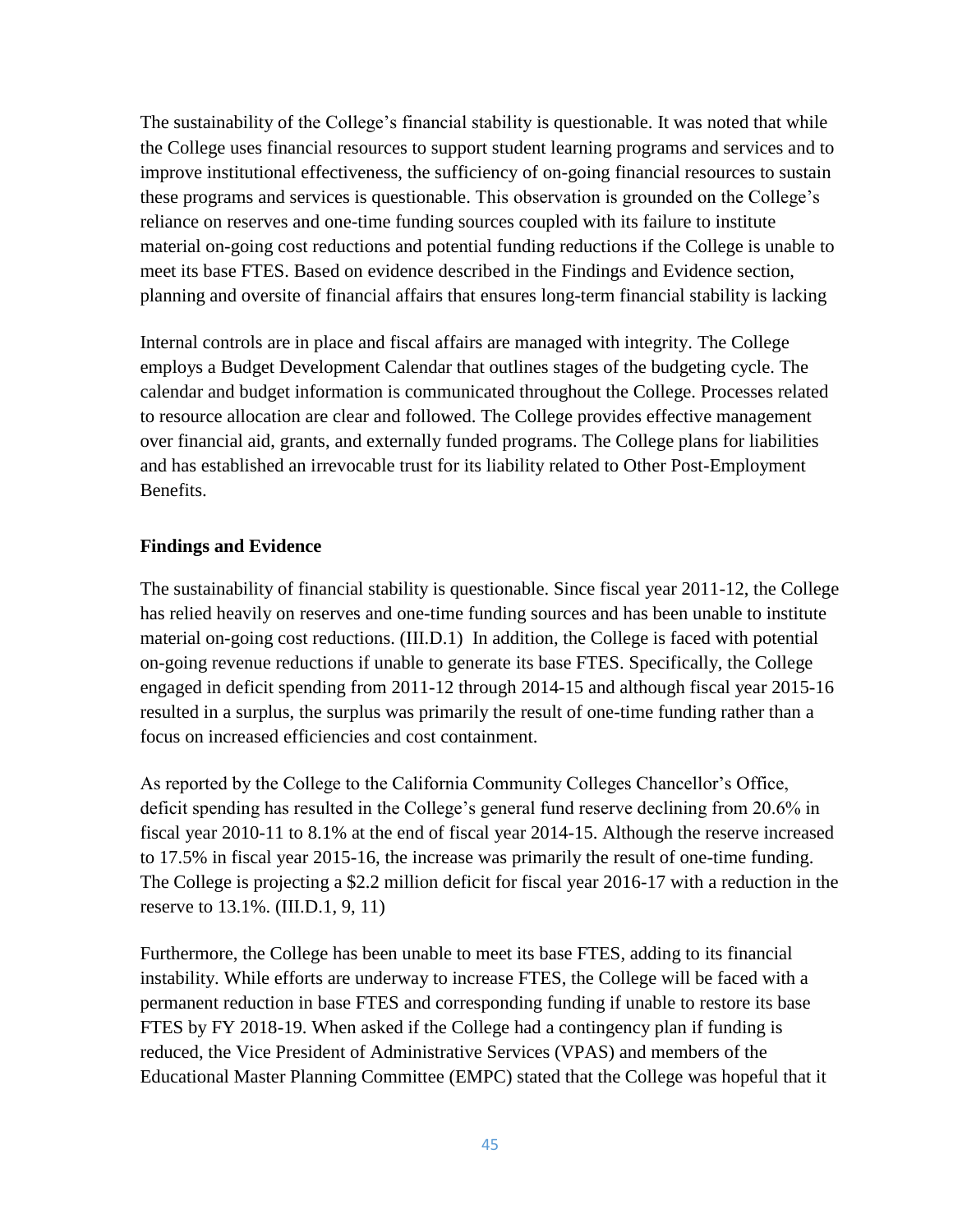would meet its base FTES and had not had conversations about a contingency plan in the event of a revenue reduction for failing to meet the base FTES. (III.D.2)

While the College is hopeful it will meet its base FTES, the most recent FTES projection submitted by the College to the California Community Colleges Chancellor's Office indicated the College will not meet its base FTES. Given the amount of deficit spending over recent years and the potential reduction in funding if FTES are not increased at a sufficient level to restore its base FTES, financial planning, including the development of contingency plans, is needed to inform decisions related to ensuring financial stability. (III.D.2) Evidence obtained from interviews with the President, VPAS, Director of Business and Fiscal Services, members of the Budget Committee, and members of the EMPC revealed the College has not developed contingency plans nor had conversations on actions needed to address potential funding reductions as of the time of the visit. (III.D.4)

A review of recent external audit reports demonstrates that the College's fiscal affairs are managed with integrity and sound internal controls. For each of the past ten fiscal years, the College received an unqualified opinion from external auditors. (III.D.7) In addition, recent audits revealed either no findings or, if findings were noted, they were corrected in a timely manner. The most recent external audit report for fiscal year 2015-16 revealed no financial statement, federal compliance, or state compliance audit findings. While the external audit report for fiscal year 2014-15 identified internal control weakness, the weaknesses were corrected in a timely manner.

The College's planning and budgeting processes are clearly defined and consistent with established Board Policies over budget preparation, budget management, and internal controls. (III.D.3, 10) The College considers liabilities and obligations, including its OPEB liability, when making resource allocations. An irrevocable trust has been established for the College's Other Post-Employment Benefits. (III.D.12)

### **Conclusion**

The College does not meet the Standard.

During recent years, the College has relied heavily on deficit spending, reserves, and onetime funding rather than institute material improvements in efficiencies and cost containment. In addition, the College has been unable to meet its base FTES resulting in potential ongoing funding reductions, further impacting the College's financial position and ability to sustain its programs and services. The trend is threatening the sustainability of the College's programs and services and financial stability. Financial planning and management to ensure financial stability and the sustainability of programs and services is needed to ensure fiscal sustainability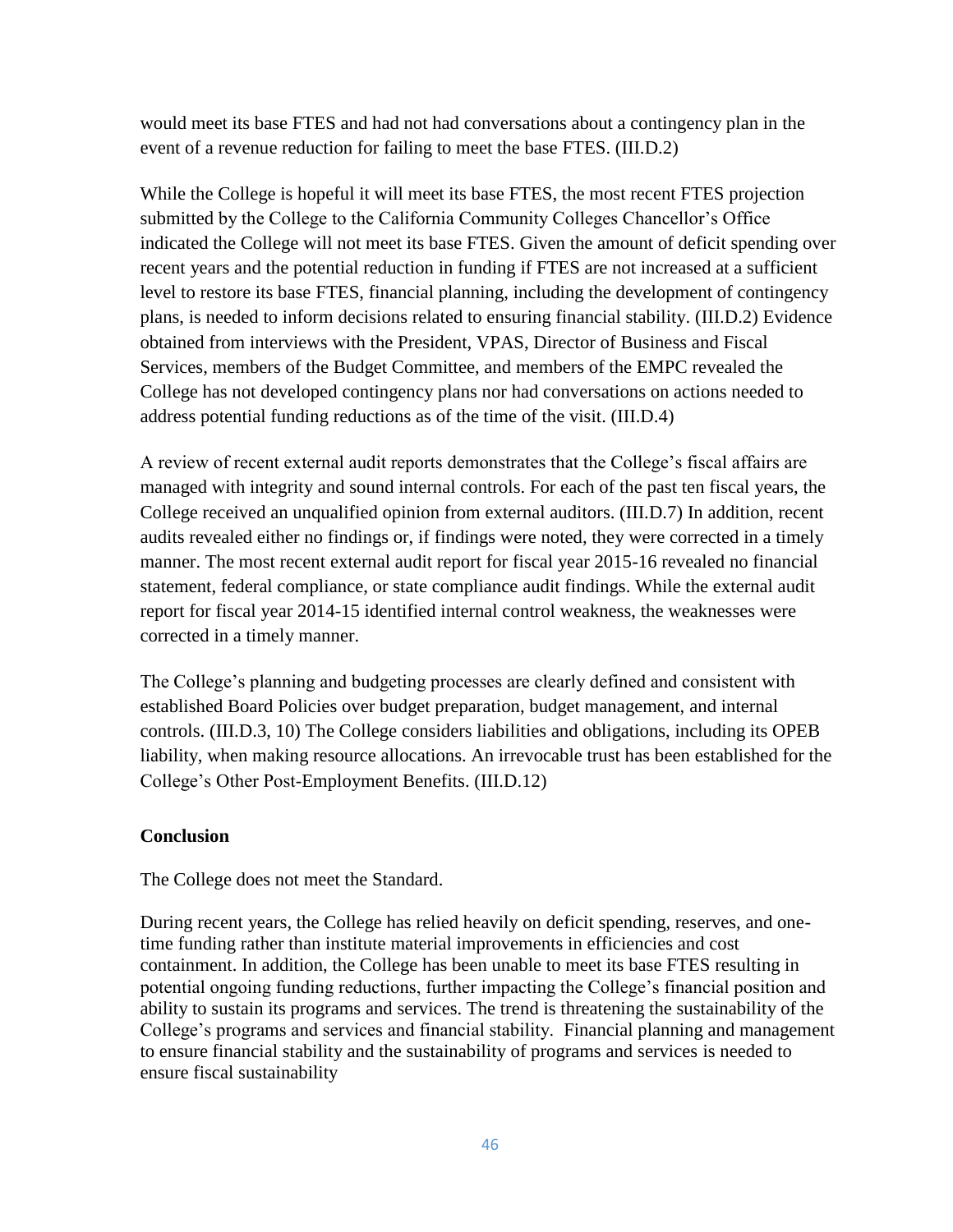### **Recommendations**

In order to meet the Standard, the team recommends that the College plan and manage its financial resources in a manner that ensures sustainable financial stability. (III.D.1, 9, 11).

## **Standard IV: Leadership and Governance**

### **Standard IV.A. Decision-Making Roles and Processes**

#### **General Observations**

The College has a well-developed, interconnecting set of governance committees whose membership and procedures create an environment of participatory governance from all categories of stakeholders, including administrators, faculty, staff and students. The Strategic Plan and planning guidelines are developed and updated through these governance committees. Systematic participative processes are used to assure planning and implementation through the Shared Governance committee structure and processes. College council, Chaired by the Superintendent/President, functions as the central shared governance body with representatives from all constituency groups. The College has developed and distributed an Integrated Planning handbook, Program Review Handbook and a Shared Governance Handbook. Each provides guidance on committee membership, duties and place in the College's governance and decision-making process.

### **Findings and Evidence**

In fall 2013, the Superintendent/President charged a task force comprised of administration, staff, faculty, students, managers, and trustees to review and update the 2010-2013 Strategic Plan. The recommendations from this task force where forwarded to the Educational Master Planning Committee. The Board of Trustees reviewed the changes and approved the final Strategic Plan in October 7, 2014. The Strategic Plan can be viewed on the College website. Various shared governance master planning committees monitor the Strategic Planning Goals of the College.

The College's analysis and evaluation of the shared governance is reliant on planned updates to the Board Policy 3700. The updated policy, dated May 10, 2016, states that "Procedures will be written by the administration in consultation with all constituencies mentioned above to provide for the implementation of shared governance policy and procedures in the Merced Community College District." This Policy is reflected in the structure of the shared governance committees. (IV.A.1)

The team confirmed through an interview with the Superintendent/President that data generated through the program review process will be used to identify achievement gaps and inform the development of the next Strategic Plan, possibly a 7-year plan, which will utilize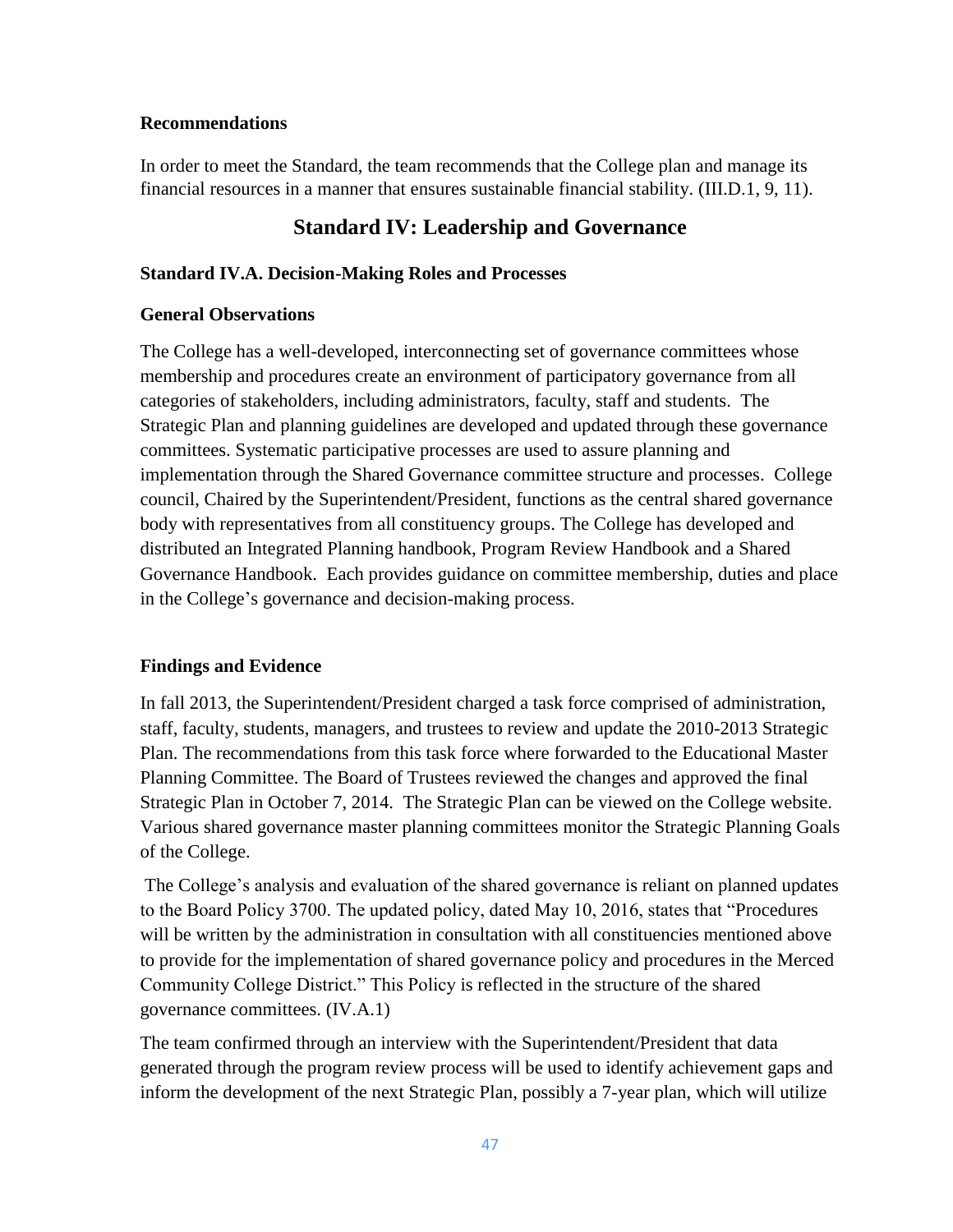the existing integrated planning structure to engage all constituent groups in the process.  $(IV.A.1)$ 

The College has developed handbooks (Integrated Planning, Program Review and Shared Governance (all dated Oct., 2016)) to outline the governance process and structure. The Shared Governance Handbook is well written and outlines the philosophy of shared governance as well as the logistical aspects to guide the campus on membership, duties, and interactions between organizations.

Student representatives also serve on all shared-governance committees. All student appointments to College governance bodies are made by the Associated Students of Merced College (ASMC). The student representative on the Curriculum Committee is a non-voting member, but serves as a voting member on all Program Establishment, Discontinuance, and Modification committees. (IV.A.3)

Academic Senate Bylaws establishes policies for representation of cohorts and areas, senators' duties, and procedures for conducting senate business and committee membership and scope. The standing committees include Elections, Curriculum, Student-of-the-Month, Constitution and Bylaws, Student Success, Equivalency, Academic Exception, Flex Peer Review, Distance Education, Instructional Program Review and SLO Assessment. (IV.A.3)

The Budget Committee is a shared governance committee which recommends budget prioritizations to the Vice President for Administrative Service. These prioritizations come to the committee through other planning and departmental committees as a result of program review. This committee includes representatives all of the governance groups including students. (IV.A.3)

The Curriculum Committee is a standing committee of the Academic Senate. This committee is composed of faculty, the Vice President of Instruction, two area Deans, and a student. This committee oversees the development, review, and renewal of all College instruction program and courses. The curriculum process was recently updated to be more streamlined to allow for quicker approvals. (IV.A.4)

The Merced College Associated Student Council is the student voice in shared governance. Students have representation on the Academic Senate, Curriculum, Budget, College Council, as well as other master planning and advisory committees. The team confirmed in interviews with members of the Associated Students council that participation on the governance committees is sincere and that the members often seek the students' specific feedback on issues. (IV.A.2)

The Classified Senate is represented on all master planning committees and participates in program evaluation and resource allocation discussions. The Classified Senate maintains its Merced College (MC) Portal site with up-to-date minutes, which include committee reports from classified employees who attend the various shared governance committees. (IV.A.2)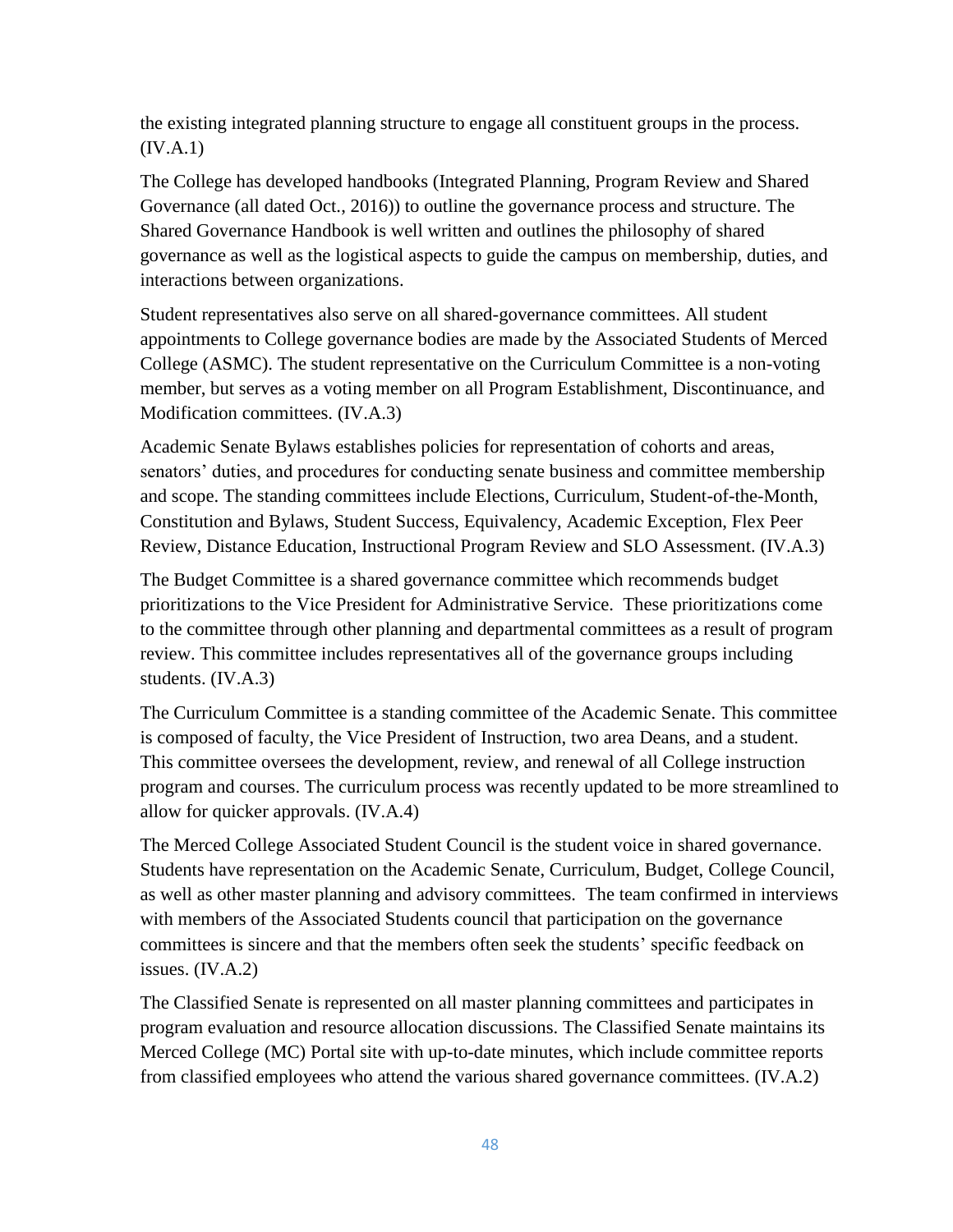The MC Portal is the password protected intranet where all campus committees maintain sites for housing agendas, minutes and other documents. Some of these committee sites are incomplete. (IV.A.6.)

The Shared Governance Handbook indicates that each organization will conduct an annual evaluation. This requirement is accomplished with the annual distribution of the Shared Governance Survey at the end of every academic year. Respondents are members that serve on the shared governance committees. While the committees do seem to use the results as a basis of improvement, it's not clear to what extent the results are shared beyond the committees' membership. According to interviews with the Academic Senate, there is a plan to form a taskforce including the representatives from Academic Senate, Classified Senate and Superintendent/President to review the process. (IV.A.7)

### **Conclusion**

The College meets the standard.

The College demonstrated that it has in place a well-defined, shared governance process that informs campus-wide decision-making. There is a culture of systematic participation in shared governance is pervasive at the College. Additionally, there are systematic and ongoing evaluation of these process that lead to continuous improvement.

### **Commendations:**

The team commends the College for its Shared Governance Handbook, Integrated Planning Handbook, and Program Review Handbook which are thoughtful and comprehensive guiding documents.

### **Standard IV.B. Chief Executive Officer**

### **General Observations**

Merced College has a chief executive officer appointed by the Board of Trustees and holds the necessary authority to administer board policies and administrative procedures. The Superintendent/President chairs the Executive Cabinet and College Council and co-chairs the Educational Master Planning Committee. The Superintendent/President is responsible for providing effective leadership in planning, budgeting, and assessing institutional effectiveness. The new Superintendent/President was confirmed in January 2017.

### **Findings and Evidence**

The chief executive officer, Superintendent/President, is not a voting member of the Board of Trustees. The team confirmed that the name, address, and educational information about the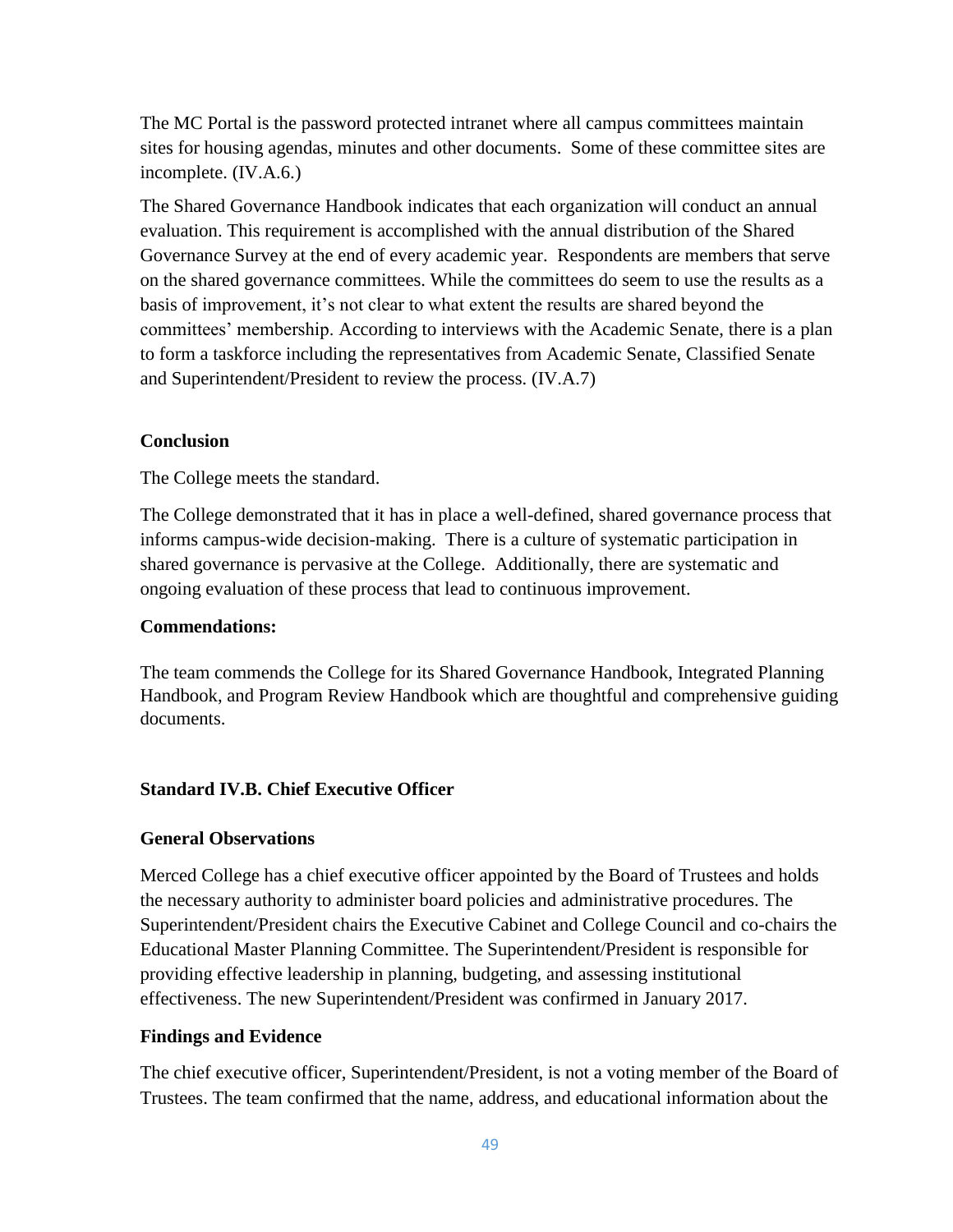chief executive officer can be found in the College catalog, on the College website, and in the schedule of classes. The Superintendent/President's contract with the College provides evidence that it is a full-time position. The current Superintendent/President's background is posted on the Superintendent/President's Profile page of the leadership area of the College website. (ER 4) The Superintendent/President is currently in discussions with the Board of Trustees to establish agreed upon goals, an evaluation instrument, and a systematic cycle of evaluation.

The Superintendent/President is responsible for providing effective leadership in planning by leading the development of the Strategic Plan, budgeting with guidance from the Vice President of Administrative Services who is in turn advised by the Budget Committee. The Superintendent/President is responsible for the overall process of selecting and developing personnel, and assessing institutional effectiveness. (IV.B.1)

The Superintendent/President oversees an administrative structure that includes the following who report directly to the President: Director of Institutional Advancement, Director of Human Resources, Chief Technology Officer, Executive Assistant to President, Vice President of Instruction, Vice President of Administrative Service, and Vice President of Student Services. (IV.B.2)

The past Superintendent/President established the task force that developed the Integrated Planning Handbook and the Program Review Handbook, and Shared Governance Handbook, all of which underwent revisions in fall 2016. These handbooks guide the integrated planning process. Interviews with several members of the master planning committees confirmed that the processes laid out in the Handbooks are being followed. (IV.B.3)

Under the direction of the Superintendent/President, the College is in the process of developing its next strategic plan. In interviews, the team confirmed that the Superintendent/President intends to develop a process that will include collaboration with all College constituency groups and the Board of Trustees. The process will use the established integrated planning structure which will ask each master planning committee to begin developing two or three major goals which will move through to the Educational Master Planning Committee. The ultimate goal is to engage the campus in the mission statement and use of data to identify achievement gaps that will inform the Strategic Plan. (IV.B.5)

The current resource allocation process which is described in the Integrated Planning Handbook and Program Review Handbook lays out how resource needs can be identified through assessment data. The use of high-quality robust assessment data to identify gaps in student achievement occurs, but is not widespread, and there is little evidence of assessing the impact of resource allocations on student achievement. (IV.B.3)

In fall 2015, the Accreditation Liaison Officer (ALO) under the previous Superintendent/ President, in collaboration with the Merced College Office of Grants and Institutional Research (OGIR), conducted an online survey of all Merced College employees. This survey,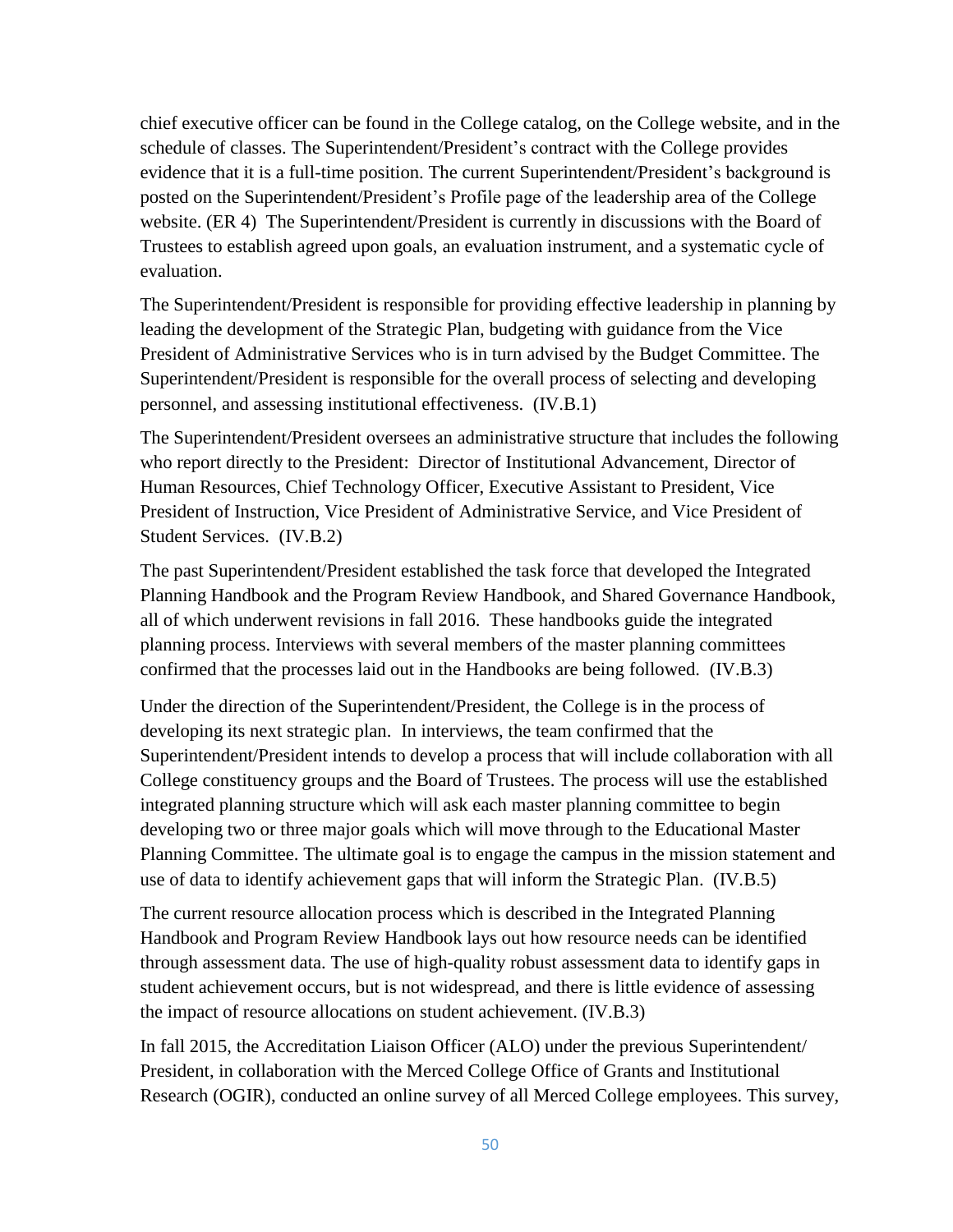entitled the Merced College Accreditation Survey Fall 2015, covered aspects of the accreditation process, knowledge of mission statement and the shared governance and Superintendent/President. It is not clear whether the Superintendent/President at the time used the results of this survey as impetus for improvement. The team was able to confirm through the public forums and interviews that many people from different categories of employment had provided feedback during the writing of the self-evaluation document, including some units where required by their supervisors to review the sections pertinent to their area. (IV.B.4)

The team confirmed through the review of minutes from College Council meetings, that the discussion of board policies and administrative procedures took place, but the primary task of reviewing them tended to fall solely to the past Superintendent/President. According to an interview with Board of Trustee members, one member stated that the reviewing of Board Policies is happening at monthly meetings during closed session but not necessarily in open sessions. However, this review seems to be sporadic, given that many policies haven't been reviewed in over ten years. (IV.C.7, 12)

It was reported by several stakeholders in interviews that there were numerous instances where members of some constituent groups have been in touch with Board members directly, circumventing the Superintendent/President. This type of inappropriate access and contact undermines the Superintendent/President's ability to implement statutes, regulations, and governing board policies effectively. Additionally, such contact is a violation of board policy on delegation of authority to the Superintendent/President and can affect the Superintendent/President's ability to conduct his work on campus. (IV.B.5)

## **Conclusion**

The College does not meet the Standard

The College has been through some difficult changes in leadership at the Superintendent/ President's level. The conditions that led to these changes seem to have affected the culture of trust on the campus. The new Superintendent/President is attempting to reset the campus culture and begin the rebuilding process. His focus on a culture of evidence, if fully embraced and implemented, will help restore trust and transparency in decision-making at the upper levels of administration and have a positive effect on student learning and achievement. But the separation of responsibilities delegated to the Superintendent/President and those entrusted to the Board of Trustees through their electorate must be respected and adhered to in order to fully implement a transparent governing process.

### **Recommendations**

In order to meet the Standard, the team recommends the Board follow its policies regarding delegation of authority related to the Superintendent/President and ensure the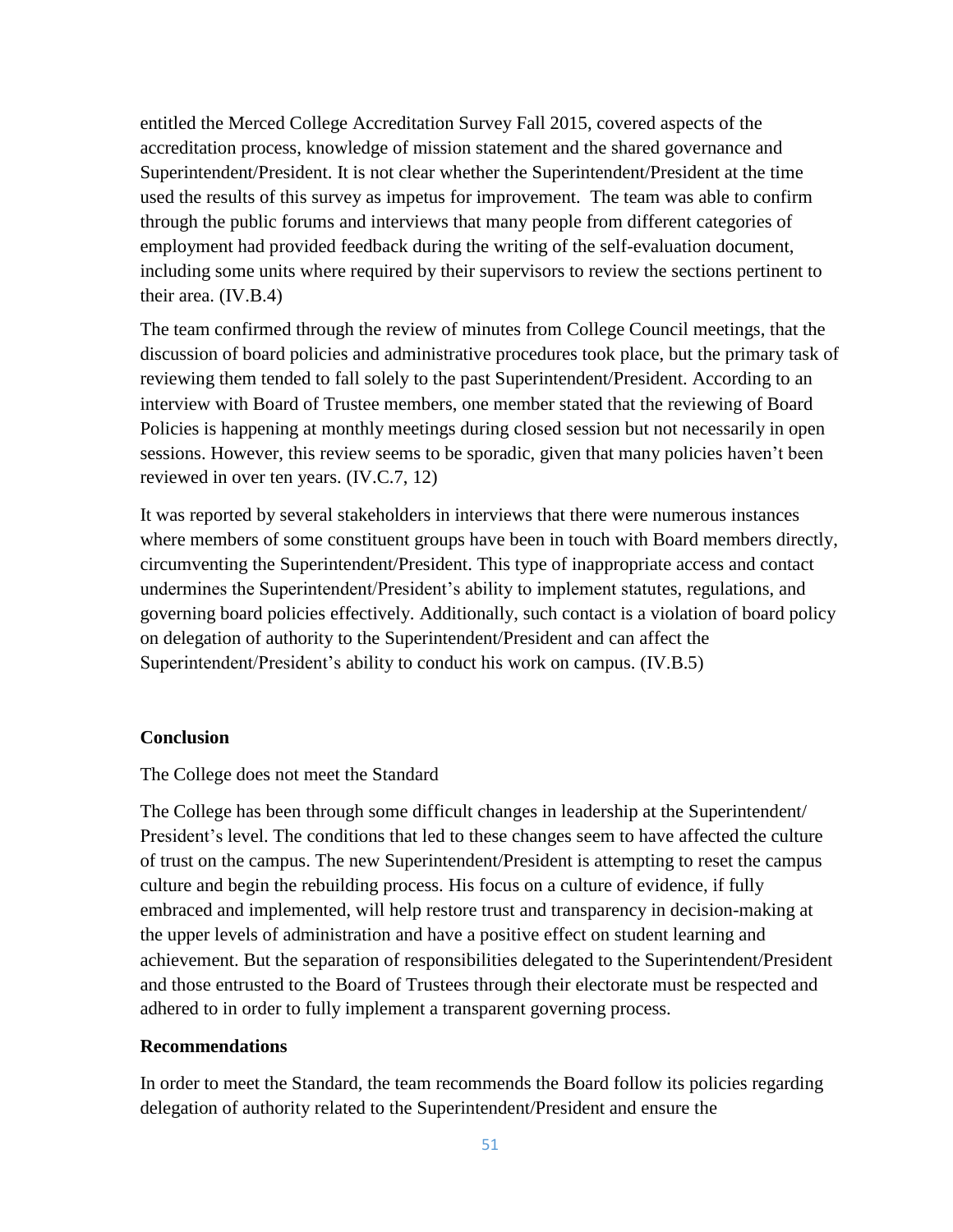Superintendent/President is able to implement and administer Board policies without Board interference in College operations. (IV.B.5, IV.C.7, IV.C.12)

# **Standard IV.C. Governing Board**

## **General Observations**

Merced College has a seven-member Board of Trustees elected by Trustee area by the citizens of Merced, encompassing the area of the Chowchilla Union High School District in Madera County and the Dos Palos Joint Elementary School District. There is a complete set of Board Policies included in the Board Policy Manual, but some policies have not been reviewed since 2001. Contained within Board Policy 2715 – Code of Ethics/Standards of Practice, the Board does identify a censure policy to be used when dealing with behavior that violates these codes.

The Board has a clearly defined policies for selecting (BP 2431) and evaluating (BP 2435) the CEO of the College, and they have employed it recently to hire the new Superintendent/President. Board minutes indicate that there are presentations regarding student success that fosters review of key indicators and plans for improving academic quality. Examples include institutional set standards, student success scorecard, and the 2016 educational master plan.

## **Findings and Evidence**

Board policies found in the Board Policy Manual confirm that the institution has a governing board that has authority over and responsibility for policies to ensure the academic quality, integrity, and effectiveness of the student learning programs and services and the financial stability of the institution. (ER 7) This is specifically outlined in Board Policy 2200, Board Duties and Responsibilities, that defines the Board's Powers and Responsibilities.

Based on the Board's approval and periodic review of the College's vision, mission, and strategic plan, which serve as the foundation of all institutional planning and decision making, and the 2014-16 Board Goals, the Board consistently reaffirms its commitment to Quality, Integrity, Effectiveness, and Financial Stability. (IV.C.1)

Board Policies 2710 – Conflict of Interest and 2715 – Code of Ethic/Standards of Practice, establish expectations for how the Board will act, individually and collectively. Through Board Policy 2715 the Board has established that it understands its obligation to act and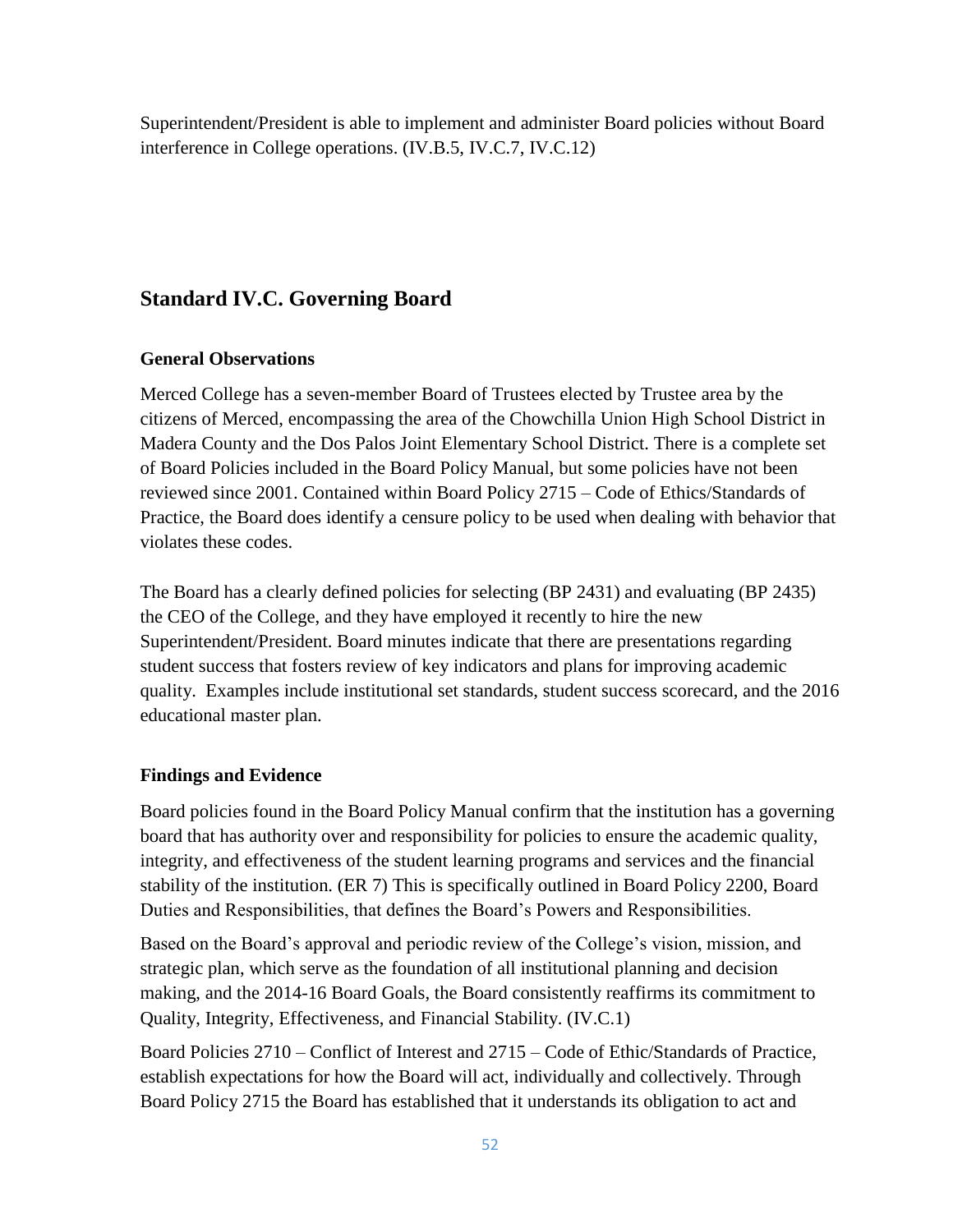speak as one unified voice. The team reviewed minutes from several regular Board meetings and found few instances of split votes or dissention of individual Board members. There was no evidence to indicate that the Board was not conducting themselves in a manner consistent with Board Policies nor their stated commitment to working and acting as a whole. In interviews, individual trustees stated that they were careful not to make promises to community members or statements representing Board views. They also described how they only provide information and redirect inquiries to the appropriate deans and up to the College Superintendent/President. (IV.C.2)

BP 2431 provides the Board with the authority and responsibility to hire the Superintendent/President, while BP 2435 provides the mechanism to annually evaluate the Superintendent/President. Administrative Procedure 2431 outlines the Superintendent/President search process, including the composition of the search committee.

Administrative Procedure 2435 outlines the process for the annual evaluation of the Superintendent/President. Evidence was reviewed to demonstrate that BP 2431 and AP 2431 were used in the recent hiring of the new Superintendent/President. (IV.C.3) As of the date of the visit, the new Superintendent/President had been employed for approximately nine weeks. To review evidence that the Board was following BP 2435 and AP 2435, the team requested to review the evaluation materials for the annual evaluation of the previous Superintendent/President. The team was provided documents from fiscal year 2014. The previous Superintendent/President left in spring 2015 and an acting president was hired until a permanent Superintendent/President could be confirmed. The Board did not believe it would be useful or productive to evaluate the acting Superintendent/President. (IV.C.3) The new Superintendent/President and the Board are working together to create a process and timeline for reviewing and revising all district policies.

Based on review of Board Policies 2200 – Board Duties and Responsibilities and 2710 - Conflict of Interest, the Board understands and acknowledges it is an independent, policymaking body that reflects the public interest in the institution's educational quality. Furthermore, in reviewing the evidence, the team found no indication that the Board acts in a manner inconsistent with its commitment to advocate for and defend the institution and protect it from undue influence or political pressure. (IV.C.4)

The Board has policies and administrative procedures for shared governance, hiring procedures for all categories of personnel, and for institutional effectiveness to ensure the quality, integrity of the learning programs and services at the institution. The Board has policies for budget preparation and fiscal accountability through which it ensures that the annual budget supports the district's Education Master Plan. The Board exercises ultimate responsibility for educational quality through a number of policies including:

- BP 4100 on Award of Degrees and Certificates
- BP 4020 for Course and Program Development and Approval Processes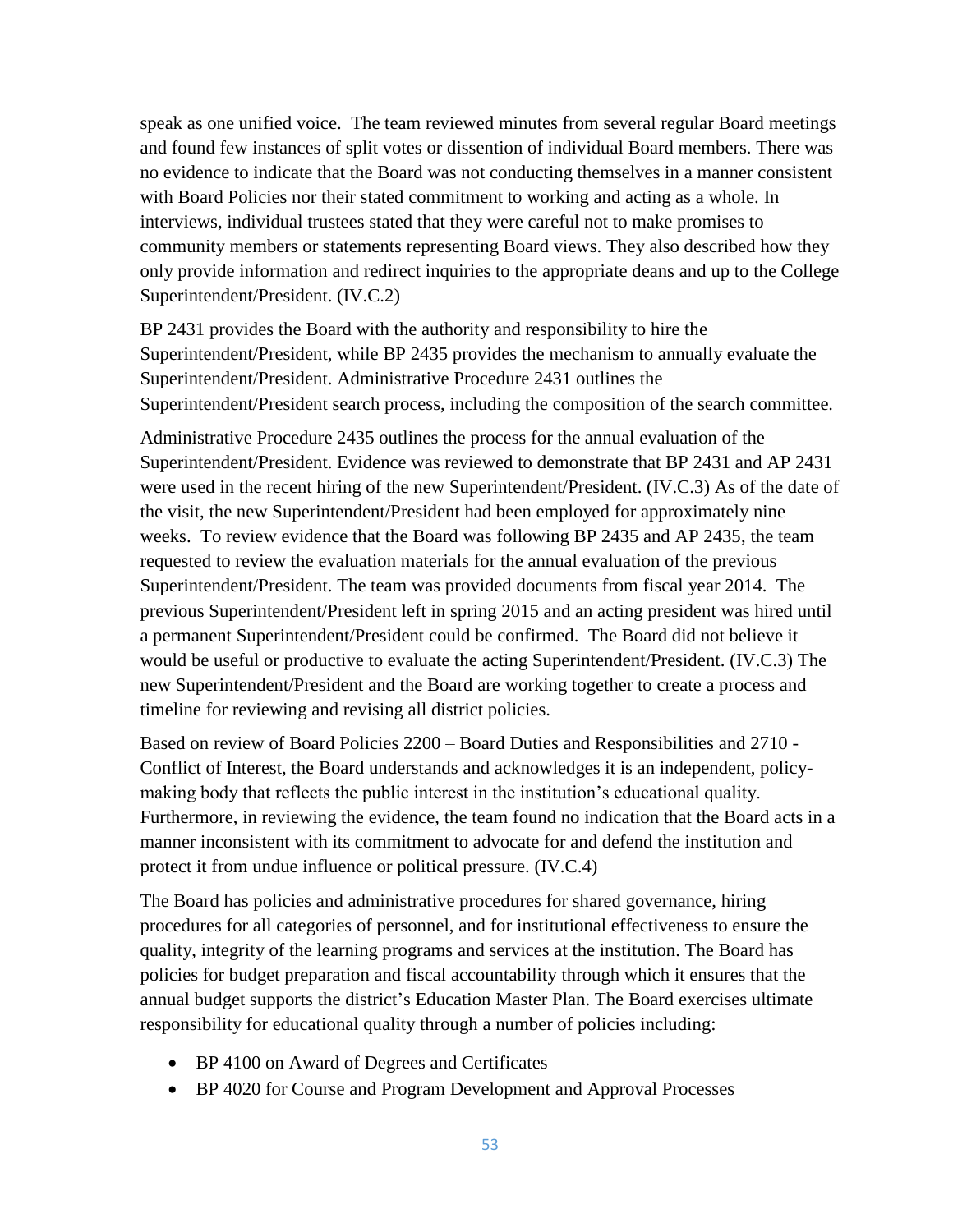- BP section 5000 for Planning and Development of Student Services
- BPs 5100 & 4070 for Promulgation of Procedures for Student Attendance, Auditing, Grading, and other Matters related to Student Achievement.

Board Policy 2430 delegates authority to the Superintendent/President to operate the College in a manner consistent with the vision, mission, strategic plans, and Institutional Learning Outcomes of the College. Board Policy Section 6000, Business Services and Facilities, supports the effective fiscal administration of the District.

The team was able to ascertain that the Board understands its role to be heavily involved in the institution in a manner that may bring the Board members well into the operations of the College and in many ways circumvent the Superintendent/President's role and responsibilities. This can lead to actions and behaviors that contradict Board Policy and therein established roles. (IV.C.5)

Board Policies are available on the College website. Section 1000 of the Board Policy Manual contain the Board policies related to purpose and mission of the College and Board Policy 2010 – Board Membership specify the board's size, duties, responsibilities, structure, and operating procedures are all accessible on the College's website (through Board Docs). (IV.C.6) Though the Board has approved recent revisions to some policies, the Board Policy Manual indicates that many of the current policies were last reviewed in 2001. Board Policy 2410 and Administrative Procedure 2410 outline the process for the creation and updating policies and procedures. Upon reviewing various policies and procedures the team did note that many had been reviewed and updated recently (last two years). Further, Board Policy 2410 states that "The Superintendent/President shall provide for a biennial review of procedures (administrative procedures) and provide each member of the Board with a copy of the administrative procedures or any revisions since the last time they were provided to the Board. The Board reserves the right to direct revisions of the administrative procedures should they, in the Board's judgment, be inconsistent with the Board's own policies." (IV.C.7)

In interviews with individual trustees and review of Board agendas and minutes, the Board does review key indicators of student success and learning including: institutional set standards, student success scorecard, educational master plan, student success plan, and student equity plan. Board goals are based on College issues and are organized in alignment with the relevant accreditation standards. (IV.C.8)

The Board has policies showing its commitment to ongoing training and development as well as a detailed orientation for new board members. There is evidence that the new Board of Trustees have undergone training on numerous subjects including the Brown Act, Board Superintendent/President Relations, College Governance, Accreditation, Trustee Roles and Responsibilities, Board Goals and Evaluation, Mission Statement, and District Goals.  $(IV.C.9)$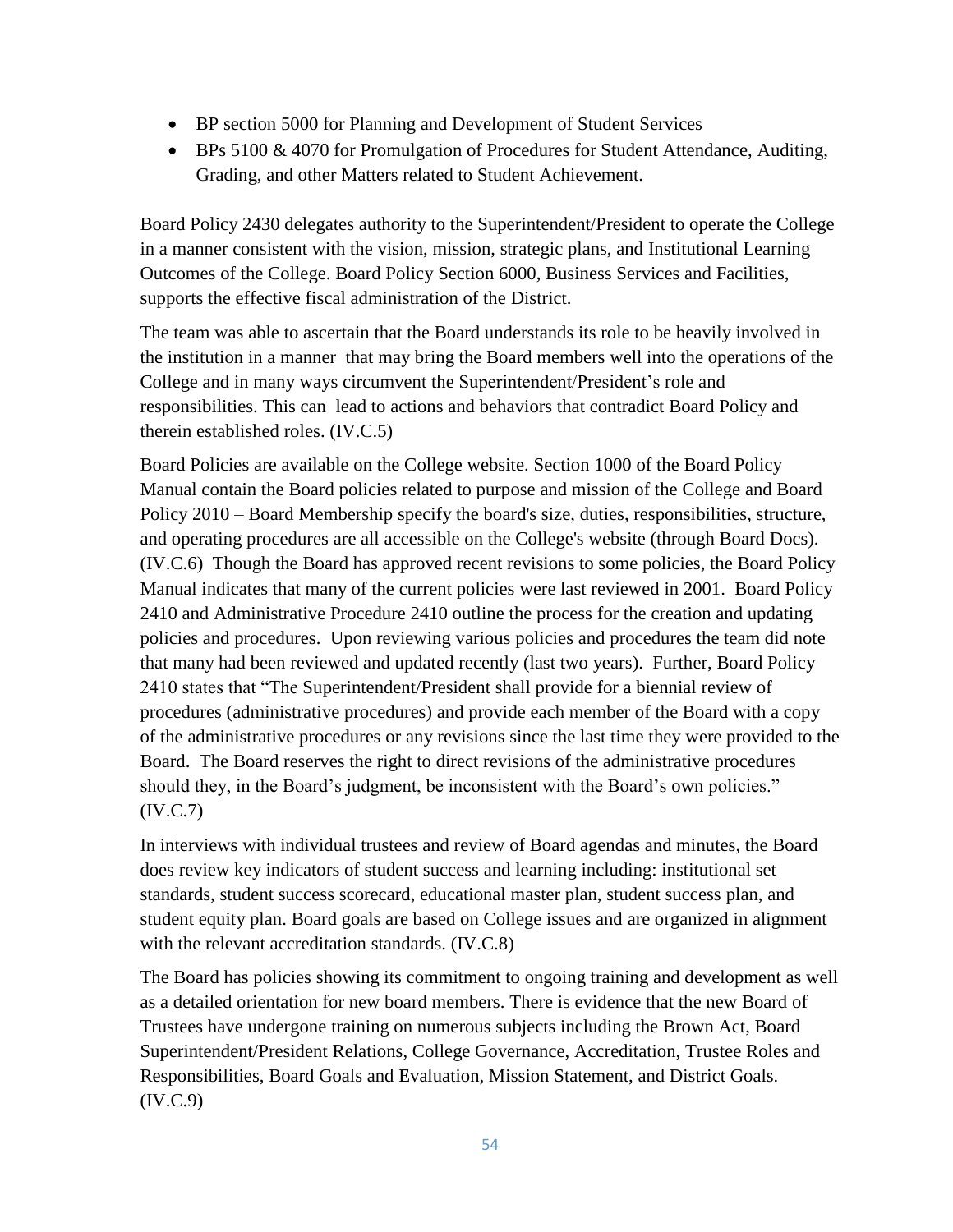Board Policy and Administrative Procedure 2745, Board Self Evaluation, establishes the biannual self-evaluation process of the Board of Trustees. The evaluation is conducted during September and October. Per Administrative Procedure 2745, a summary of the evaluations will be presented and discussed at a board session scheduled for that purpose. The results will be used to identify accomplishments in and goals for the following two-year cycle. This procedure also specifies that evaluation instrument and criteria will be based on "criteria contained in these board policies regarding board operations, as well as criteria defining board effectiveness promulgated by recognized practitioners in the field." (IV.C.10)

Board Policies 2710 & 2715 provides a Code of Ethics for the behavior of the Board. This policy requires that the Board assures the opportunity for high-quality education for every student within the fiscal limitations, represent all segments of the community in advocating for the best interest of the community, functions as a team seeking to stay well-informed and to act objectively, recognizes that the Board exercises power only through decisions it makes as a group, maintains confidentiality in privileged information, treats staff and employees with courtesy, respect, and civility, ensures an atmosphere in which controversial issues can be presented fairly and in which the dignity of each individual is maintained. It also ensures public input into Board deliberations and adherence to the letter and spirit of open meeting laws and regulations and prevents conflicts of interest and perceptions of conflicts of interest.

Board Policy 2710 explicitly prohibits and defines conflicts of interest to assure that Board member interests are disclosed and that they do not interfere with the impartiality of governing body members to secure and ensure the academic and fiscal integrity of the institution. Trustees confirmed that there is a written policy (censure policy) within Board Policy 2715 for dealing with behavior that violates its code. Trustees rely on Form 700 and self-recusal when indicated. (IV.C.11)

Through Board Policy 2430, the board delegates full responsibility and authority for running the operations of the College to the Superintendent/President and to implement and administer policies. (IV.C.12)

Based on the evidence reviewed including Board Policy 3200, Accreditation, Accreditation Reports to the Board, and the Board's self-evaluation, the governing board is informed about the Eligibility Requirements, the Accreditation Standards, Commission policies, accreditation processes, and the College's accredited status, and supports the College's efforts to improve and excel. Trustees have attended conference sessions on accreditation and confirmed their involvement in the preparation of the self-evaluation report. All reported being well informed about accreditation and the College's efforts toward reaffirmation of its accredited status. (IV.C.13)

## **Conclusion**

The College does not meet the Standard IV.C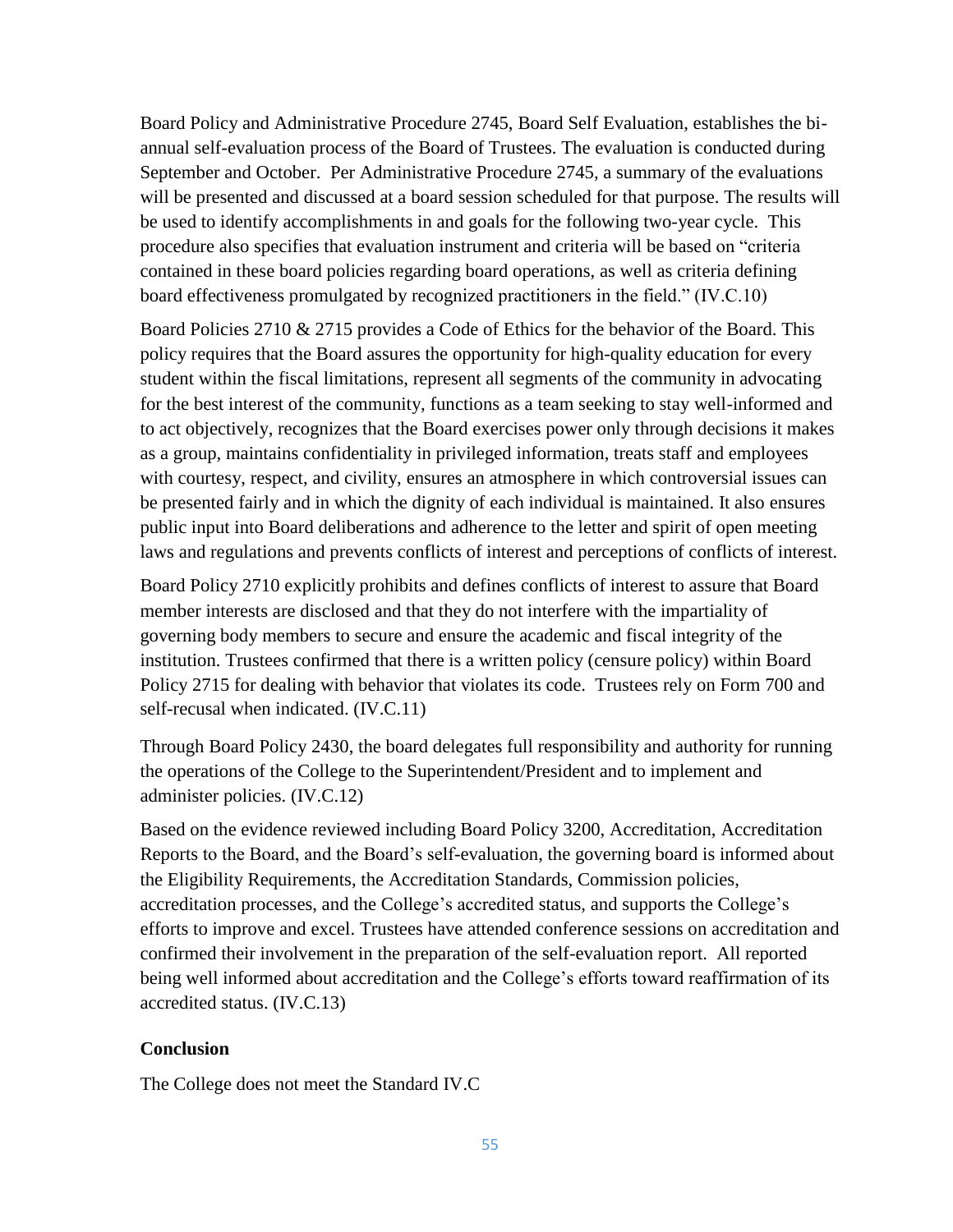Insufficient evidence was provided that could confirm that the College has in place a structure or process for consistently reviewing and updating Board Policies. Based on a review of the Board Policy Manual, many of the policies appear to have an origination date of 2001 with no evidence of review or updating. The Board Policy manual clearly shows that the College is lacking a functional process for the consistent and periodic review of their policies. Further, based on evidence reviewed and interviews the Board did not perform their bi-annual self-evaluation in 2016. This is in contradiction of Board Policy 2745. Furthermore, as mentioned previously, the separation of responsibilities delegated to the Superintendent/President and those entrusted to the Board of Trustees through their electorate must be respected and adhered to in order to fully implement a transparent governing process.

### **Recommendations**

In order to meet the Standard, the team recommends the Board follow its policy on performing and conducting the bi-annual Board self-evaluation. (IV.C.10)

In order to meet the Standard, the team recommends the Board follow its policies regarding delegation of authority related to the Superintendent/President and ensure the Superintendent/President is able to implement and administer Board policies without Board interference in College operations. (IV.B.5, IV.C.7, IV.C.12)

### **D. Multi-College Districts or Systems**

Merced College is a single college district. This Standard does not apply.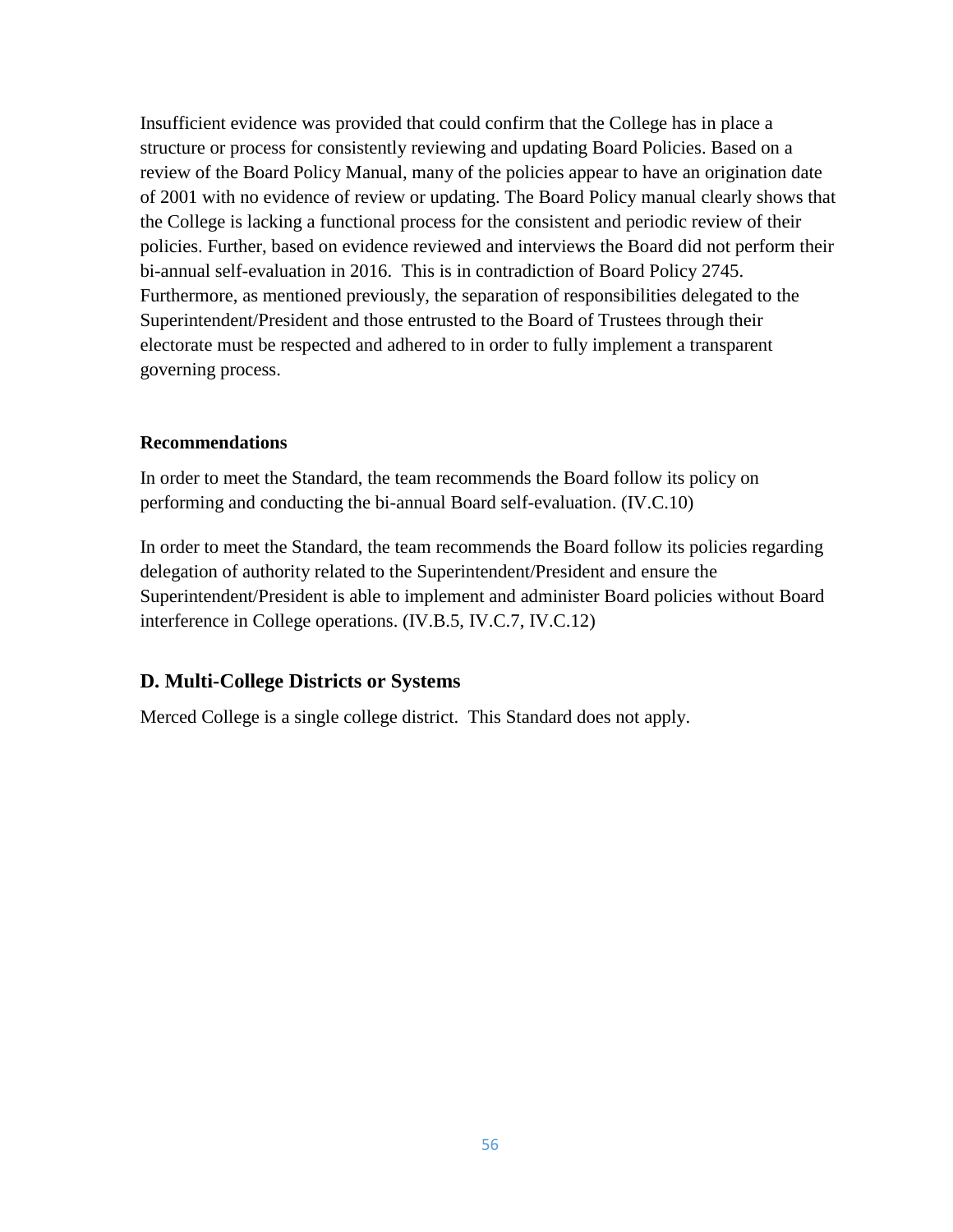# **Quality Focused Essay**

The College provided a Quality Focus Essay (QFE) that is consistent with the issues brought forth in College's Self-Evaluation Report. The College identified two action projects in the QFE:

- Outcomes Assessment and Resource Allocation
- Student Equity

## **Outcomes Assessment and Resource Allocation**

The first action project, Outcomes Assessment and Resource Allocation, is designed to continue improving program and course leaning outcomes assessment reporting including General Education Learning Outcomes (GELO)assessment and tightening up the program review and resource allocation process. The College notes in the essay that Student Learning Outcomes (SLO) assessment at all levels at the College has been "rife with starts and stops" and is in need of a long term solution to provide sustainability and integrity to the process. This action plan corresponds with many points raised by the external site evaluation team in their analysis and evaluation of Standard II.A and other parts of the report. The College recognizes more time is needed to achieve 100 percent SLO assessment completion, and to finalize the program review inventory tool that will effectively incorporate SLO assessment at all levels into the process.

The College established timelines and responsible departments/personnel for the this project. They identified the barriers they have faced thus fair with full implementation and integration of SLO assessment with resource allocation and provided strategies and solutions for addressing these barriers.

## **Student Equity**

With regards to the Student Equity project, the College has developed a plan with broad goals that identify relatively narrow activities that are appropriate and have an important impact on addressing issues of student equity in closing the achievement gap. However, as a Hispanic serving institution that has a current Hispanic student population above 50 percent, he team encourages the College to be broader in its approach to student equity achievement and consider additional, more comprehensive strategies. As mentioned in the Self-Evaluation Report and confirmed by external site team, the implementation of a more robust multiple measures strategy in student remediation placement could be a broader strategy for addressing the achievement gap.